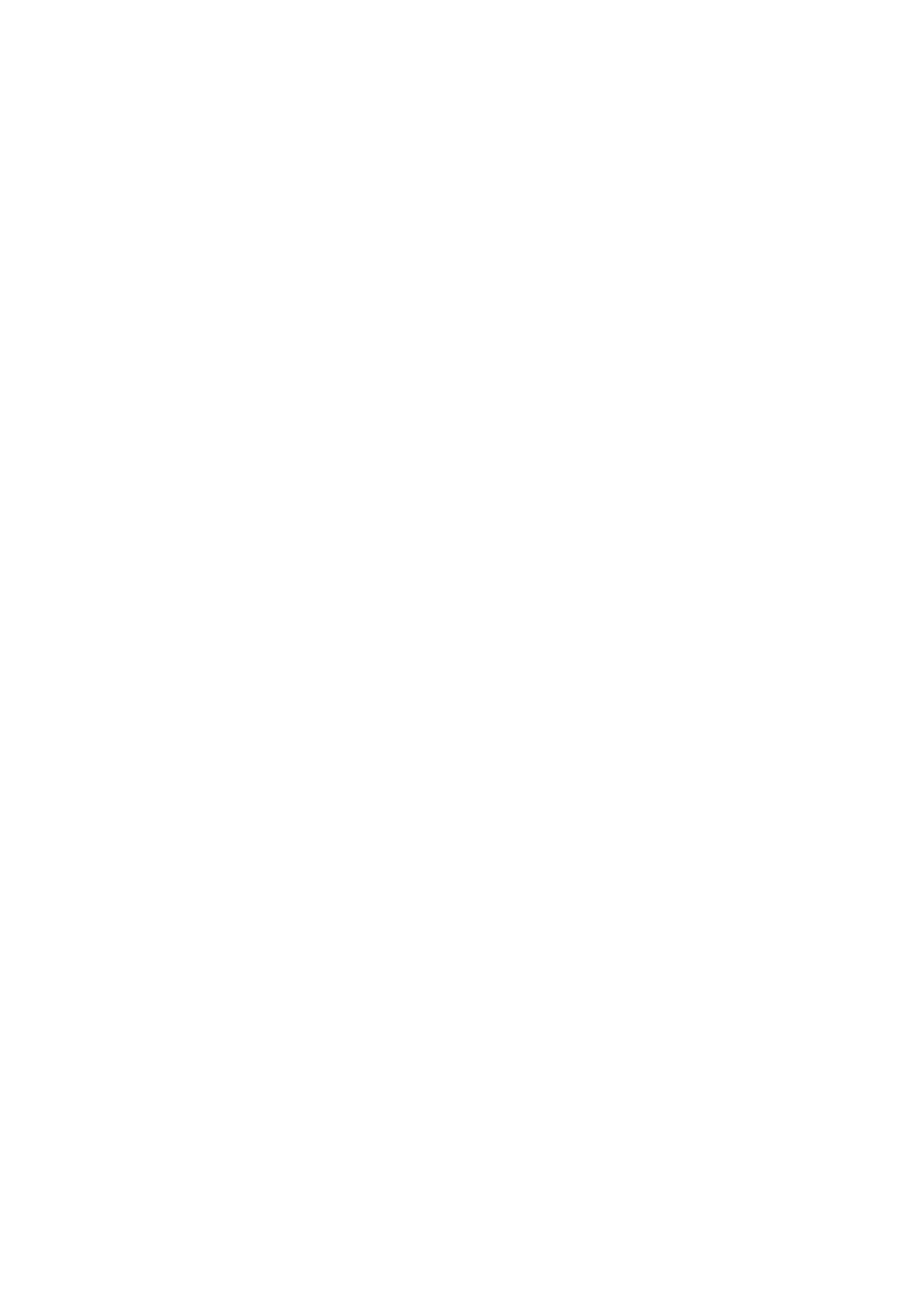Júlia Spronz – Judit Wirth

# **Integrated client service for victims of violence against women**

The results of a pilot programme

Policy recommendations for successful prevention and treatment of domestic violence

> NANE Women's Rights Association Patent Association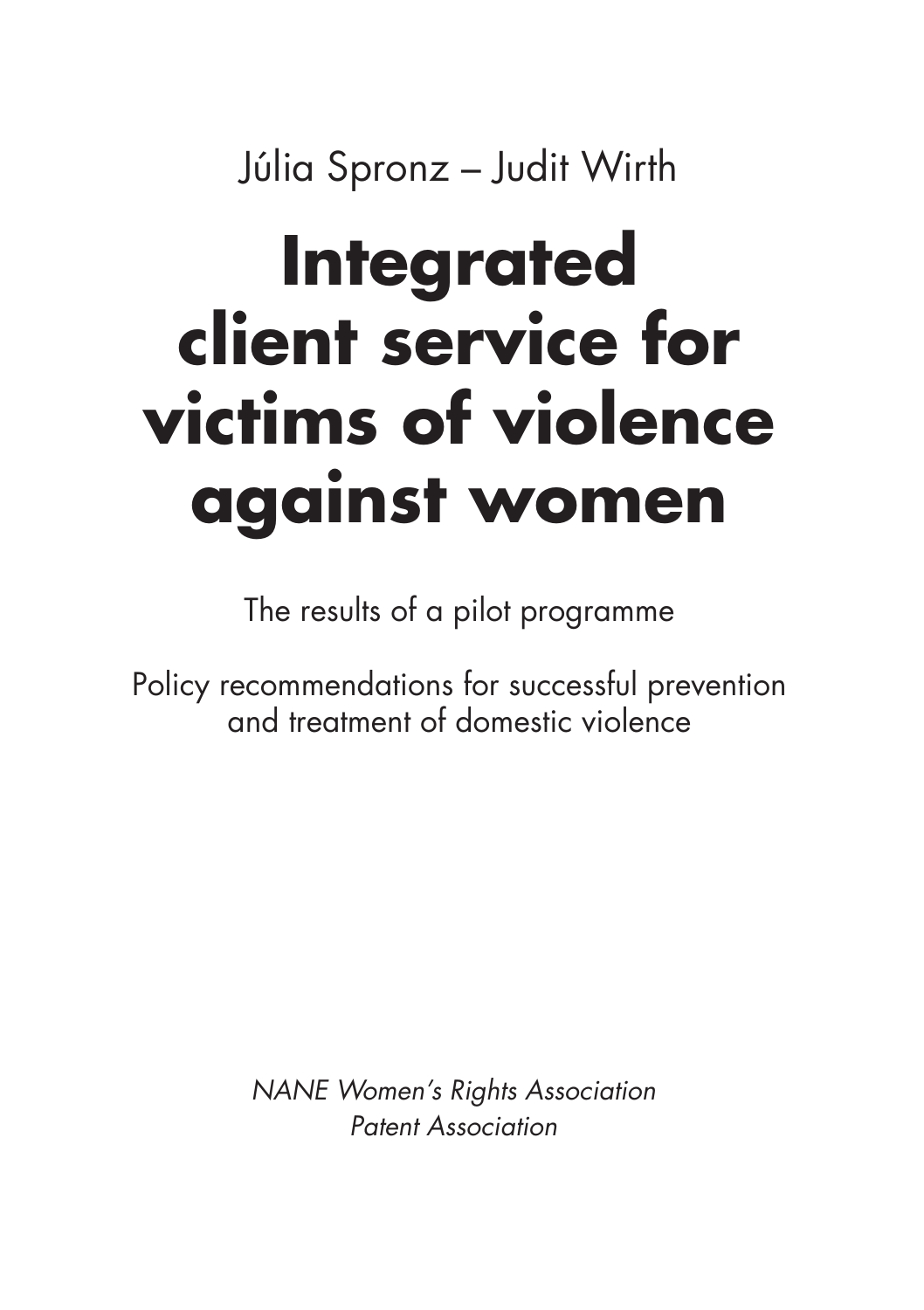This publication is reprinted under the joint programme of NANE Association and Patent Association using the text of the original publication from 2006. The reprint has been sponsored by the Open Society Institute.

> © NANE Women's Rights Association, 2010 Budapest

> > ISBN 978-963-88116-7-7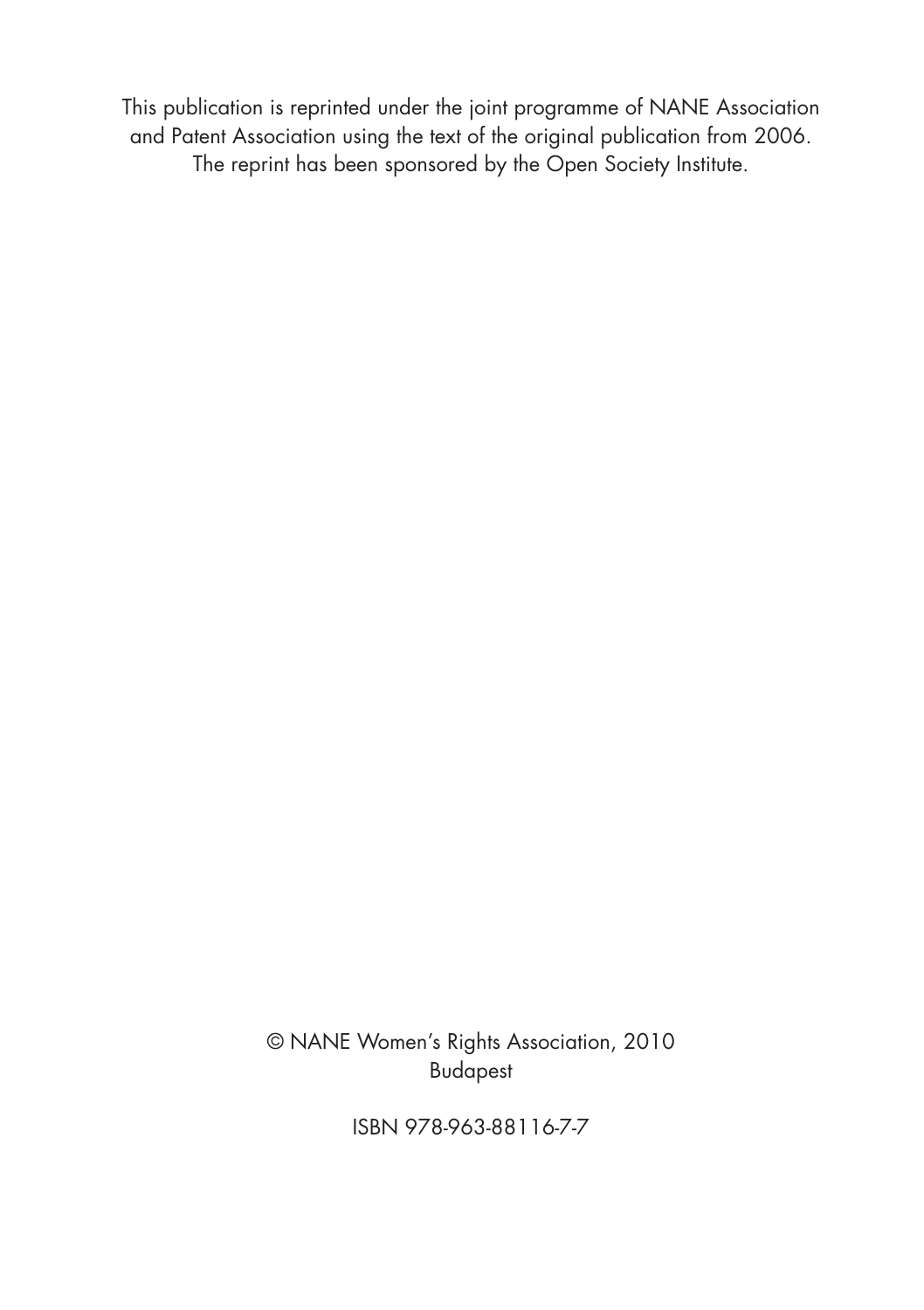## **Content**

| <b>Introduction</b>                                   | 6  |
|-------------------------------------------------------|----|
| <b>Case Studies</b>                                   | 8  |
| The model of integrated client service                | 32 |
| The special rules of integrated client service        | 35 |
| Rules to guarantee the physical safety of the victim  | 37 |
| Rules to guarantee the emotional safety of the victim | 39 |
| Rules to guarantee the physical and emotional safety  |    |
| of staff members                                      | 40 |
| International good practice                           | 41 |
| Policy recommendations for the successful prevention  |    |
| and treatment of domestic violence and other forms    |    |
| of gender based violence                              | 45 |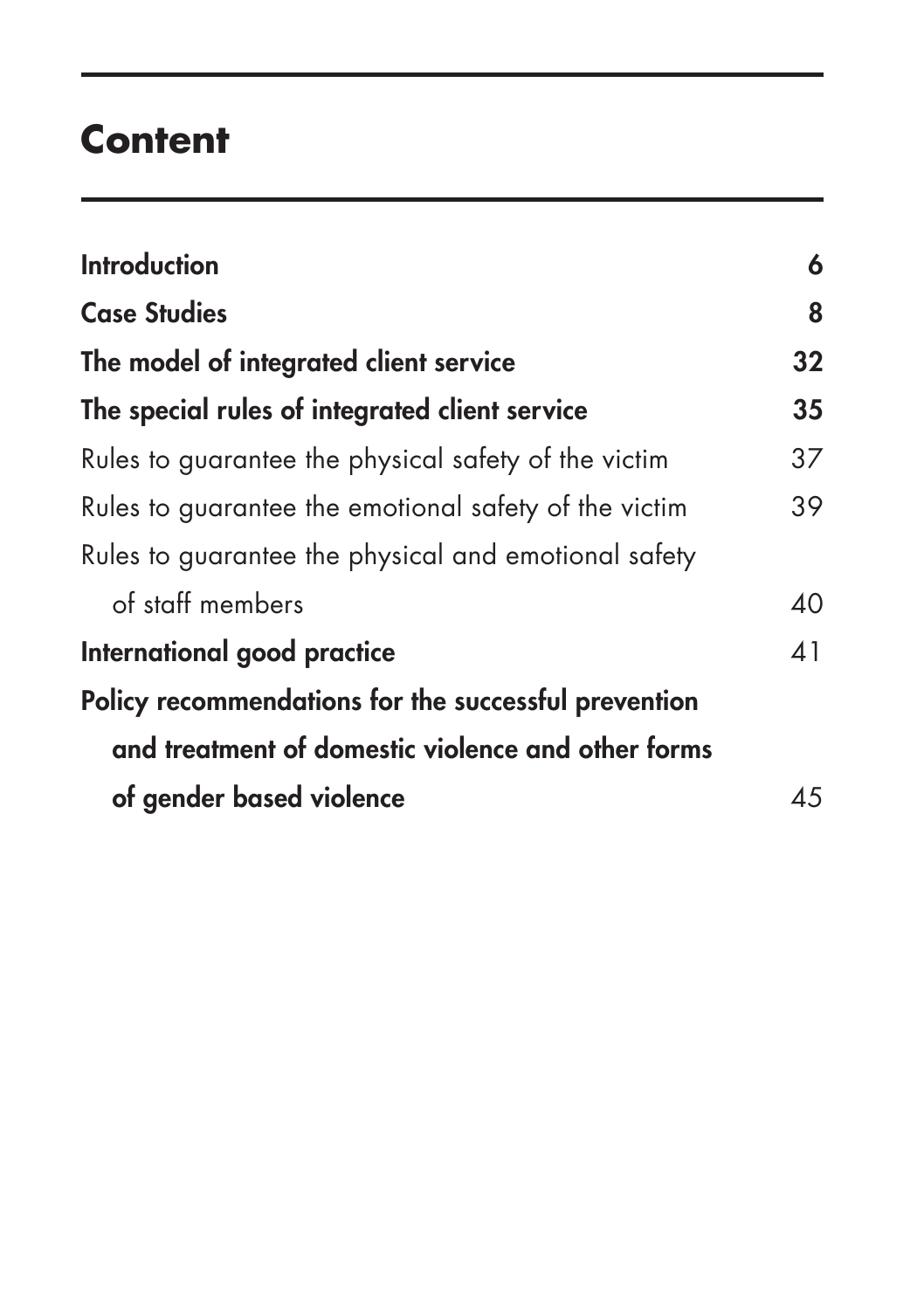### **Introduction**

Under the auspices of the European Commission's Daphne II. Programme, and within the framework of the pilot project to provide integrated client services for survivors, and a multisector approach to domestic violence, NANE Women's Rights Association (NANE) and the Habeas Corpus Working Group (HCWG) introduced a series of interdisciplinary training and networking events and, in 2005, started a special support service for victims of domestic violence and, on a broader scale, for victims of violence against women. The purpose of this service was to take into account the clients' complex and interrelated needs for legal, psychological and social help. This publication summarises the lessons learned from this pilot programme by presenting the cases of the clients who participated in what we termed 'integrated client service', and the conclusions drawn from the training events, workshops and seminars as well as the cases themselves regarding general and specific policy recommendations for professionals, legislators and law implementation authorities.

The training sessions, seminars and workshops run under this pilot programme were attended by 98 persons in all: practitioners from diverse fields, such as legal, law enforcement, psycho-social, medical, child-protection, pedagogy and more, both from public and civil institutions (NGOs). Out of these, 28 have completed a series of multi-professional three-days training course whose aim was to provide practitioners with knowlegde and skills on how to treat survivors on the one hand, and to provide a basis for inter-professional networking and long term cooperation. The project was originally meant to be a two-year-long program, but was reduced by the Commission to one year. Therefore, whether long-term networks and cooperations will result from these events is a question for the future which we will not be able to monitor very closely. However, all meetings and training sessions were characterized by participants expressing a strong need and a determined will to keep in contact and continue working together. Examples presented by our international partners have been received with much interest and an oppenness to implement procedures and programs similar to those presented in partner countries. Informal cooperation is said to be sprung among a few participants, though they may be vulnarable without further organizational support.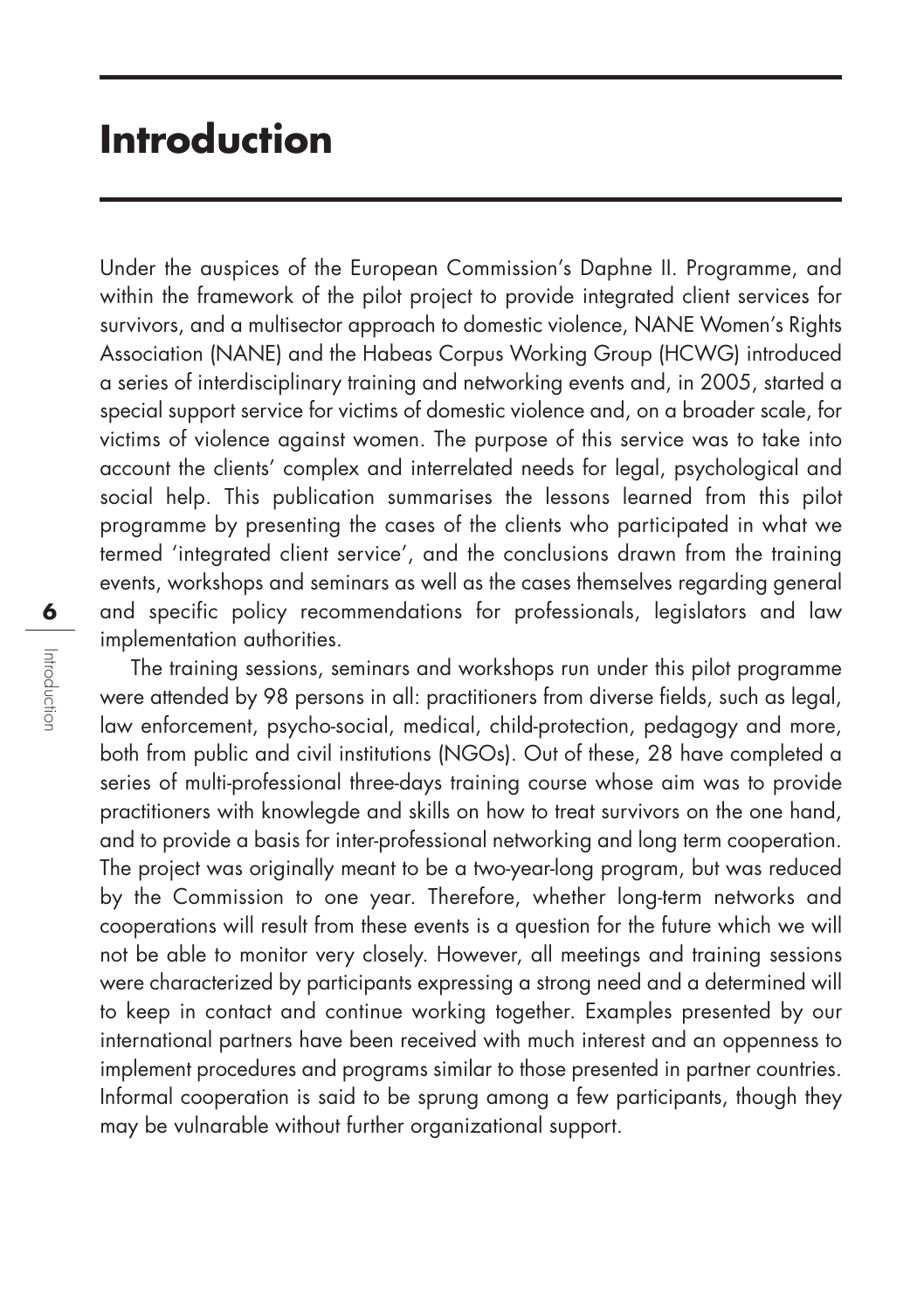We are grateful to our clients for participating in the programme and for honouring us with their trust. We also thank our clients for consenting to the use of their cases, which we analysed in accordance with data protection standards and the requirement of protecting their personal safety.

Special thanks go to Judit Herman and Péter Szil for the suggestions and corrections in the Hungarian version of the text, to dr. György Molnár for the valuable bibliographical data and to Tamás Petróczy for his persistent administrative work around this publication. We are also grateful to Gábor Kuszing, dr. György Molnár, Viktória Boros, Erika Kispéter and Timea Ács for all the work related to the publication of this report in English.

NANE – HCWG Budapest, 2006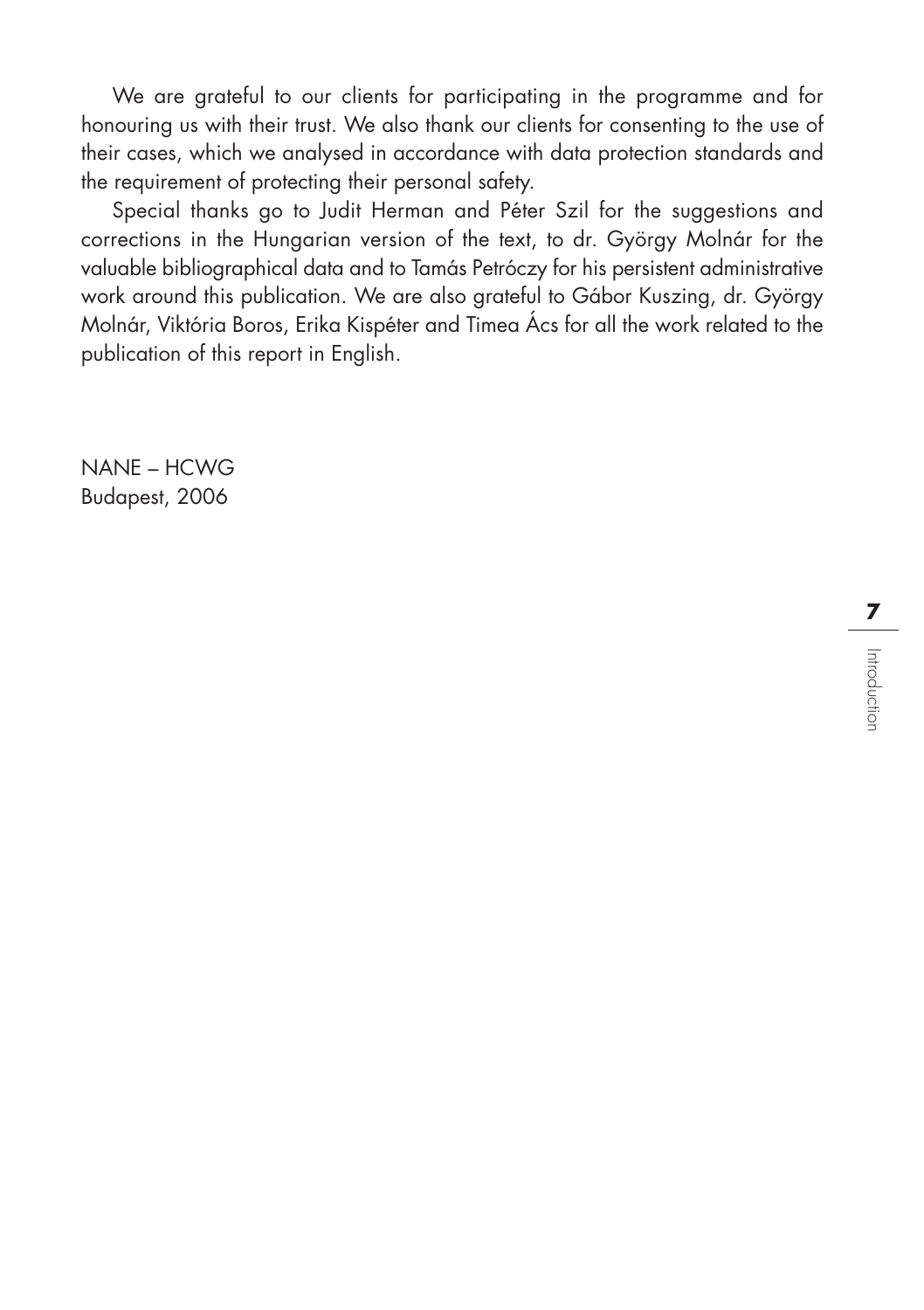### **Case studies**

### 1. A.B.C. (Southern Hungary)

A.B.C. came to our attention through NANE's helpline for battered women and children. Both she and the professionals working in the integrated service project were interested in her inclusion in the pilot programme. We followed her progress in regaining her psychological and emotional stability as well as the development of her legal case for almost one year. This client read all the literature available in Hungarian which we recommended and, in our opinion, she was the client who benefitted the most from the assistance offered by the integrated services. She contacted the social worker and the legal professional every week to give an account of her emotional state and her case.

A.B.C.'s case shows special characteristics in comparison with general domestic violence cases in that unusually frequent visitations take place between her 3 years old child and the father, and a labour-law case is also connected to the case. A.B.C. divorced her third husband on 26 April 2005. They agreed on the custody, child support and visitation of their child with a settlement within the divorce suit. Our client had reservations concerning the contents of the settlement already during the lawsuit, which she indicated in part at the time. What led directly to the divorce was that her ex-husband choked and shouted at her in the presence of the child. This circumstance was not examined during the lawsuit, despite the fact that our client mentioned it. The physical-emotional violence, which was characteristic of the relationship had a strong impact on our client's behaviour in court. During the court proceedings she believed herself and her child to be in actual danger of physical harm, and she exhibited symptoms of post-traumatic stress disorder. Under these circumstances and under the pressure from her legal representative, she accepted the ex-husband's offer for a settlement. Under the settlement, her ex-husband is entitled to see and take the child for the purpose of visitation from 5 to 8 p.m. every Tuesday and Thursday, and 8 a.m. to 3 p.m. every Sunday, and he may call the child on the phone on other days of the week. It became obvious during the exercise of the visitation rights, that the divorce would not bring the calmness and safety she hoped for. As a result of the settlement on visitation, the man remained an everyday part of their lives; he uses the visitation and phoning rights to hold A.B.C. under psychic terror, to harass her, to create a tense atmosphere, to manipulate the child emotionally and to insult A.B.C. verbally in the presence of the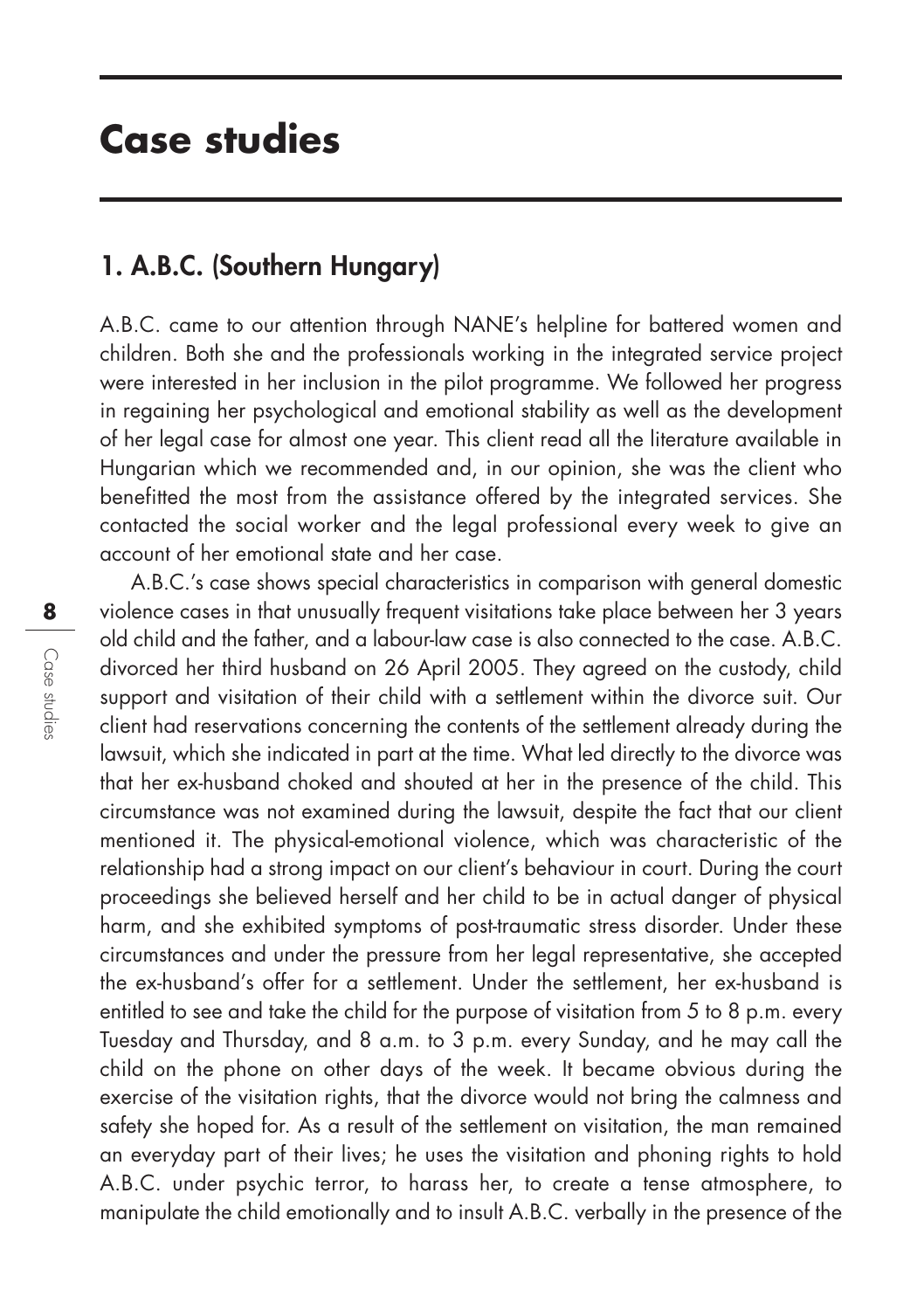child. We filed a claim to the City Court of U. in February 2006, in which we requested a limitation on visitation rights so that it would take place in the form of a right to take the child away from 8 a.m. to 3 p.m. every other Sunday. With this request we are also interested in finding out how the court will react to the reasoning that the settlement on visitation was not based on real consent but was created because the woman was afraid of her abusive partner at the time of the decision. It is characteristic of the rulings of the court that, whatever the decision, the interest of the child is cited. Therefore we stressed in our claim that it is not in the child's interest to be with another parent every other day, get used to him or her and then be separated, since this makes it impossible to create a stable emotional environment. A.B.C.'s case is a good example of the general tendency that abuse does not stop with getting a divorce, it continues in the form of stalking. Because of the frequent visitation, the woman and her child cannot freely organise their daily lives, and this leads in the end to the woman's being unable to form a new relationship. In addition to the physical difficulty of carrying out the visitation, it is a bigger problem that the man uses these visitation occasions to further abuse the woman, which means that meetings lead to the re-traumatisation of the woman. Not only verbal and emotional violence occurs at these times; the ex-husband often uses physical violence at the time of the visitation. He jams the door with his foot or stands on the threshold so that the woman is unable to shut the door and he can finish his talk humiliating our client in the presence of the child. It is part of the ex-husband's abuse strategy to try to spread slander not just in front of the child but also among others. One way he does this is that he regularly appears at events where A.B.C. and her child go, and uses a remarkably friendly tone to get closer to A.B.C. again, as if nothing had happened. A.B.C. wards off these attempts at which the man takes on the role of victim for the sake of the outsiders and so tries to win others' empathy and sympathy. He has gradually won the woman's friends over to his side, who cut off their relationships with A.B.C. This process resulted in the woman's isolation. Economic violence can also be discerned in A.B.C.'s case. An example is when the husband visited her workplace, a religious school, and related the fact to the director that A.B.C., who works as a Bible teacher in the school, is about to get her third divorce. The employer dismissed A.B.C. as a result of the man's intervention, which resulted in a severe existential crisis for the woman. We intensively supported our client in attacking the employer's unlawful measure in court. A.B.C. started a lawsuit against the school with the help of an attorney, which was one of the first examples in Hungary to quote discrimination based on family status as described in Act CXXV of 2003 on equal treatment and the promotion of equal opportunities. During the lawsuit, A.B.C. came to a conflict of interest with her attorney several times, who on the one hand, did not know the Act thoroughly, and on the other hand tried to influence our client towards avoiding conflict and accepting a quick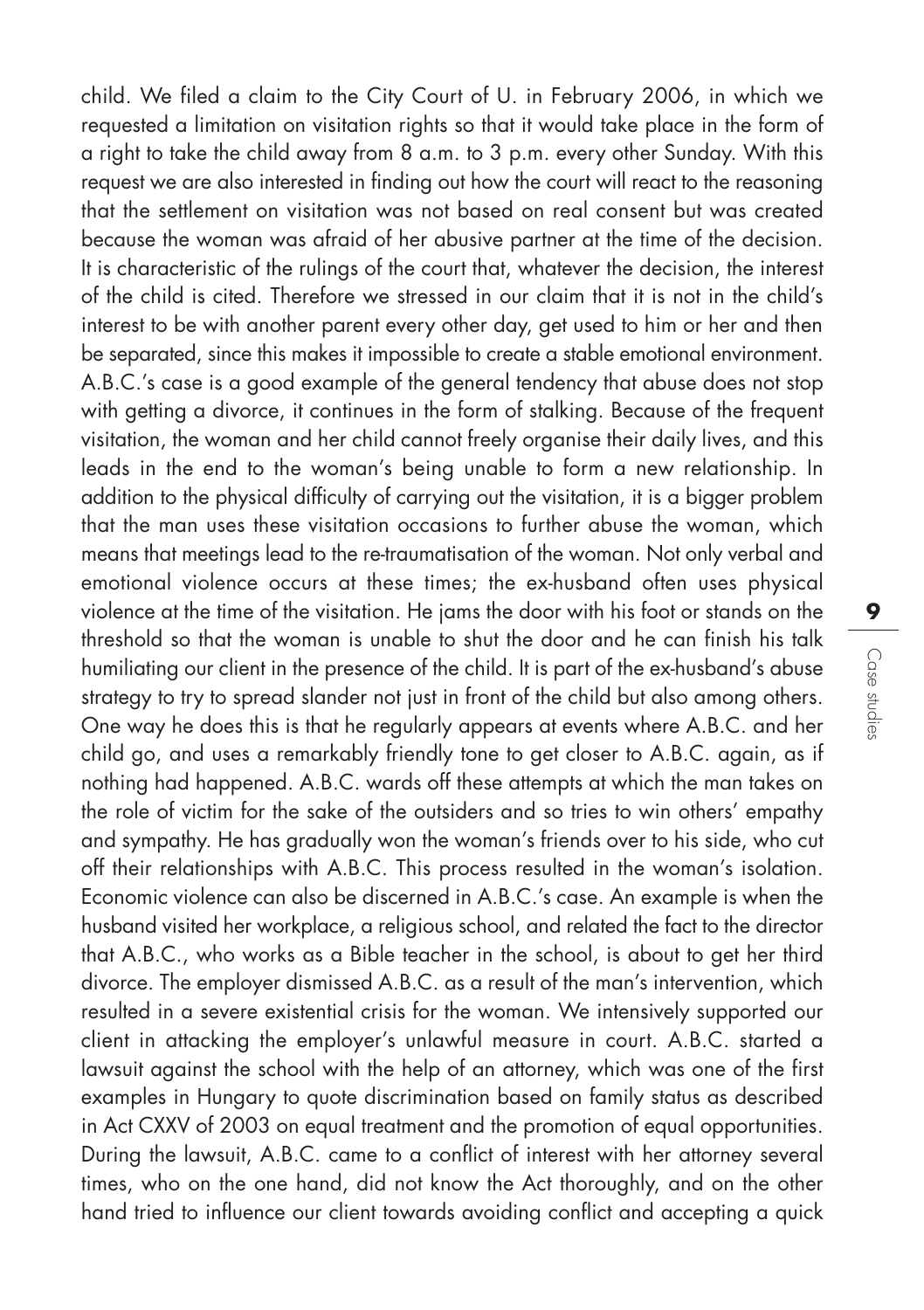resolution. Our intensive psychological and legal support was necessary for A.B.C. to be able to represent her interests even against her attorney. She won the case with a final decision, and the procedure was closed with a more favourable result both economically and morally, than the result of the settlement would have been had she followed the advice of her attorney.

It has often been noted that attorneys expressly discourage abused women to talk about the abuse during the procedure. Instead they channel the real problem into "neutral", gender blind legal categories, which disregard the fact and dynamics of abuse. In addition, it is in the attorney's interest to finish the case as soon as possible, while the abused woman's interest lies in revealing the whole picture, which is a time consuming activity. Attorneys who treat the client as an equal partner are rare, they typically force their ideas about the course of the case on the clients. As a result, the fact of partner and child abuse does not surface during the first few trials, and later the court and other authorities will refuse to listen to the woman's account of violence. They think that if the woman did not mention the violence earlier, then now she is only using it out of vengeance and tactics. A provision of the Act on Family Law poses a further problem of asserting rights for women victims of domestic violence. Section 18 (3) of Act IV of 1952 (hereafter: AFL) provides: "Even if other legal preconditions are met, within two years after the settlement providing for the parties' sustained legal relationship is approved by the court the parties may only request the court to change the settlement if the change serves the interest of underage child or where the settlement has come to severely violate a party's interest due to changes in circumstances." Clearly, this poses the problem that if women wish to change a settlement which was detrimental to them and their child in the first place, they can not refer to "change of circumstances", while at the time of concluding the settlement they were in a situation when free expression of their will was circumscribed by being threatened or by having suffered from posttraumatic stress disorder.

### 2. D.E. (Budapest)

A case based on Section 29 of Government Decree 149/1997 on the Guardianship Authority and the child protection and custody procedure, which was initiated before the Guardianship Authority by the paternal grandparents in order to regulate visitation of their 8 and 4 years old grandchildren. The relationship between our client and the grandparents has always been cold, her husband, the children's father revealed the fact that he was abused as a child at the hands of the now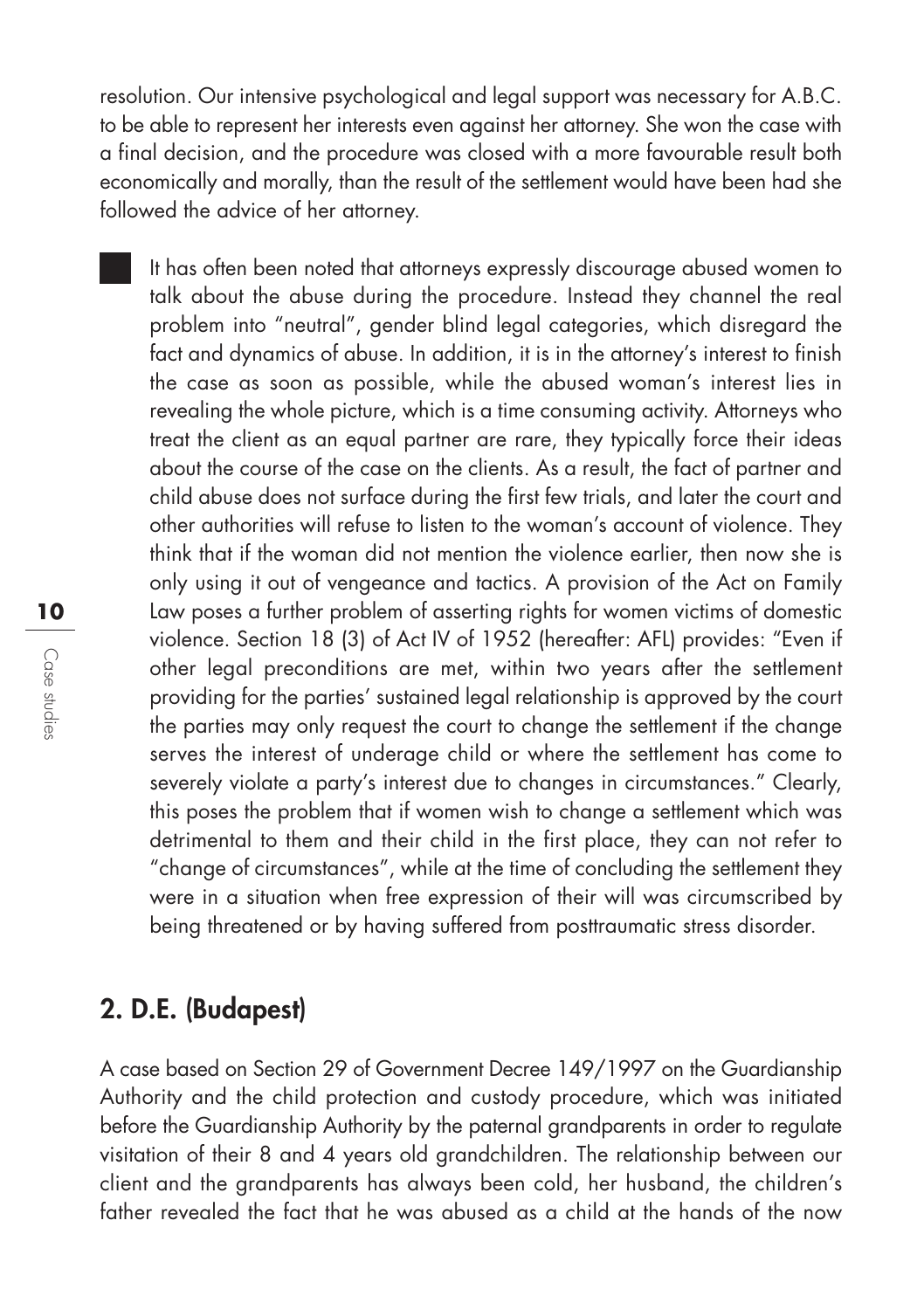grandparents. Abuse continued into his early adulthood, a number of his social relations were severed because of his parents' harassing and indecent behaviour. Finally, he ran away from home, but his parents had him put on the wanted list of the police and harassed him in his home regularly. Earlier, a property case also existed between D.E.'s husband and his parents. The visitations have been occasional and rare; now the arandmother wants to make them regular. The relationship between the grandparents and the children is superficial, the grandmother uses the visitation occasions to satisfy her own needs and not in accordance with the children's will. According to our client, her mother-in-law abuses both her husband and the children emotionally and verbally, which has harmful effects both on their relationship and the children's healthy development. The grandmother still regularly reminds her son of the food and other care he received as a child. She questions the children about the family's daily life, and insults their mother verbally. Our client also complained about the fact that the grandmother talked to the little girl about death in a way which led to the child crying for long hours and being worried for several days. She forces intensive bodily contact on the children; she caresses and hugs them against their will. D.E. complained that the grandparents' home is not healthy and safe for the children because they keep numerous domestic and wild animals in unhygienic circumstances. At public events, the grandmother has appeared in unsuitable attire, has behaved with others in an impolite way, made insulting remarks on D.E. and her husband. The grandmother has a roomful of a collection of toys, which the grandchildren may not touch, and she does not allow the children play with the toys on request either. According to our client's account, the grandmother's current attempt at increased visitation is not without precedence; when one of the children was one day old, she appeared at the maternity ward shouting and complaining that D.E. was denying her grandchild from her. It has happened several times that the grandparents were lurking around the family home but did not ring the doorbell. When they call, they shout and threaten on the phone.

Based on the above, we requested the Guardianship Authority not to provide for a more intensive visitation and that grandparents should meet their grandchildren under the supervision of the parents at the time of important festivals, birthdays, name-days, weddings and other family occasions. During the autumn of 2005 the Guardianship Authority required the Contact Foundation (Kapcsolat Alapítvány) to help build contact but the Foundation notified the parents only two days before the meeting, who therefore were unable to appear at the meeting, and the Foundation did not seek to contact them any more. The Guardianship Authority took its first order decision in March 2006, providing for the usual extent of grandparental visitation, that is once a month. Taking into account the numerous arguments voiced in opposition of the grandparents, which would make increased protection of the children necessary, we consider the Authority's decision exaggerated and we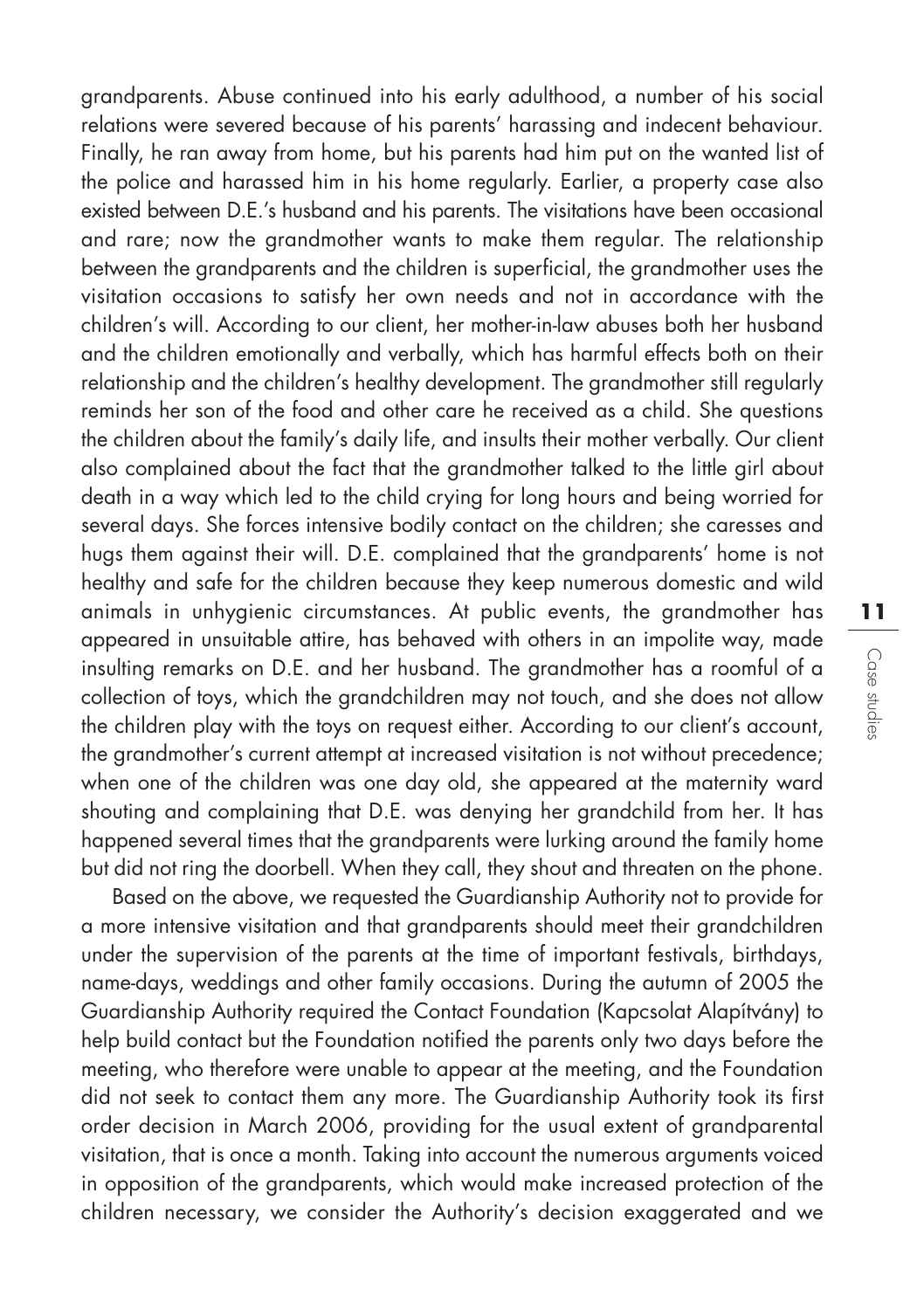believe it disregards the special phenomena of the case. We appealed against the decision; the procedure is taking place now.

Although cases related to visitation are rather frequent among our cases, we rarely encounter the problem of grandparental visitation. This case is a prime example of the fact that abuse does not end with the child's becoming an adult, founding their own family or moving away. In cases of visitation rights, it is a usual attitude of the authority applying the law without taking account of the fact of abuse. This is especially true where violence is not physical. The legal background for visitation is primarily Government Decree 149/1997 (IX. 10) on the Guardianship Authority and the child protection and custody procedure. Section 30 (1) provides that "The Guardianship Authority and the court arranges visitation primarily through creating a settlement during the hearings..." Based on this provision, the law implementation authorities force a settlement on the parties also in cases where the parent(s) raising the child want to limit or stop visitation in order to protect the child from physical, emotional or moral harm.

### 3. F.G. (Northern Hungary)

We became acquainted with F.G.'s case by virtue of a preliminary injunction in a divorce case in process. Under the injunction the kindergarten-aged child was placed with the abusing father until the decision. The father took the child arbitrarily from the mother by force after she filed the divorce claim, and he denied any visitation for long weeks. The mother requested a preliminary injunction arguing that placement with the father has a harmful effect on the child. The Municipal Court of Y. based its decision of June 2005 on the fact that our client failed to prove the existence of any circumstances that would endanger the child's wellbeing, health or development. However, reference has been made to the father's aggressive behaviour, the violence that was at first psychological and verbal and then developed into physical violence, which he exhibited both against his wife and child. A journal entry from the year 2003, filed by the father, from which F.G.'s intention to commit suicide could be inferred, was a decisive factor in taking the preliminary injunction and placing the child under the care of the father. Our client told us that she developed depression as a result of the abuse, from which she managed to recover with medical help. While the child was living in the father's household, marks of beatings could be seen over his body several times. At the child's farewell party at the kindergarten, the man attacked F.G. and called her a "chained whore". He also beat up his own mother. In addition to the above, in the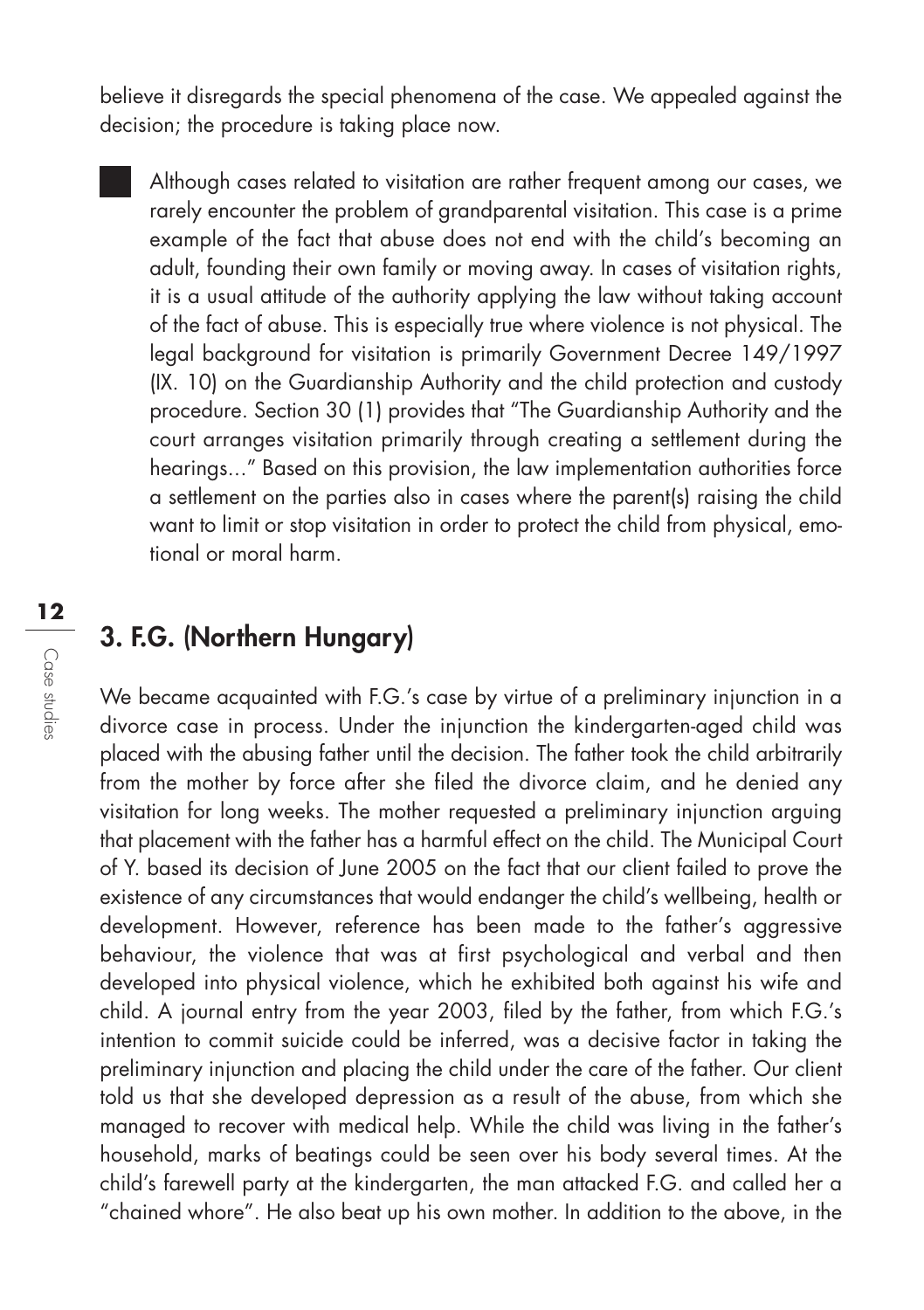appeal against the preliminary injunction we referred to the fact that three criminal procedures are in process against the father because of traffic offences and attacking the child. The little boy developed permanent herpes after his place of residence was arbitrarily changed, which, according the doctor is of psychosomatic origin. The father neglected the regular medical control necessary because of the child's atopic dermatitis; as a result the child continuously scratches himself. The fact that only one room is heated in the house during the winter adds to the inadequacy of the environment where the child is placed. The grandmother living with them has a tumor, and while she was looking after the little boy at an earlier occasion, the child took several pills and he had to be taken to hospital because of poisoning. We stressed in our submission that the father has an aggressive, abusive personality. We referred to the fact that when a father continuously insults the mother verbally in the presence of the child, calls her a whore, and beats her up, that is obviously detrimental to the child's development. In an absurd move, as a justification for placing the child with the father the court quoted the fact that removing the child from his usual environment does not serve the little boy's interest. However, the child got into this environment through the father's arbitrarily abducting him from what had been his usual environment, and entirely locked him away from his mother, who had been taking care of him before. At the personal hearing preceding the decision of the court of first instance, the father was stressing not his own ability but the mother's inability to raise the child. The court's decision accepted the father's accusations and doubtful documents as evidence, as opposed to the mother's testimony, which was based on facts. We also deplore the preliminary regulation of visitation. The mother was with the child continuously during the first three years following the child's birth; she was responsible for his care and education on her own before May 2005, when the father abducted him. All this was disregarded by the court when it established maternal visitation at 2 hours every two weeks. In addition, the father was impeding even this visitation and was turning the child against the mother. In July 2005, at the time of an exceptional visit, the child remained with the mother, following which the father did not come for the child, and when he called, the child stated that he would rather live with his mother. From this time on, the mother's home in Y. became the child's place of residence and he was enrolled to a primary school in Y., which is the mother's workplace. He has contact with the father on the phone, and rarely in person. The court of second instance accepted our appeal and based on the psychologist's opinion, which was issued in the meantime, placed the child with the mother preliminarily.

We have seen in several cases that women become psychologically unstable as a result of the abuse, and become depressive, alcoholic or dependent on drugs. Law implementation authorities have held this against them in all the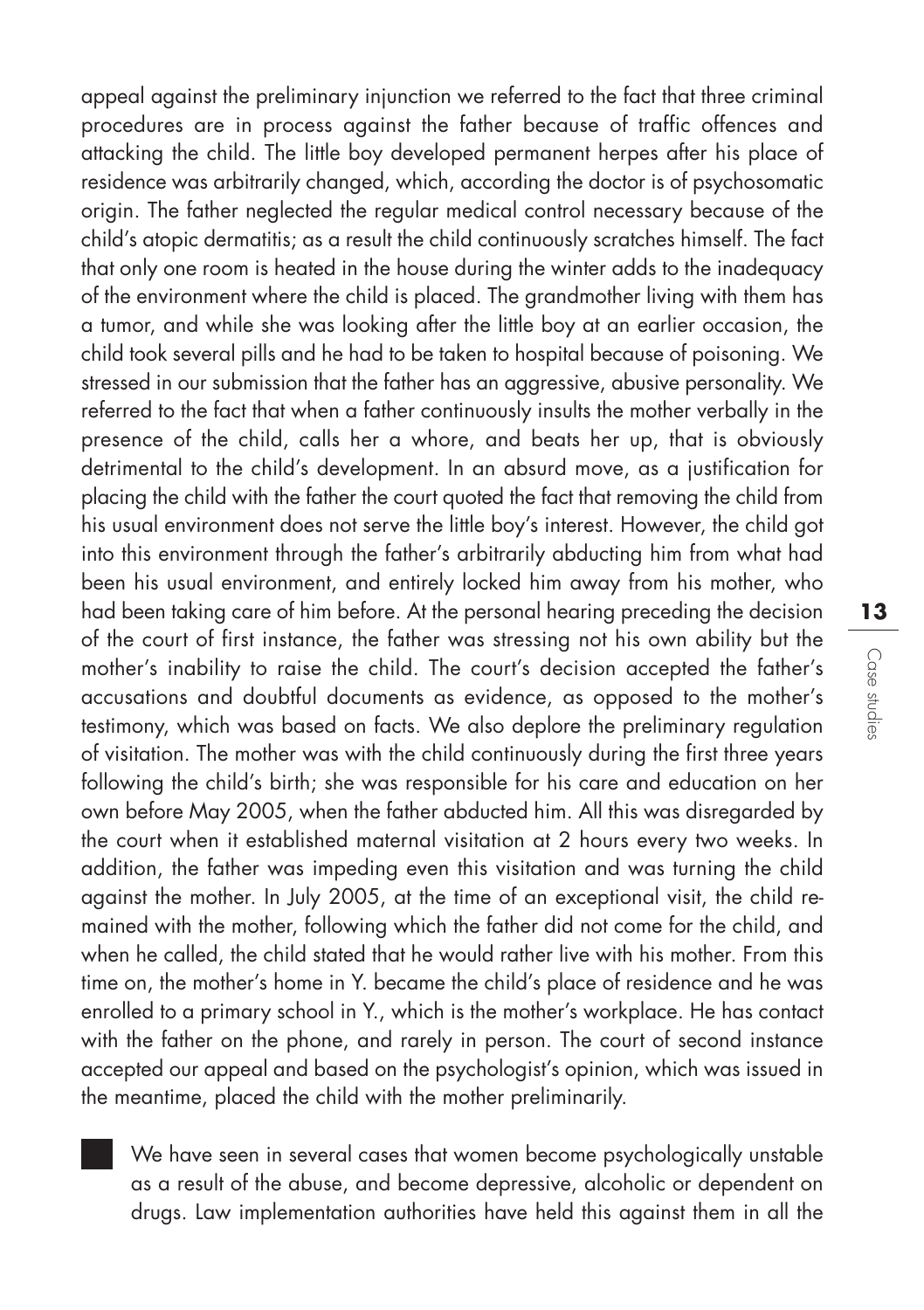cases without examining the precipitating cause or the prehistory. In the practice of criminal judges, the behaviour of an abuser when he abuses not the child, but the child is a regular witness of violence against the person he or she loves (usually the mother), is usually qualified as the criminal act of endangering a minor. However, this fact never gains any legal relevance in civil cases on questions of parental custody, placement and visitation. Neither is it unique that the father becomes interested in the child only after the intention to get a divorce is stated by his wife. In deciding about the placement of the children, the court does not examine the parents' participation in taking care of the child during their cohabitation. The court often quotes the stability of the child's environment as a positive factor, even in cases where the mother is forced to leave her home because of the father's brutality.

### 4. H.I. (Budapest)

This case was selected for the integrated client service because several of its aspects go contrary to public opinion about domestic violence. It is a middle class family, the abuser has several degrees, there is extraordinary wealth. It was interesting from a legal viewpoint because the civil lawsuit had finished and we could have a glimpse of how a woman can enforce a decision which is in her favour.

At the age of 16 our client met her husband who was significantly older than her. They have two children, aged 16 and 18. The woman stayed at home as a home maker after the wedding, and reared the children for over 10 years at home after their birth. The problems started after this role no longer satisfied her; she wanted to work outside the home and study and felt it more and more unbearable to subject her whole life to her husband's will. In the autumn of 1998 our client stated to her husband that she entered into a love relationship with another man, upon which her husband ordered her to leave the common property, but at the same time he prohibited taking the children with her. From 1999 to April 2000, husband and wife lived separated in the same house. In April 2000, the man changed the locks of the common property and in his wife's absence, carried her personal belongings outside the house and employed a guard service to prevent H.I. from continuing the use of her property. Since the woman was unable to enter her earlier place of residence, she initiated a procedure with the notary to take the property into use. The notary established that she had the right to use the house and obliged the husband to discontinue the illegal state of affairs. He appealed against the public administration decision in court, and lost the lawsuit both at first and second instance. The Court of the Capital City stated in its final decision that the husband committed the crime of trespassing by blocking his wife from the lawful use of the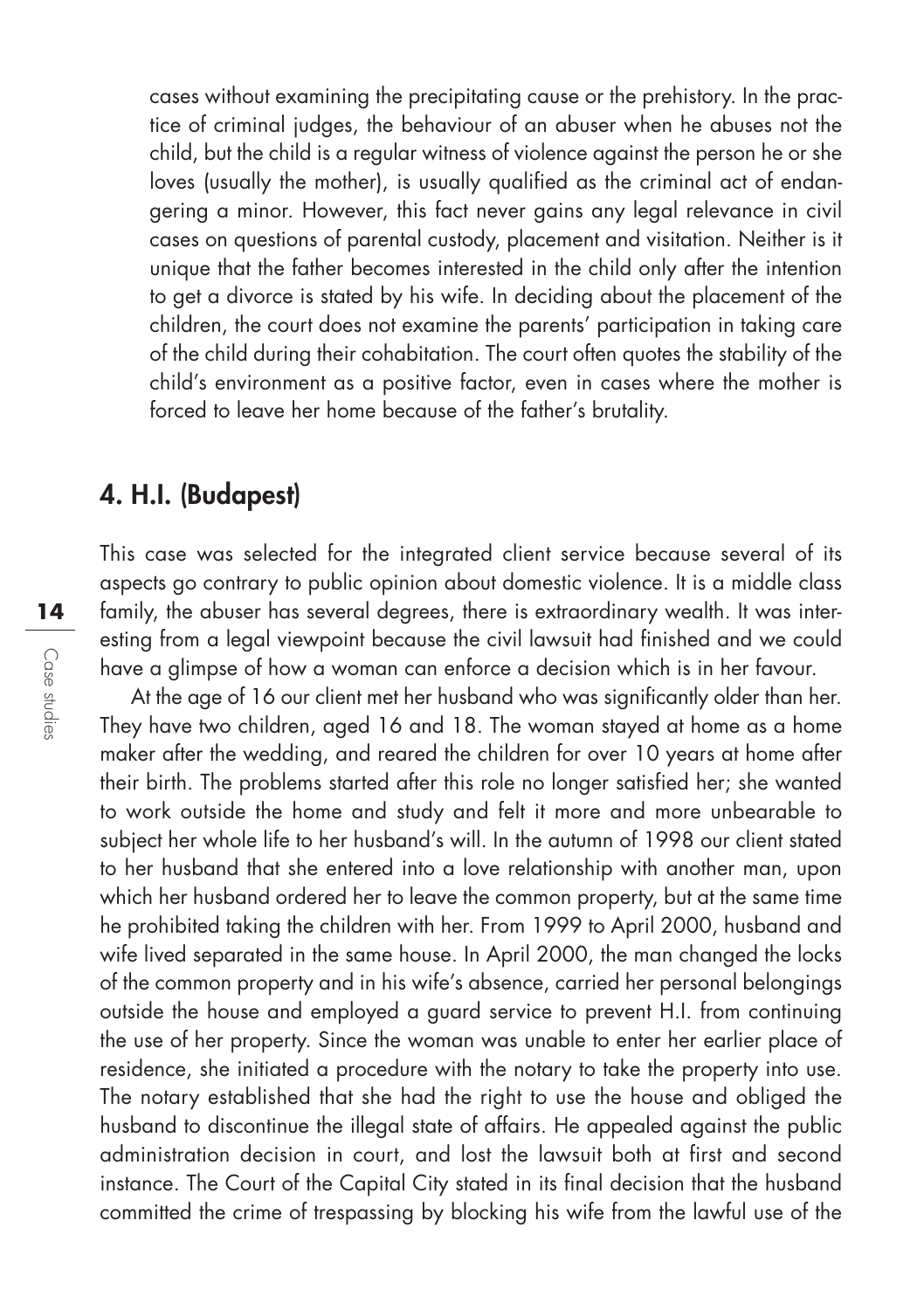property. The husband alleged in his defence that his wife left the common property without the intention to return but the court did not accept this reasoning in absence of evidence. In the divorce case, the court settled the use of the house in a preliminary injunction under which it assigned the use of the first floor of the house to the husband, and that of the second floor to the wife, and the remaining rooms to common use. The partial decision of the Central Court of Buda taken in October 2002 decided over the divided use of the house in accordance with the preliminary injunction, and placed the girls with the mother despite the fact that the father submitted a statement from his then 14-year-old daughter, in which she requested placement with the father. The court established in its reasoning that the father placed her under such psychic pressure and emotional manipulation that the testimony gained from her cannot be considered independent opinion therefore it did not use it as evidence when taking the decision. With its decision of September 2003 the Court of the Capital City changed that decision and placed the children with the father, and settled the use of the house in a way that the woman uses the basement and the father and the children use the second floor exclusively, and relegated the first floor to common use. The fact that the girls had been living in the father's household for the previous three years and were distanced from their mother had a significant role in the decision on the children.

The man did not comply with the court decision on the division of the house voluntarily, therefore his ex-wife initiated an enforcement procedure in may 2004. The man refused voluntary fulfilment in the enforcement phase as well, therefore the court fined him HUF 500 000 altogether. Because the imposition of a fine did not bring the expected result, the act of enforcement finally took place on 20 September 2005. The enforcement was, however, carried out only in part because the man used physical violence to prevent both the NGO activists, who were present as witnesses, and the locksmith called by the woman from entering the home in spite of the repeated warning from his wife and the enforcement officer. This could take place because the enforcement officers arrived without police support, despite their earlier notice, and apparently their aim was not the success of the enforcement but the protection of their bodily integrity. The enforcement officers stated the fact of the enforcement in a report, however this took place only seemingly as the man placed the key in the lock of the door leading to the part of the house assigned to the woman from the inside, and continued to hold it there. We complained to the court about the enforcement and requested it to be repeated, this time with police assistance.

The father holds the girls, who in the meantime have become 18 and 16, in such psychological terror that they only dare to call their mother in secret, let alone leaving with her. The Guardianship Authority refused the children's request for an action on the grounds of lack of authority because of their age.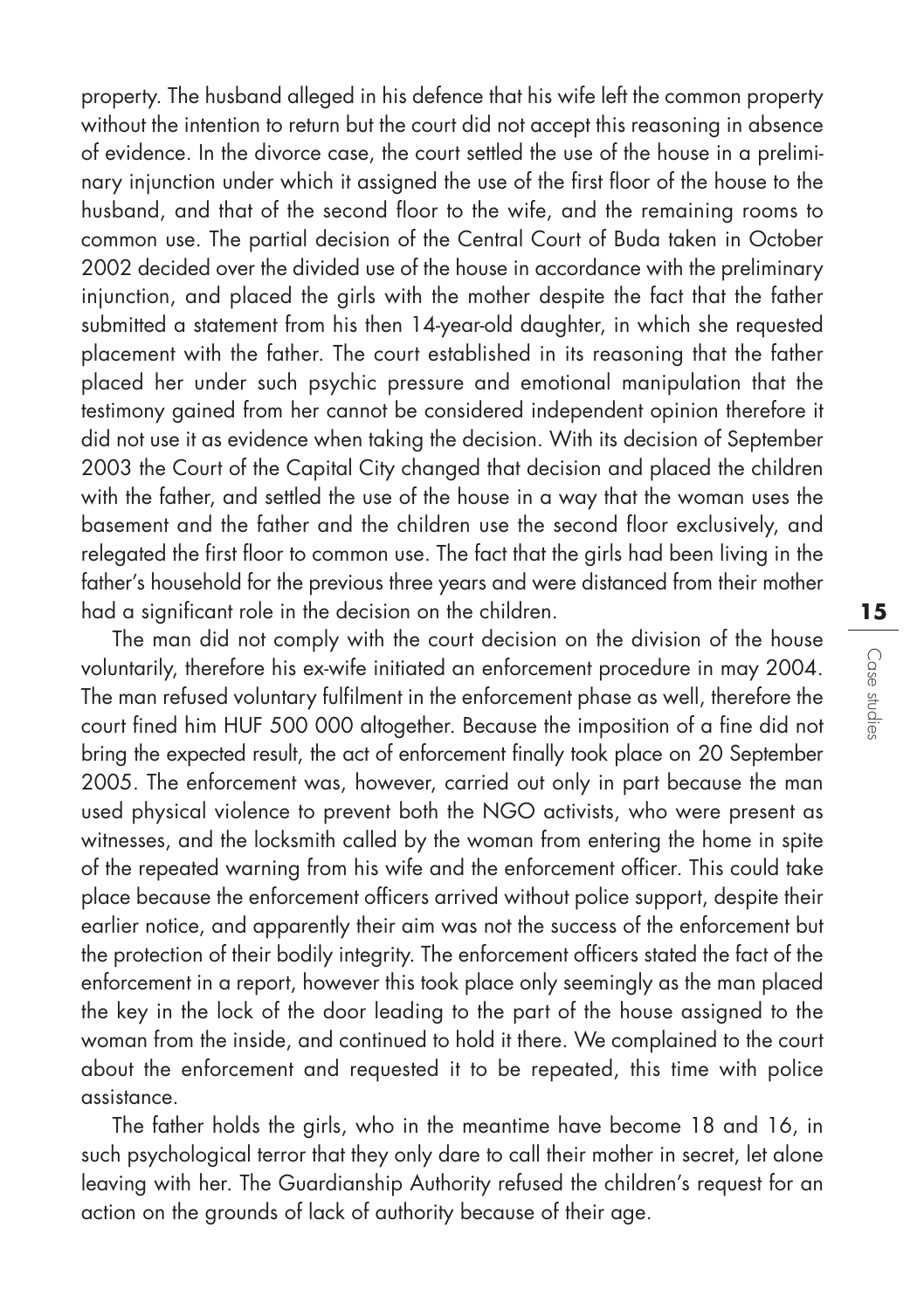This case is a clear example of the fact that the Hungarian legal system is powerless when the enforcement of a final court decision is not fulfilled voluntarily. The first attempt to enforce the decision of September 2003 took place two years later, in September 2005, and to no avail. The illegal situation has existed since April 2000. The fact that the court repeatedly imposes a fine on the party denying the enforcement does not bring a solution, since the man continues to deny the fulfilment in addition to not paying the fine. It is a further problem in the act of enforcement that even where an enforcement action brings results, as soon as the police and the enforcement officers leave, the perpetrator restores the illegal situation. We see endless delays not only in the case of objects, movable an immovable property, but also when it is about children. And in their case the time elapsed causes grave and irreparable physical and emotional harm.

### 5. J.K.L. (Central Hungary)

J.K.L.'s husband is a family doctor of African origin, who severely abused her and her three children during their marriage. The divorce came after almost thirty years of marriage when all the boys were already attending higher education. In the divorce case, the court provided for the divided use of their 200-sqare-metre joint property despite the fact that the husband had exclusive ownership of a flat and had property in Budapest, the capital city as well. The joint property contained the husband's office, with a separate entrance. The woman stated during the procedure that she is willing to use the property in a divided manner only if her husband's exclusive use will cover the part of the house where his office is. The court established in its decision of June 2005 that the flat is suitable for divided use from an objective viewpoint, and the woman did not substantiate any subjective factor that would exclude the husband's right to use. The court noted in the decision that the fact that the man bought real estate in Budapest does not mean that he wants to live there. The court listed it as an argument for the divided use of the home that joint use would promote the parties' putting aside old grievances and getting closer to one-another (!). Under the decision of the judge, our client is forced to share her bedroom with one of her three adult sons, and four people have to use one bathroom together while the father is the sole owner of the other bathroom. It is part of the prehistory that the man left his family in 1999 and stopped all relationship with them. During the procedure the woman referred to her husband's alcoholism, aggressive nature, the violence threatening them for years, his humiliating behaviour and the verbal and psychological abuse characteristic of the home's atmosphere. The woman gave an account of the fact that her husband stated near the end of their marriage that an African always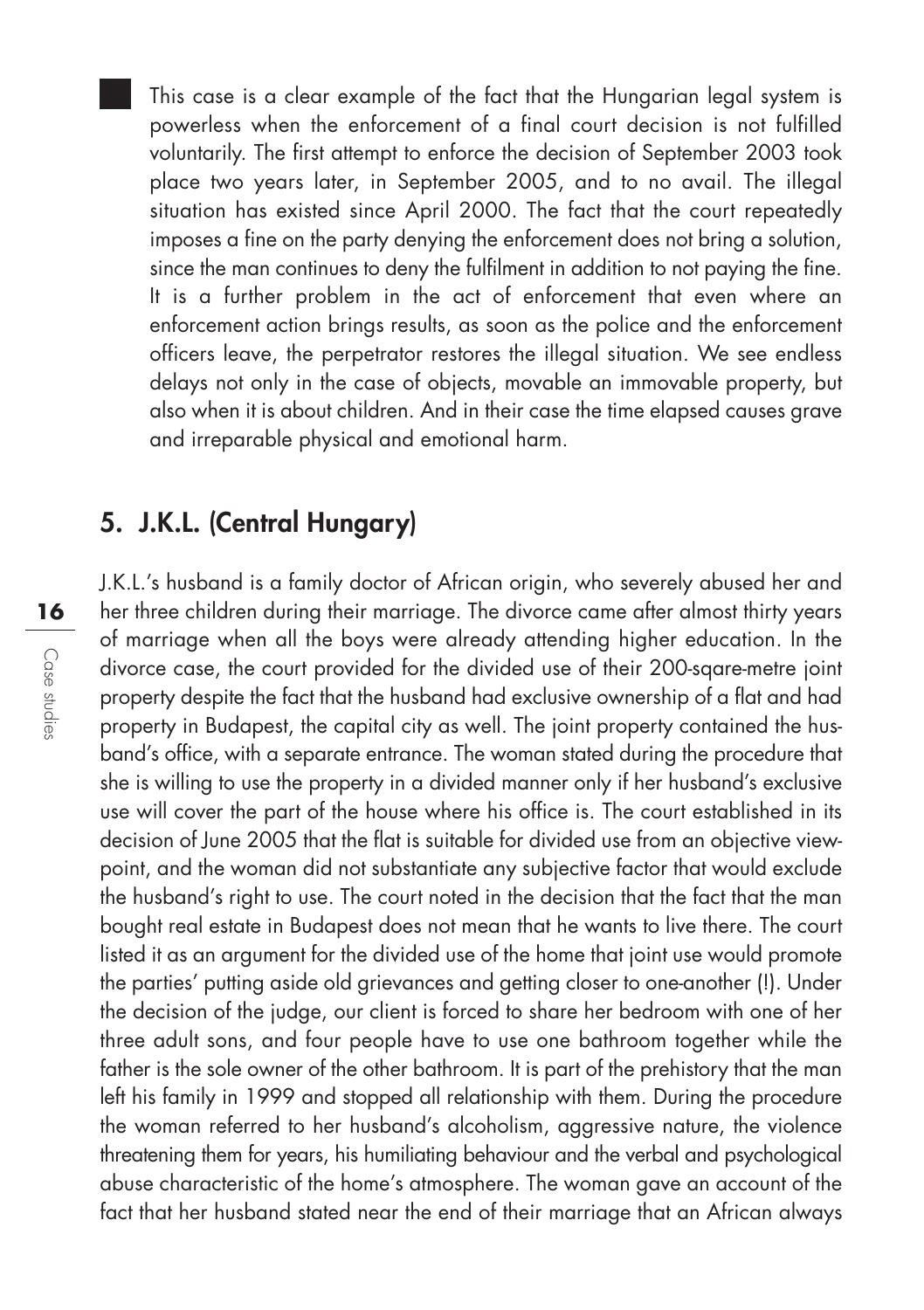needs to use a young woman, an old one is worth nothing and did not conceal his relationships outside the home. Our client also supported her account with evidence, thus she requested the consideration of a report of the Police of the City of X, which attests that the man was arrested for attacking the mother and her children years before. Our client submitted several of the psychiatrist's medical opinions on the obsessive disorders of her two sons. The doctor's opinion made a clear connection between the severe anxiety and the father's violence.

The father did not object to paying the adult-aged children child support. With regard to this, the court stressed that the boys had not only rights in relation to the father but also obligations, therefore they are obliged to maintain a good relationship with their father. As the ruling of the court of 29 June 2005 states, an adult-aged child who does not thank his father living elsewhere the regular financial support and does not inform his father about his development in school and the events of his life will be unworthy of child support. The court established HUF twenty-thousand of wife support for our client. The court based this amount on the fact that the woman helped the husband with administration during their marriage, therefore she never entered official employment and she was diagnosed with a 50% decrease in her ability to work.

The decision was appealed against, and Statement 2/2003 of the UN Commission for the Elimination of All Forms of Discrimination Against Women (CEDAW) of 26 January 2005 on A.T. versus Hungary, which found the state to be at fault, was submitted. That decision stresses the need to respect women's life, bodily and psychological integrity, safety and dignity, which fundamental rights enjoy primacy over, among others, the right to property. The CEDAW Commission considers the shared use of the home unacceptable in cases where one family member abuses the other. The appeal has not been considered as yet.

Section 31/B (4) of the Act on Family Law provides that "The court shall divide the use of the apartment in the joint ownership or lease of the spouses if the area, arrangement and number of rooms allow this. The use of the apartment shall not be divided where joint use, as shown by the spouse's earlier behaviour, results in the severe violation of the interests of the other spouse or the underage child." One party's systematic abusive behaviour against the partner or family members is an obvious reason for the exclusion of shared use. However, references to domestic violence are rare in court decisions as a basis for the refusal of dividing property. The main reason for this is that court practice does not consider abuse mentioned after the separation as a reason to establish the subjective indivisibility of the property; this may only be brought about by examining the spouses' earlier behaviour. But, most often, battered women can rarely provide evidence of such behaviour from the time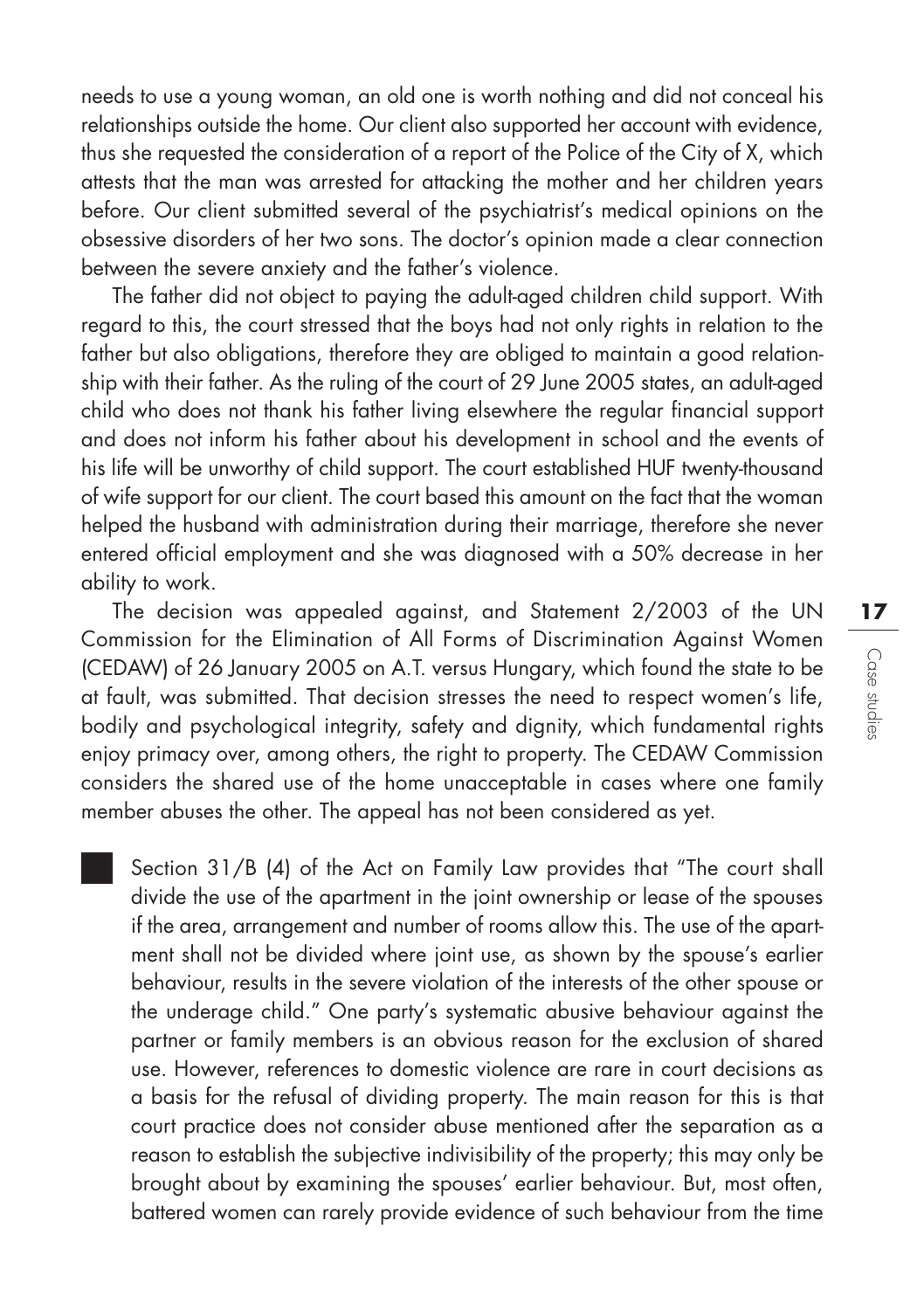of the marriage. Therefore, sentences similar to the following are delivered with respect to subjective indivisibility:

"... and although the defendant's behaviour is sometimes aggressive and querulous under the influence of alcohol, this does not reach the level where the division of the jointly used home should be excluded." "A unified practice of the courts exists in that only those behaviours are considered seriously injurious which make further cohabitation impossible." "In itself, the alcoholic behaviour of the defendant, which gave rise to the divorce, and a sole violent act during the mutual debates surrounding the break-up of the marriage after the cohabitation had ceased does not constitute such an 'added fact' which would make it impossible to live with him." (BH 2002.313) "The plaintiff only claimed but did not prove that behaviours of the defendant giving rise to the divorce constituted such 'added fact' which would warrant the consideration that the shared use of the flat would cause a serious violation of the plaintiff's interest or the interest of their underage child " (BH 2001.478)

### 6. M.N. (Budapest)

M.N. turned to us with her visitation case. She first indicated to the Guardianship Authority of District C. in February 2001 that the visitation between her children and the father does not work. By this time the couple had separated: the woman filed the divorce claim in November 2000. The man neglected the care of the children during the separation, neither did he support them financially. The father never respected the visitation times, which were defined based on his own request: he either did not utilise the visitation at all or not within the time frame previously agreed on. The Guardianship Authority refused the mother's request for an intervention on grounds of the court's (instead of its own) competence, however it did initiate a procedure when the father made a report two months later. A preliminary injunction regulating visitation became effective by the 12 July 2001 decision of the Court of the Capital City. The problem, however, was not solved; the father continued to disregard the contents of the court decision, continued with his verbal insults, threatening and violent behaviour and denied meeting the children regularly. Our client sought help from the Guardianship Authority innumerable times between 2002 and 2004. She received no relevant reply at any of these occasions. Not even following her account of the increasing psychosomatic symptoms exhibited by the children (gritting teeth, constant migraine, bed-wetting). Since 2001 the Guardianship Authority had been aware of the fact that the father does not observe the provisions of the court sentence, and endangers the physical and psychological development of the underage children. Our client sought the help from the Guardian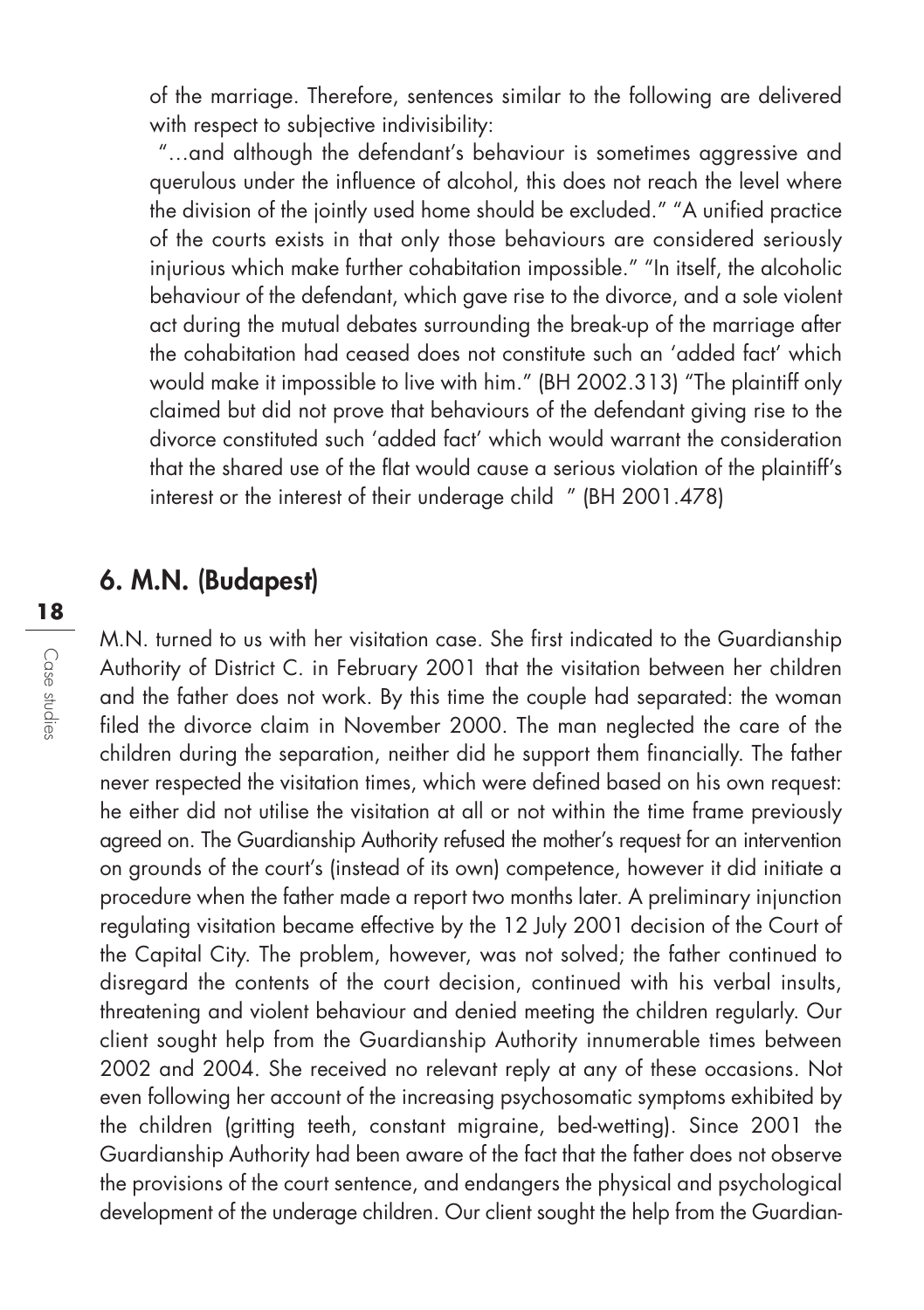ship Authority and the Child Welfare Service in a letter on 19 March 2004, in which she described the fact that the children had been telling her lately about their father having kicked them several times during the visits. The social worker reacted to the mother's complaint that the above behaviour of the father does not exceed his domestic disciplinary rights, therefore it is not to be condemned. When finally she managed to make the custody authority hear the parents, instead of calling the father to account, the mother was warned to treat the difficulties arising during visitation more flexibly. On one occassion following this, the mother waited up to 30 minutes for the father after the time set down for visitation in the sentence, and considered it an occasion when the father did not use his right of visitation. As a result, the Guardianship Authority, in its decision of 31 March 2004, and later the Guardianship Authority of the Public Administration Authority of Budapest requested her to stop the unlawful behaviour. Her ex-husband then started to file a series of submissions to the authority in which he complained that the mother would not allow him to exercise his visitation rights. Our client was fined, HUF 10.000 first, and HUF 25.000 later. The Guardianship Authority decided against the mother and imposed a fine on her even in a case when the father was one hour and 15 minutes late, yet, the mother waited for him and tried to hand the children over to him. The father did not take over the children; rather, he started to quarrel and fight, which is documented in the report of the police officers who dealt with the case. In its decision of July 2004, the Guardianship Authority of the Capital City fined the mother HUF 50.000 for an earlier failed visit. The authority founded its decision on a statement that the father brought from the school, according to which the grandmother took the older child from the school before him. However, that was a false statement: at the time, the child was staying on the ground floor of the school, where he met his father and told him that he would not go with him. The father replied that then he would go to see the director and request a statement that the child was taken from him. He did so. The director did not ascertain if the child was really there but provided the statement based on the father's claim.

Although the mother turned to the Guardianship Authority herself in 2001 to protect her children, not a single warning was issued against the father or was he called to account or fined. As a result of the passivity of the public administration authority the mother was forced to request that the father's parental custodial rights be ceased, or his visitaion rights be withdrawn, or that his visitation rights be limited. This lawsuit is currently in process. At the moment, referring to the fact that the lawsuit is under process, the Guardianship Authority still does offer protection to the children from the violence they are exposed to. Rather, it limits its activities to fining the mother based on the 2001 decision still in effect, and this state can continue for years before the procedure is finished with a final decision.

While all this was happening, the father initiated several proceedings against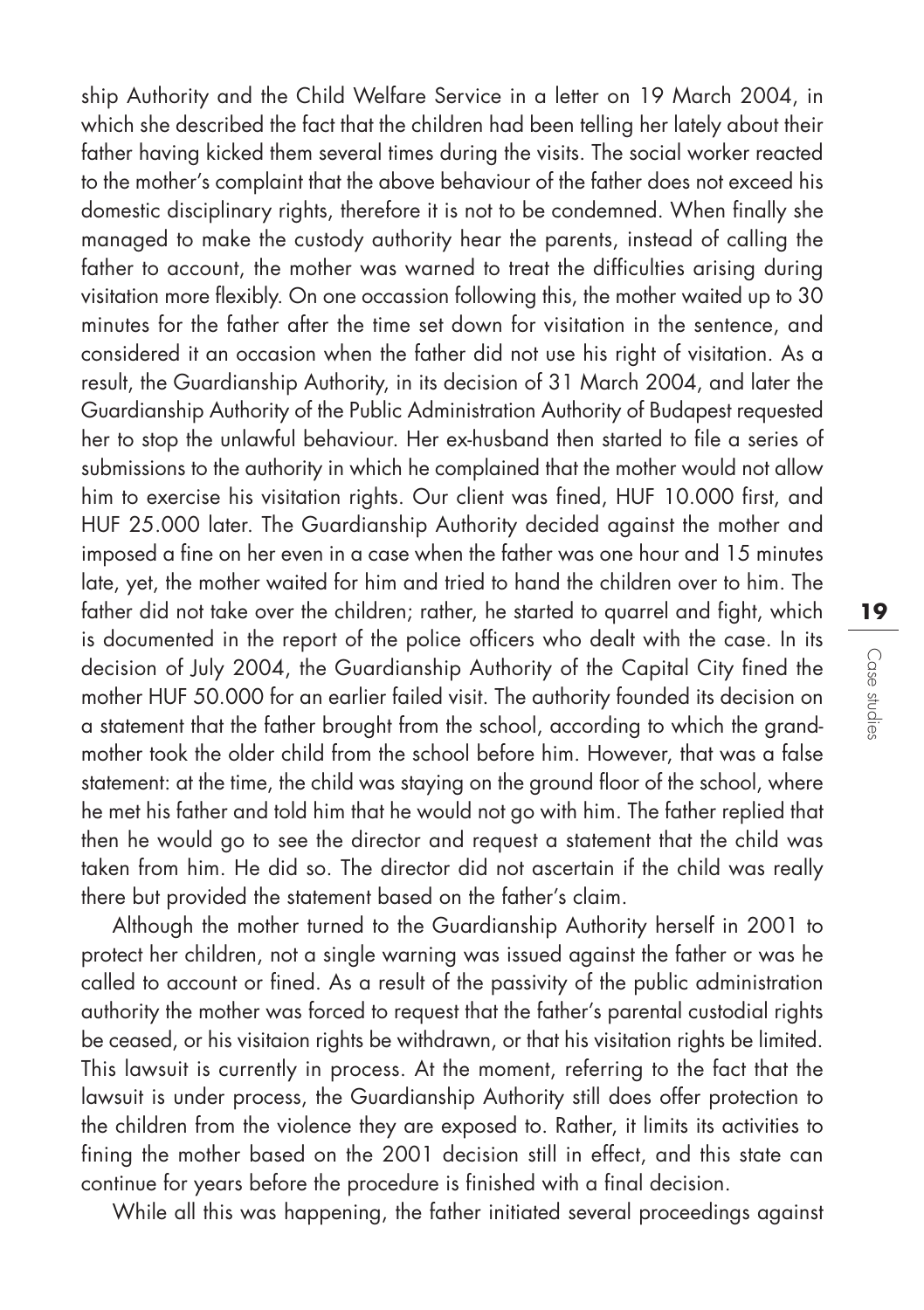his wife. Thus, among other things, he made regular reports to the authority about the faulty performance of visitation, initiated the children's being taken under protection, and further reported the mother as committing the crimes of "slander" and "endangering a minor".

Act XXXI of 1997 on the child protection and custody administration (Child Protection Act – CPA) and Act IV of 1952 on marriage, family and custody (Family Law Act – FLA) both consider it a fundamental principle to primarily observe the rights and interests of the underage child in decisions on matters relating to them. This principle is applied in practice when the custody authority or the court deems it the child's interest to have a relationship with both parents, and to maintain an intensive relationship with the father after placement with the mother. This interpretation results in our cases in the fact that the authorities continue to leave the child at the mercy of the abusing father and are unwilling to admit that in certain circumstances it better serves the interests of the child if he or she does not meet the father or meets him only under controlled circumstances. The legal institution of visitation, as used in today's Hungarian legal practice, makes women and children victims of domestic violence more defenceless after their separation from the abuser, since visitation serves as a legal basis for the father for further harassment and for maintaining his power over the victims. Government Decree 149/1997. (IX.10.) on derogations from a decision prescribing visitation provides a single legal possibility: if the derogation occurs not as a result of the failure of the parent rearing the child. Our position is that the mother would be in breach of her parental obligations exactly if she allowed the children to be exposed to abuse under the pretext of visitation. Since the children's opposition against their father comes from their own experiences, its sole reason is the father's violence. Neither the mother nor the authorities protecting the children have the right to force them into a prolonged visitation which has a long-term detrimental effect on their psychological development.

Under the amendment of the Penal Code in effect since 1 September 2005, section 195 (4) states: "A person, who, following the imposition of a fine to enforce the visitation, continues to impede the creation or maintenance of a visit between a minor placed with him under a decision by a court or an authority on the one hand, and a person entitled to visitation with the minor on the other hand, perpetrates a misdemeanour, and shall be punishable with imprisonment of up to one year, work of public interest or a fine." This provision severely affects those mothers who impede visitation because of the father's abusive behaviour. Because neither the court nor the custody authority examines whether domestic violence takes place, women are forced to protect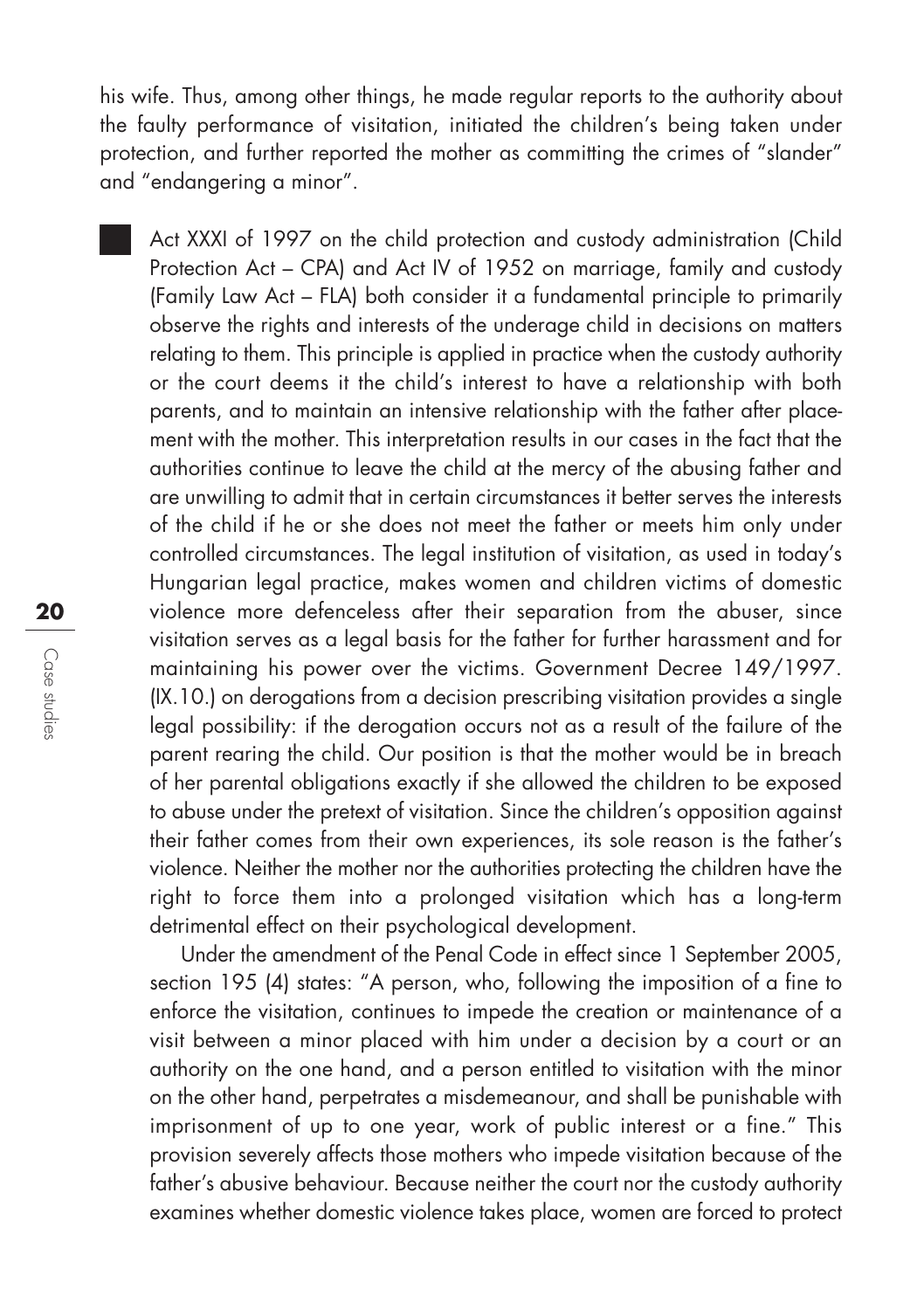their children's physical and psychological health by taking the law in their own hands. We attacked the problematic clause before the Constitutional Court. It is a further problem that the authorities and courts enforcing the law do not consider emotional-verbal violence and physical violence that does not exceed the (arbitrary) limits of domestic disciplinary rights a behaviour that fulfil the basic criteria for the crime of endangering a minor, thus no criminal action can be taken against the father. This also precludes the possibility of requesting a restraining order against him<sup>1</sup>. Another problem is that, although there is a legal precedent to exclude it, court practice is still uncertain in deciding whether a person describing the events of abuse in a public administration or court procedure which is in process can perpetrate the crime of slander. Thus victims are uncertain about whether they may expose their real circumstances: they are at the mercy of how the given court interprets the law, and are defenceless against the fact that the courts are usually reluctant to examine the abuse, while they consider it their task to protect the "personality rights" of the apparently abusive person.

### 7. O.P. (Eastern Hungary)

O.P. had been a client of NANE and HCWG earlier. HCWG turned to the European Court of Human Rights in her case in November 2003. She entered the integrated client service when the Strasbourg court refused to try her case.

Our client turned to us because of sexual harassment at her workplace. She started to work as a case manager on 2 January 2001 at the Military Prosecutor's Office at Q. Soon after her entry into employment, she experienced that her immediate superior was continuously staring at her breasts, which behaviour was very disturbing for her. It also turned out soon that her female colleagues know about this habit of the male superior and they reassured her that the prosecutor does not go further than that; harassment stops at staring at female colleagues' breasts.

Since this situation became unbearable to our client, she indicated it to the deputy prosecutor in chief – exercising employer's responsibilities at the time – in a personal hearing. He showed to be helpful, but primarily suggested that they try to settle the case among one another. As a result of this unsuccessful conversation the woman returned to her to her place of work, where her superior showed remarkably refusing behaviour. He said that none of the prosecutors wanted to work with our

<sup>1</sup> According to the modfication of the Code on Penal Procedures effective as of 1st July 2006 which introduced the restraining order into the Hunmgaryian legal system, the prerequisite to apply for a restraining order at the court is the existence of a penal procedure against the perpetrator.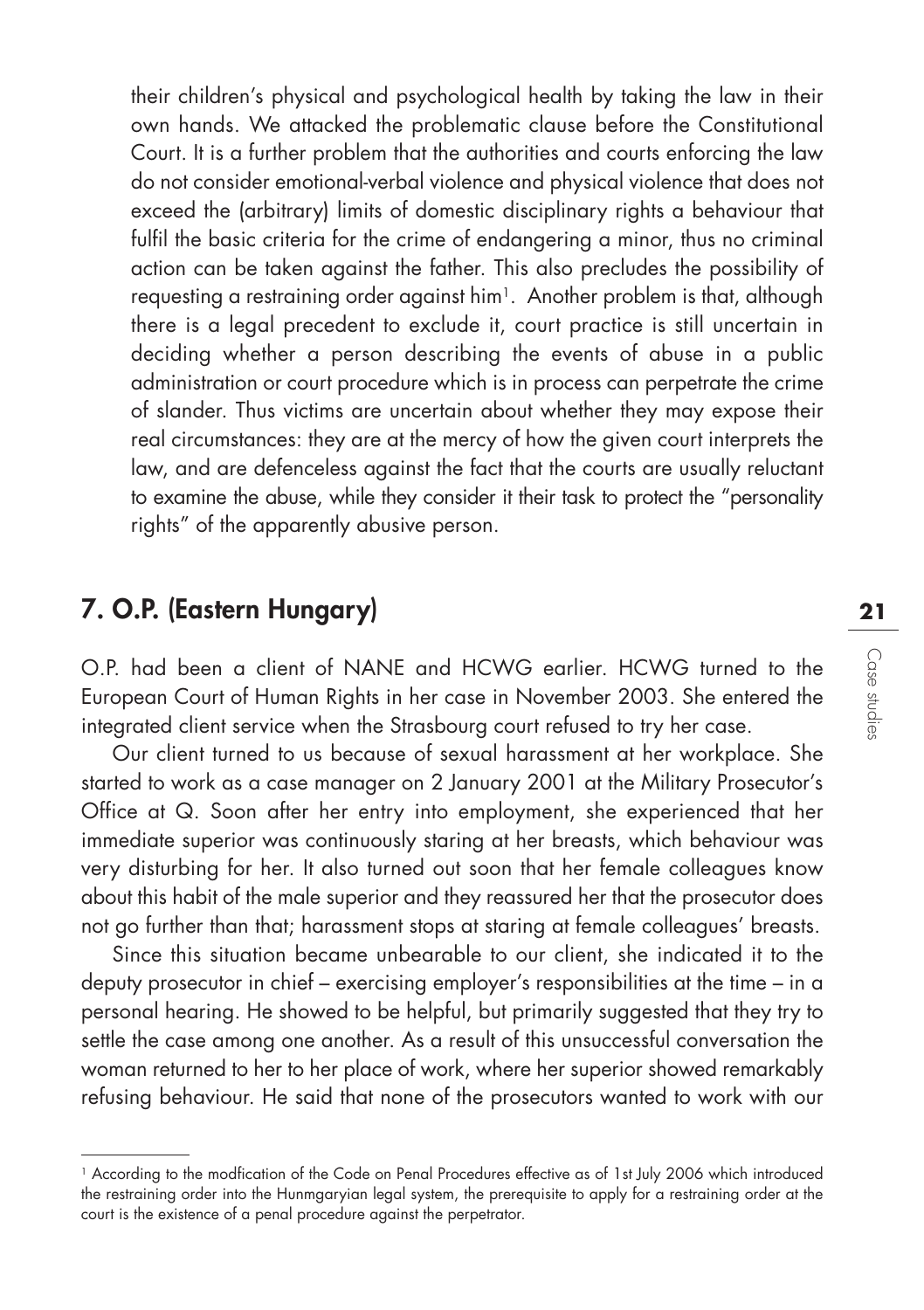client because they were afraid she would report them under some accusation that she makes up. The deputy prosecutor in chief asked her whom he should believe: someone who had been there for 3 weeks or someone who had been there for 13 years. He remarked that the woman could be oversensitive and suggested that she turn to a psychologist. The deputy prosecutor in chief ordered the initiation of a disciplinary procedure against the secretary on 26 February 2001, quoting denial of work. Apart from hearing the two parties, other case managers, office managers and other prosecutors were heard within the disciplinary procedure. The female colleagues, who exhibited solidarity with our client earlier, did not acknowledge during the witness testimonies that they experienced similar behaviour on the part of the prosecutor as complained against. The outcome of the internal procedure was the most severe punishment possible in such a procedure: the woman was dismissed from her job in a resolution in April 2001. She turned to a labour court in order for the disciplinary resolution to be repealed. In her claim she explained that she considered the disciplinary resolution unlawful because no denial of work took place on her part, she only requested not having to work with the superior harassing her. The court of first instance refused the claim, found the disciplinary punishment imposed by the prosecutor's office proportionate to the disciplinary offence and saw no basis to reduce it. The argument of the court rests on the idea that it can be established on the basis of the facts of the case that the alleged harassment does not exhaust the fact of severe cause preventing cooperation as defined by law. The court found the woman unwilling to cooperate, while it saw the actions of the employer as a proof of an attempt at mutual agreement, therefore concluded that no unpurposeful use of law can be discerned on the part of the employer. The court of second instance partially changed the sentence of the court of first instance, and eased the disciplinary punishment to censure. The appeal court upheld the facts established by the labour court. After considering all the circumstances of the case, the court decided that dismissal was an exaggerated sanction for the denial of work. In her appeal for a review, the former employee requested the intermediate sentence of second instance to be repealed and the sentence of first instance to be upheld, which the Supreme Court entirely fulfilled in its decision of 13 November 2002. The Supreme Court upheld the facts established and accepted by the first and second instance courts according to which our client denied working with the given prosecutor without any well-founded reason and so was at fault when she violated her official duty.

We lodged a complaint with the European Court of Human Rights maintaining that the Hungarian state did not fulfil the provisions of the Treaty of Rome on the protection of fundamental human rights and freedoms. Thus the rights related to privacy and effective legal remedy have been violated in the Hungarian procedure.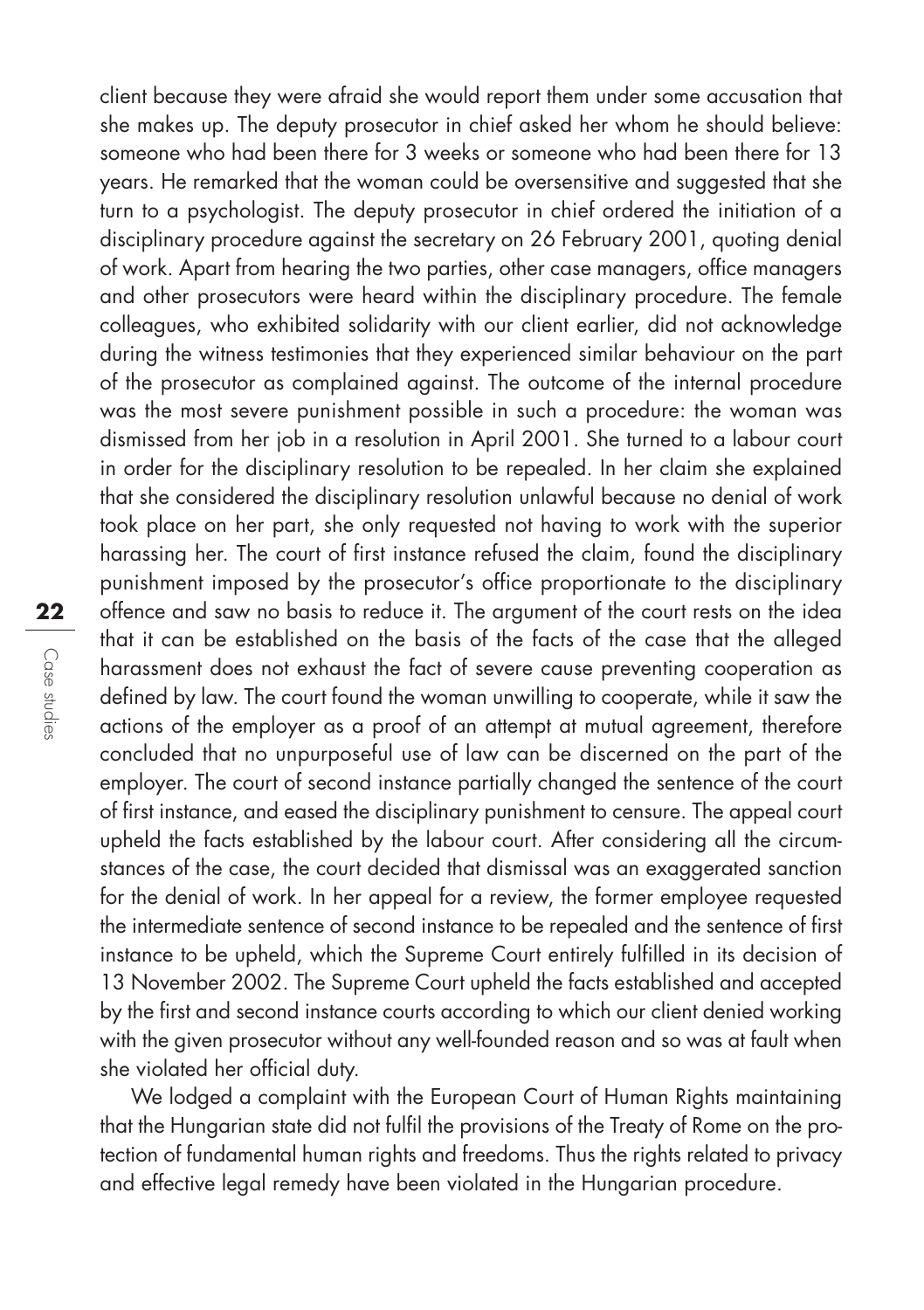We stressed in the submission that no legal regulation or other legal source of whatever level exists in the Hungarian legal system that deals expressis verbis with workplace sexual harassment. This means that neither the legal concept of workplace sexual harassment is defined, nor has a system of sanctions been worked out. As the material legal source is completely absent, its special procedural rights are also nonexistent. The "investigation" of the workplace sexual harassment took place solely in the disciplinary procedure conducted against the party suffering from the harassment. The European Court of Human Rights notified the complainant in January 2006 that the case will not be tried on its merits because it does not fall under the subject matter of the Treaty of Rome. After the refusal, we decided to turn to the CEDAW Committee of the UN. The main reason for this is that Hungary fails to have a regulation that would expressly name sexual harassment. Even Act CXXV of 2003 on ensuring equal treatment and equal opportunities failed to address this situation. Although section 10 of that Act defines the concept of harassment, it does not define sexual harassment separately. Even if a flexible interpretation of the Act can be used to extend the definition to mean sexual harassment as a form of creating a hostile environment at the workplace, the extremely frequent phenomenon of sexual blackmail, in other words quid pro quo sexual harassment, will not be covered. Thus, employers are absolutely free to decide whether or not they implement protective measures against sexual harassment, while they can very easily shift attention from a report on sexual harassment to the apparent bad performance of the complaining employee – just as it happened in this case.

### 8. R.S. (Budapest)

This case regarded a wealthy middle class family, living in a prestigious area of Budapest at the time of their cohabitation. The man exercised typical and extreme forms of emotional and economic abuse against his wife and child during the marriage; in our client's words her husband kept her in a gilded cage. The woman and the child were almost entirely cut off from the outside world, the little boy was never allowed to go to the playground, could not see other children, the mother could not maintain her relationship with her family members and friends, and her husband opposed to her return to her workplace after parental leave. R.S. got out of this environment by means of a thoroughly organised escape maneuvre. Since then, she and her child have been living with her mother and grandmother. At the time of moving away from the father, the then 4-year-old child was at the level of socialisation of a 2-year-old according to a psychological examination. R.S. and her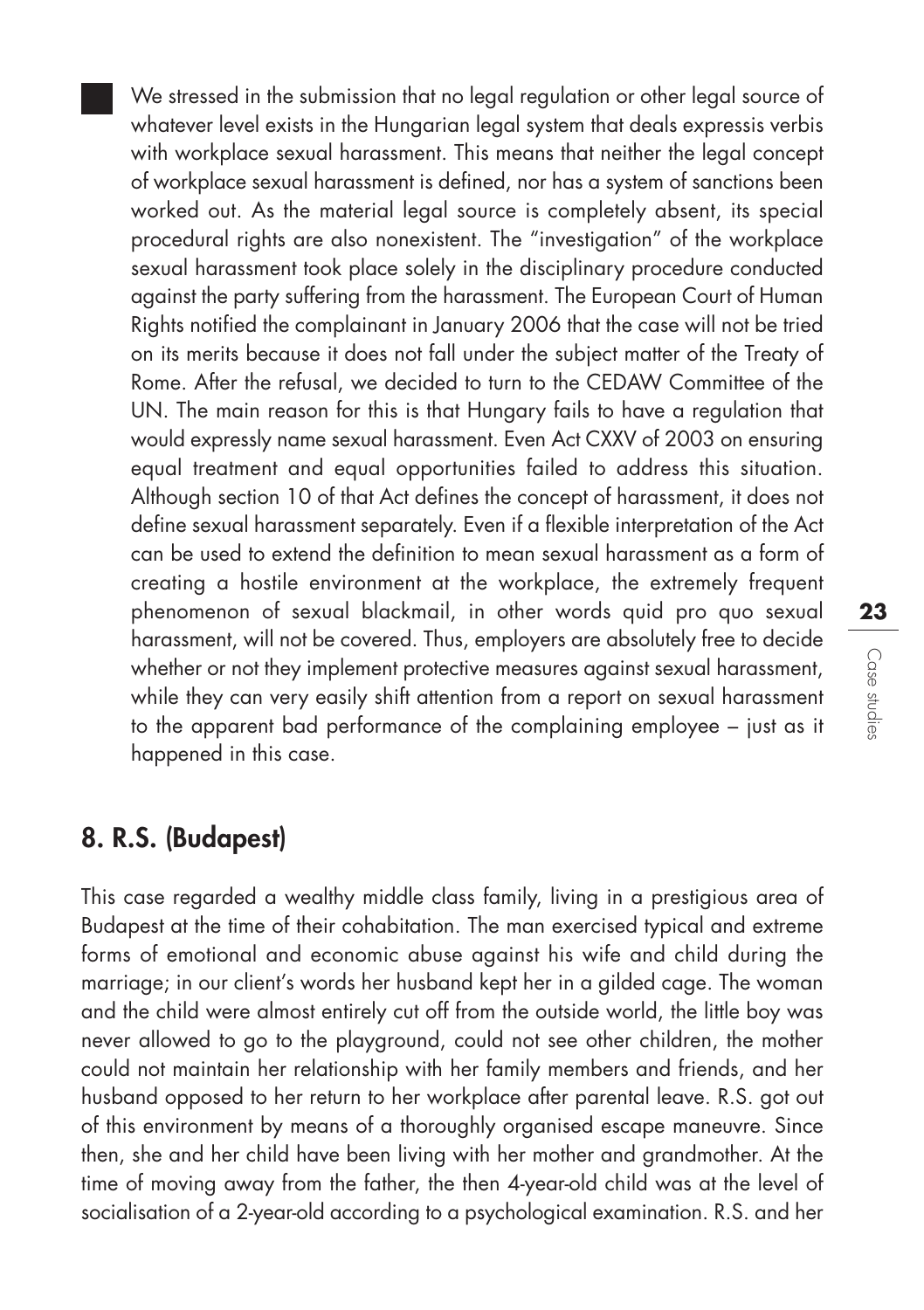husband agreed on the placement of the child with the mother and also agreed on visitation with a settlement within their divorce case. They did not mention domestic violence during the divorce procedure. The woman left a large part of their properties with the husband in exchange for freedom. Following the divorce procedure, the woman was exposed to her ex-husband's stalking, which centred around the visitation of the child. Because the mother sensed that visitation with the father had a negative effect on her child, she has not provided the child for the purpose of paternal visitation from September 1997. Our client explained that the father used visitation to make derogatory comments about the mother and the grandmother and scared the child with the promise of sending the mother to prison, after which the child would have to live with him (the father). The Guardianship Authority did not accept the mother's reasons for refusing the visitation and, beginning from September 1998, it continually imposed fines whose sum reached HUF 2 million by 2005. Until his death in 2005, the father made a report to the custody authority every time the visitation failed, upon which they regularly imposed the most severe fine under the current laws, HUF 100 000 per occasion, and also condemned the woman to pay the travel costs. We initiated a court review of one of the effective public administration decisions which imposes a fine; however our claim was turned down by the court without issuing a subpoena. The decision argued that section 72 (4) b) of Act IV of 1957 in force at the time excluded from court review any public administration decision that serve the enforcement of a legally binding court decision. The court stated that the decision of the custody authority imposing the fine is of an enforcing nature (i.e. enforcing the earlier courtsanctioned agreement on visitation between the parties in the divorce case), and it contains no significant decision. Our position is that it severely violates the principle of legal safety if a public administration authority may impose a fine of several million forints without the possibility of appealing against that decision, therefore we appealed against the latter decision.

The court modified the rules of visitation in a case initiated by the father in order to change the placement of the child in a way that the father may see his child at the premises of Contact Foundation (Kapcsolat Alapítvány) between 1 July 2000 and 31 December 2000, following which he may gradually take the little boy with him. Since the workers at the Foundation established that the child becomes tense from the hostile atmosphere between his parents they deemed it a precondition of the smooth management of the visitation to facilitate "the easing of tension between the parents and starting socially acceptable communication between them." After this objective of the Foundation was not successful, and the leader of the Foundation was the subject of one of the father's tantrums, the professionals of the Foundation stopped working with the family and referred them to the Paediatric Hospital of Buda. Here several psychologists stated that they do not recommend visitation by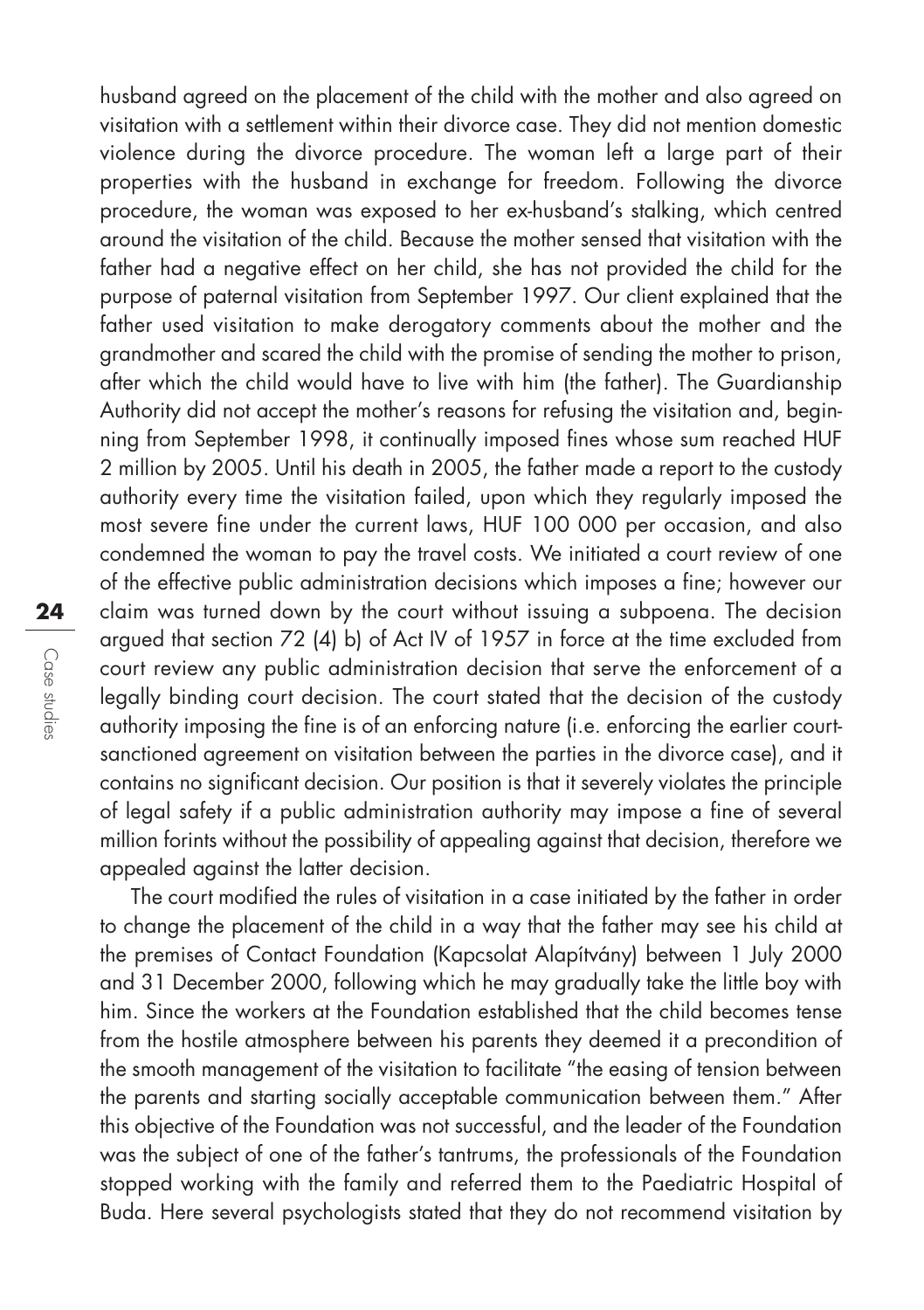the father in the child's interest. The competent child welfare service issued a similar opinion of the child's state, also in writing.

Based on the above two opinions, the mother requested the withdrawal of the father's visitation rights in a lawsuit. The court of first instance refused the claim arguing that the fact that the father endangers the child's physical, mental and moral development during visitation cannot be established. In its sentence, the court stressed the mother's responsibility for the failure of the visitation, naming her " uncontrollable hostile emotions against the other parent" as the main reason for this problem. The court of second instance ordered a visitation among controlled circumstances by changing the sentence in February 2004. Changing the visitation conditions set out in the original settlement, the decision ordered that the father only take the child with him under the supervision of his partner, who is a lawyer, for 3 hours in a fortnight for a temporary period of one year. Following this period, the original visitation order would be gradually introduced. Later it turned out to be a failure of this decision that it failed to expressly regulate exceptional visitation. The father interpreted this to mean that he continues to be entitled to exceptional visitation in the same form as was settled in the original agreement, and the Guardianship Authority supported this interpretation. Following the principle of a minori ad maius in interpreting law, we argued that because the court introduced a stricter set of criteria in the case of regular visitation, it would not be in accordance with the spirit of the decision if this stricter set of criteria did not also apply to exeptional visitation requests which put more stress on the child anyway.

The man charged his ex-wife once with the offence of dangerous threat. He based his charge on the fact that R.S. said at one of the negotiations at the custody office "you won't get away with this." The authority of minor offences ceased the procedure because it deemed the statement to be unfit to cause serious threat.

This case is a clear example of the fact that the institutional system and legal practice in Hungary today provides for a wide range of opportunities for stalking after the divorce is reached. The husband in the case repeatedly started various procedures against his wife without any pause, which either established the woman's guilt or refused the husband's statement. But even in cases where the decision did not result in specific legal disadvantage, the abuser managed to wield his power over the woman and child's time and psychic state even after the separation. Stalking is not recognized as a crime in Hungary.

This case also mirrors a general problem, which shows that the court refuses the requests on interpreting its decisions. The parties often differ in their interpretations of the decision of the law implementation authorities. In such cases, the court as an authentic source, could solve the problem by making a statement about its original intention with the decision.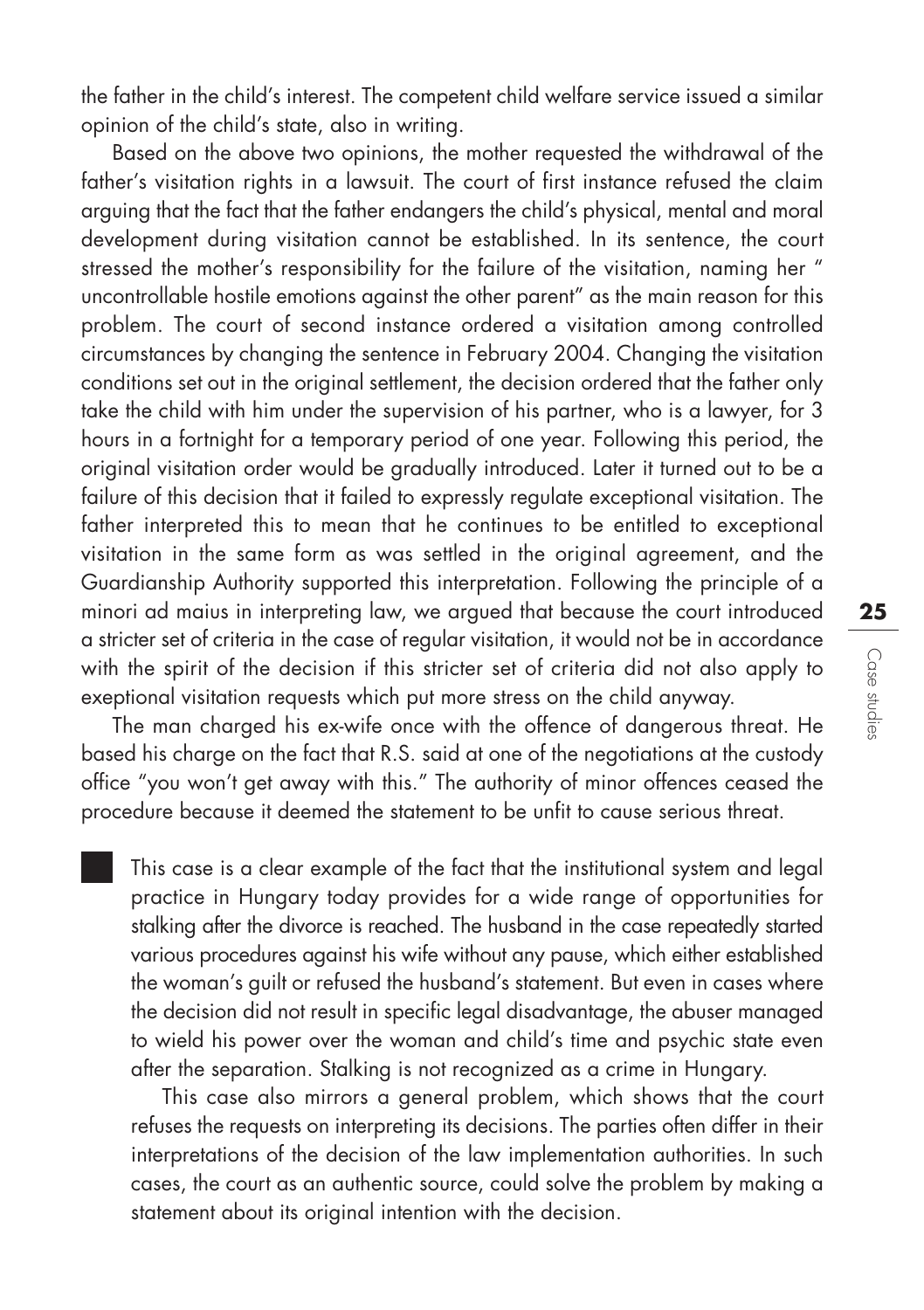Our position is that the court, in the lawsuit on the question of ceasing the visitation, at least partially acknowledged the mother's claim and stated that the father has a negative effect on the child and therefore limited the visitation. It also follows from this that it was lawful for the mother to prevent the father's visitation earlier; however two million forints of fine had been imposed on her during that period. Despite this, the court did not decide in the question of the fine imposed and the Guardianship Authority maintained its measure. Under section 92 (6) of the AFL the Guardianship Authority is responsible for the enforcement of the court decision on visitation. At the same time, under the general rules of the Child Protection Act it is the legal responsibility of this authority among other bodies and persons to help ensure the rights and interests of children set out by law, to help fulfil parental obligations, and to ensure that the child's endangering is prevented and stopped. It follows from the reference to these two legal texts that the task of the Guardianship Authority cannot be limited to an automatic enforcement of the court decision but it needs to enforce the decision in an interpretative manner, by taking the child's actual life situation into consideration with a view to ensuring the child's rights and physical, psychological and moral development. The execution of a court decision can in no way be a mechanical task because had the legislator had that in mind, it would not have delegated the task to a body that is capable of child protection through its worker's education and its own competence. It is also an argument against the current interpretation of the Guardianship Authority as having a simple role of executing that long years elapse after the court decision during which the circumstances of visitation naturally change with the child's growth, therefore unchanged execution is often impossible.

The fine imposed by the Guardianship Authority is paid to the local government under which the authority belongs. This practice is an incentive for the authority to impose fines since it can increase its own budget by doing so. Because of this financial interest, the independence of the authority is not ensured.

### 9. T.U. (Nigeria and Central Hungary)

T.U., a widow of Nigerian origin and Christian faith, arrived alone in Hungary on 2 May 2003 and filed a request to be acknowledged as a refugee. The Central Transdanubia Regional Directorate of the Immigration and Citizenship Authority of the Ministry of Interior (Belügyminisztérium Bevándorlási és Állampolgársági Hivatal Közép-Dunántúli Regionális Igazgatósága) rejected T.U.'s request in its decision on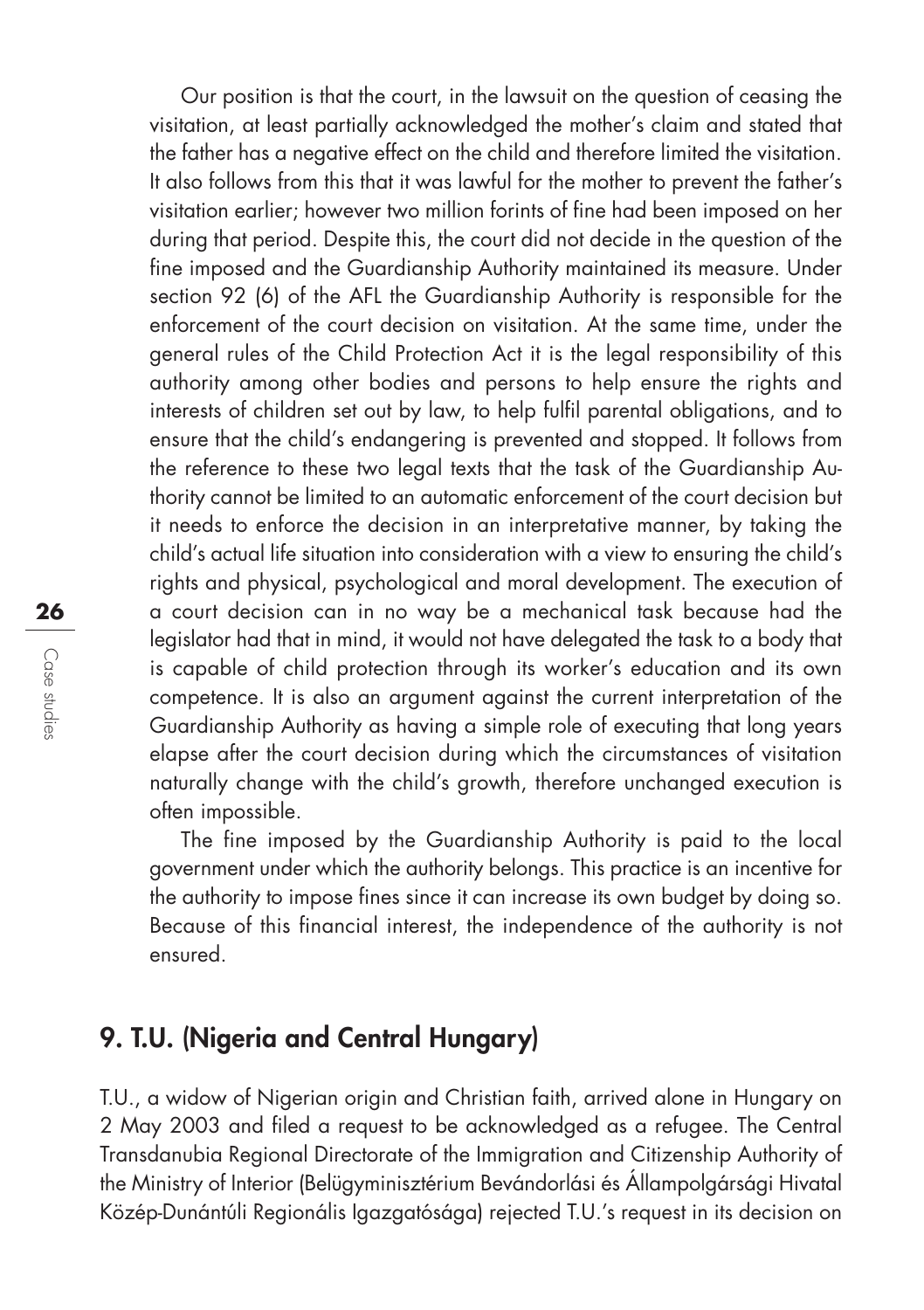29 May 2003, and ordered her to be banished. It argued in the rejection that the woman did not substantiate that she had been persecuted for her race, religion, national origin or membership in a given social group or political opinion. The public administration authority of second instance rejected our client's appeal in September 2003 and upheld the decision of first instance. The Court of the Capital City ordered the repetition of the public administration procedure in its decision of 20 January 2004, because in its opinion the authority failed to perform a full appreciation of the facts necessary for taking a decision on the merits of the case. The clerk did not use an interpreter in the repeated procedure because he spoke English. As it turned out later, our client and the clerk did not entirely understand one another, therefore the report of the hearing contains a number of untrue facts as if they had been stated by our client, including the allegation that T.U. killed four people in her home country. The competent directorate of the Immigration and Citizenship Authority found the statements of the Nigerian woman to be contradic tory and unlikely and repeatedly denied her approval as a refugee. T.U. initiated a court review of the decision, in which case the court rejected her request again in March 2005. The judge's reasoning stated that the woman's personal account was unsuitable for establishing a refugee status because she should have applied for justice in her home land for the abuses mentioned. The court only examined any persecution based on religion out of the woman's statements, as the woman returned to the Christian faith after the death of her husband, who was a high priest of a traditional religious community. Further, the court considered it an incriminating circumstance that she denied murder in court as opposed to the records taken at the hearing. Although she indicated already at the time that a linguistic difficulty caused the misunderstanding, the court did not accept this as she had approved of the records by signing them.

Following this, our client filed a new refugee application, in which she referred to a letter as a new fact. The letter was written by her female friend, who stayed in Nigeria, warning her to stay away from her native land because her family wants her arrested. She was heard three times in this procedure. She said during the procedure that although her father is the leader of a traditional local community, her aunt enrolled her to a Catholic missionary school when she was five, where she studied until the age of nineteen. Then she was forced to marry the high priest of another village at his father's order, who was a devotee of the arusiyi religion. On her husband's side, she had a mediator role between the high priest and the women of the village. She gave birth to a son, who died at the age of four; she believes because her husband failed to keep a promise. After her husband died, she had to undergo the widow rituals customary in the local community. During these rituals she moved back to her father's house, her head was shaved, she was not allowed to clean herself for three months and was only allowed to sit on the ground, she was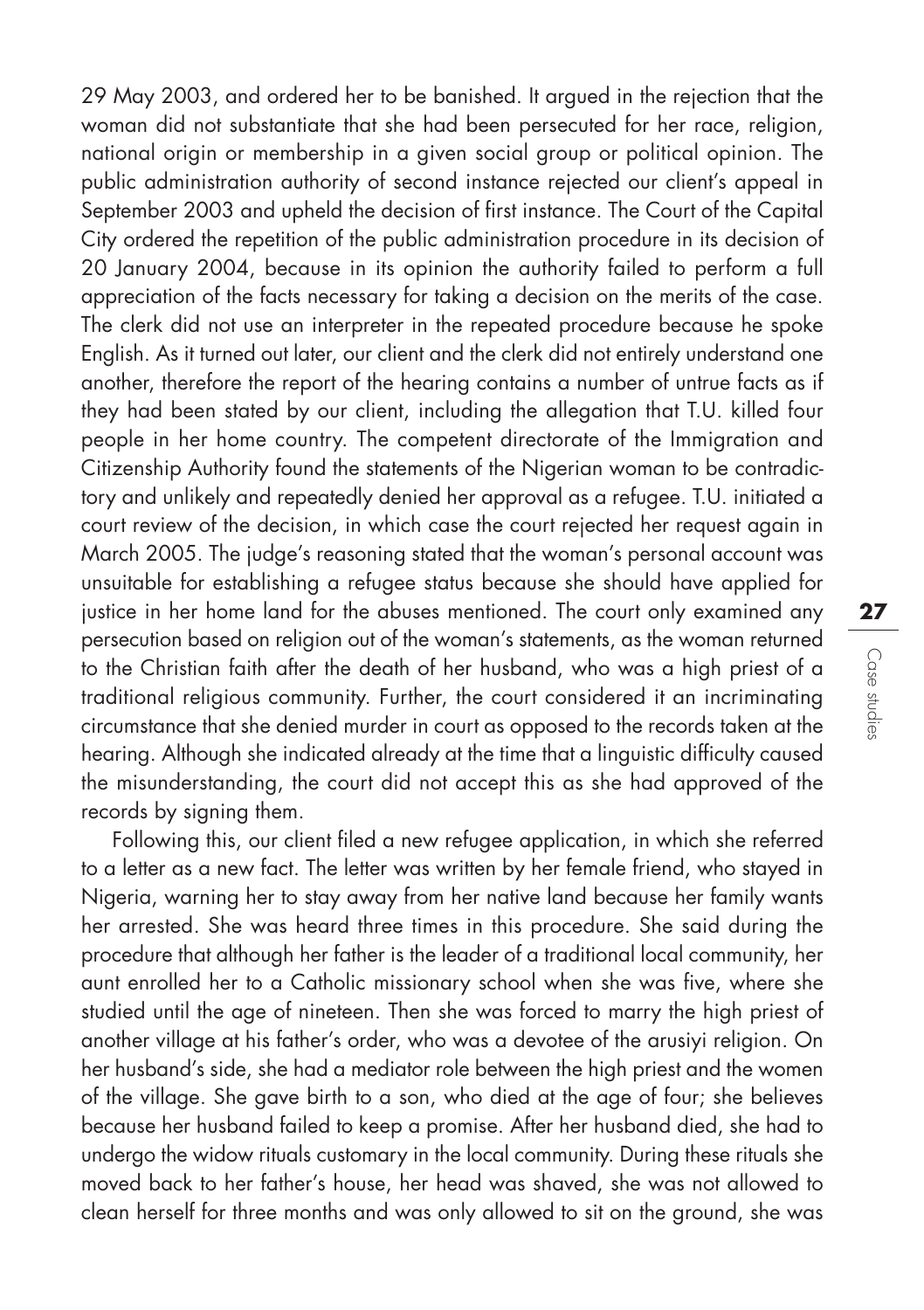prohibited from talking to anyone but her family and was not allowed to leave the house. After the mourning period ended, her father obliged her to marry her deceased husband's younger brother, which she refused. Her father and the village community condemned her behaviour and first they only subjected her to psychological terror, then her father beat her up several times. Because the torture did not bring the expected results, T.U.'s father decided to sacrifice her unruly daughter. She was bound to the altar where she had to spend three days without food or water before the sacrifice. The second night she had herself released to take a pee in the bushes and so managed to escape from the village. Two excommunicated families living outside the village helped her leave the country by putting her on a ship, and after a few weeks she arrived in Hungary.

After our organisations became involved in the case in 2005, the fact the T.U. was a victim of gender based violence as a woman, and as a widow), gained recignition. At the court hearing after we joined the case, we objected that the earlier procedures examined solely the fact of religious persecution despite the fact that, in the UN's interpretation, the violation of the right to life, freedom and safety, especially torture or inhuman treatment or punishment, constitutes persecution when it is based on membership in a social group. Our position is that our client suffered the violations as a woman and, within that, as a widow. At the court trial in March 2006, which demonstrated obvious evidence of linguistic difficulties and misunderstanding even with an officially ordered interpreter, it was posed as a problem that T.U. did not give an account of the widow rituals at the first hearing, only much later. Apart from the fact that we indicated that the hearing was a series of questions and answers, which made it impossible to give a detailed account, we mentioned the effect of trauma on the victim of the violence. It is characteristic of posttraumatic stress disorder that the victim of abuse starts talking about the experienced violence only gradually. To test this statement, the court decided to order a forensic psychiatrist expert at our suggestion, who confirmed that our client's account is in accordance with her psychological state. A decision is expected in the case in September 2006.

Under the Geneva Convention and Act CXXXIX of 1997 on refugee status, a person may be considered a refugee if he or she is persecuted on the basis of race, religion, national identity, membership in a given social group or political opinion. Hungarian authorities seem to have adopted an approach int he interpretation of this definition which can mosty be applied to male applicants who are considered as racial, religious, ethnic or political minorities in a country and suffer from state persecution based on that quality. However, the interpretation of the law is not automatic for women, for whom it is characteristic to be in a disadvantaged position in the beginning, and to be subject to types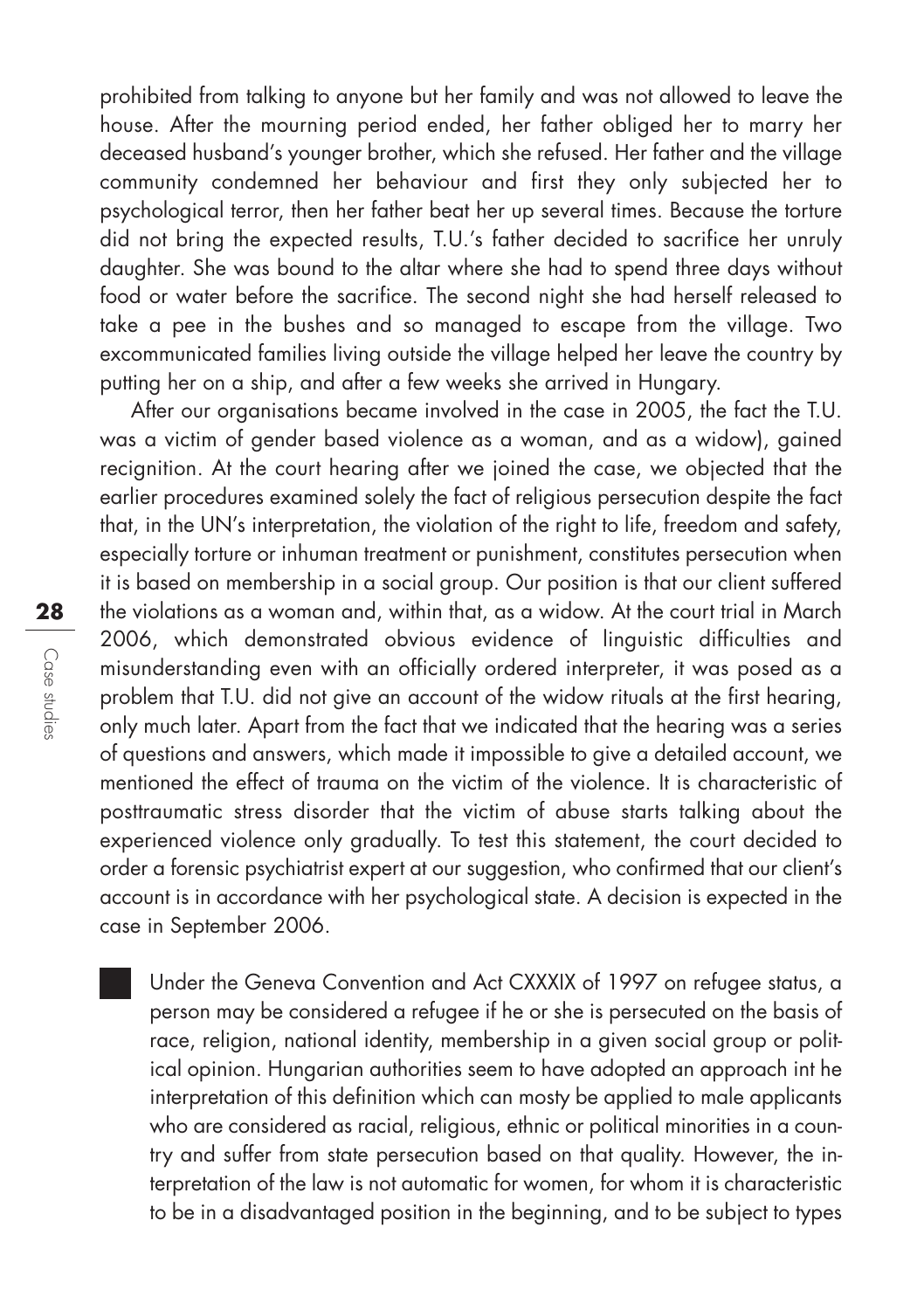of persecution different from those of men. Although the regulations could be interpreted flexibly to acknowledge the special violations characteristically suffered by women, this would entail trained legal professionals and precedents. International practice already acknowledges the concept of gender based violence, which provides a basis in the practice of many countries for the acknowledgement of refugee status. International practice also takes into account human rights violations such as domestic violence, female genital mutilation, forced marriage and other harmful traditional practices, if the applicant has reason not to expect the protection of authorities of her own country. The above forms of gender based violence, whose victims are primarily women and children, is treated in many countries as a private matter and not as a human rights violation, and is not committed by the state, but by private persons. The role of the state is usually 'reduced' in these cases to not providing ample protection, but this fact often does not get enough attention, or is not even recognized. Female victims of these kinds of human rights violation are not uncommon refugee applicants, but are often considered falling short of persecution because of the above. Only after several rounds did the case reach human rights advocates who were aware of the nature of persecution as defined within the realm of violence against women despite the fact that the authority would have been obliged to examine her case with respect to this circumstance.

### 10. V.Z. (Southern Hungary)

Our client divorced her husband in 2000, and they agreed on the placement, child support and visitation of their child in a settlement within the divorce case. The child was diagnosed with a mild mental disability earlier. The man filed a claim against the woman in August 2001 with the purpose of changing the placement of the child. He claimed that the mother was neglecting the child, raises him in a deprived environment, and this has resulted in the child's retarded mental state. After the court rejected the man's claim, the father submitted a new claim in 2004 with the purpose of changing the placement of the child. In his claim he alleged that the mother had not been exhibiting proper behaviour towards the child ever since the earlier lawsuit, and this is the reason the child was still attending kindergarten at the age of 7. This lawsuit was dissolved at the first trial because of the non-attendance of the plaintiff. The man initiated a new procedure that same year, in which he requested the child to be placed with him and joint custody rights to be ensured. The little boy had started going to primary school but with respect to the fact that he could not cope with the requirements of the regular school, the school suggested that the child be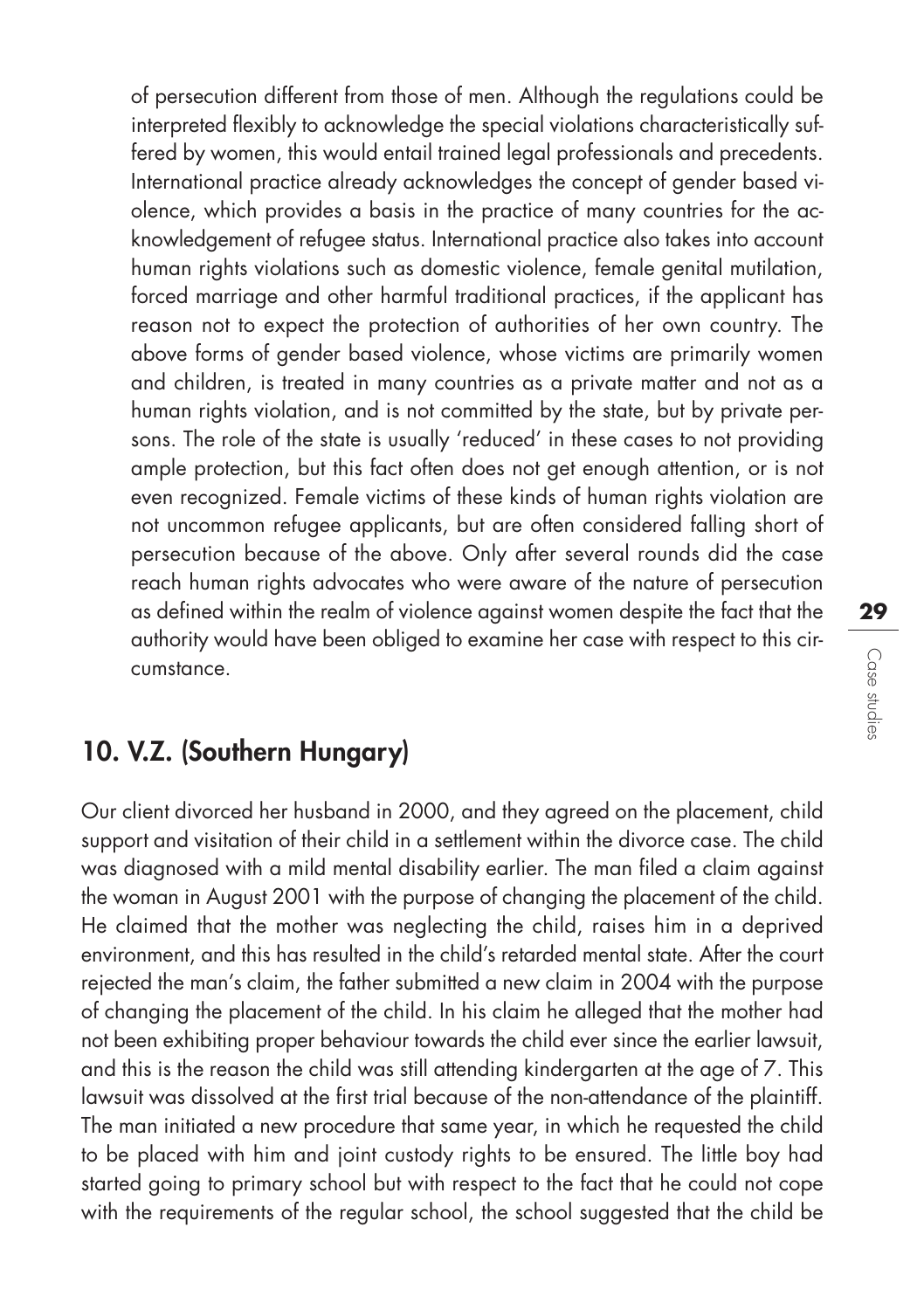transferred to a special school. The mother accepted the suggestion of the school, however the father refused it saying that the child could be brought up to the level of his peer group in the normal school by taking extra lessons. It can be discerned from the above that the father could not come to terms with the fact that his child is mentally handicapped, and he attributes the sings of the handicap to the mother's inability to take care of the child.

The father abducted the child still during the lawsuit, in January 2005, and continued to keep him and allowed the mother to see the child only at the weekends in the narrow time frame he defined, but soon discontinued even that. During this time, he tried to turn the child against his mother and tried to isolate them emotionally. Although the mother went to her child's school every day, she could not take the child to her home because both she and the child were afraid of the father's violence. The woman sought the help of the Guardianship Authority, however, they replied that they have no competence during the time of the court procedure, and their competence only includes fining the party who prevents visitation. Since the child was not placed with the father based on a binding court sentence the competence of the authority to enforce a decision did not cover this case. Following this, the mother turned to the police in order to address the situation. The police did not take records, instead they informed the mother verbally that this specific case does not constitute a criminal act therefore they are unable to proceed. The crime of changing a minor's placement is only established where the placement is based on an effective and enforceable decision. Meanwhile, the court ordered the man in the procedure initiated by our client to hand over the child, however, he has not complied with the sentence to this day. While the father kept his son in his own household, he initiated the withdrawal of child care benefit from her ex-wife and requested it to be paid to him. In the end, the Hungarian State Treasury rejected the father's request.

Based on the decision, our client requested an enforcement action with police support. In reality, the enforcement took place with the mother taking the child from the school in the presence of a police officer and going home. The next day however, she was not escorted by a police officer therefore the father took the child. Visitation continues on an ad hoc basis, in accordance with the father's needs. As our client was informed, the father plans to enrol the boy to a normal school from next year, therefore he employs a development tacher who studies with the 9-yearold boy every afternoon and will not let him go to sports trainings. The mother also found out afterwards that the father took the child to the Paediatric Hospital of Buda for an examination without informing her and asking for her consent, where he stayed for several days and received the behaviour modifying medicine Ritalin. The mother is a medical professional, therefore she is aware of the adverse effects of the drug and is against administering it.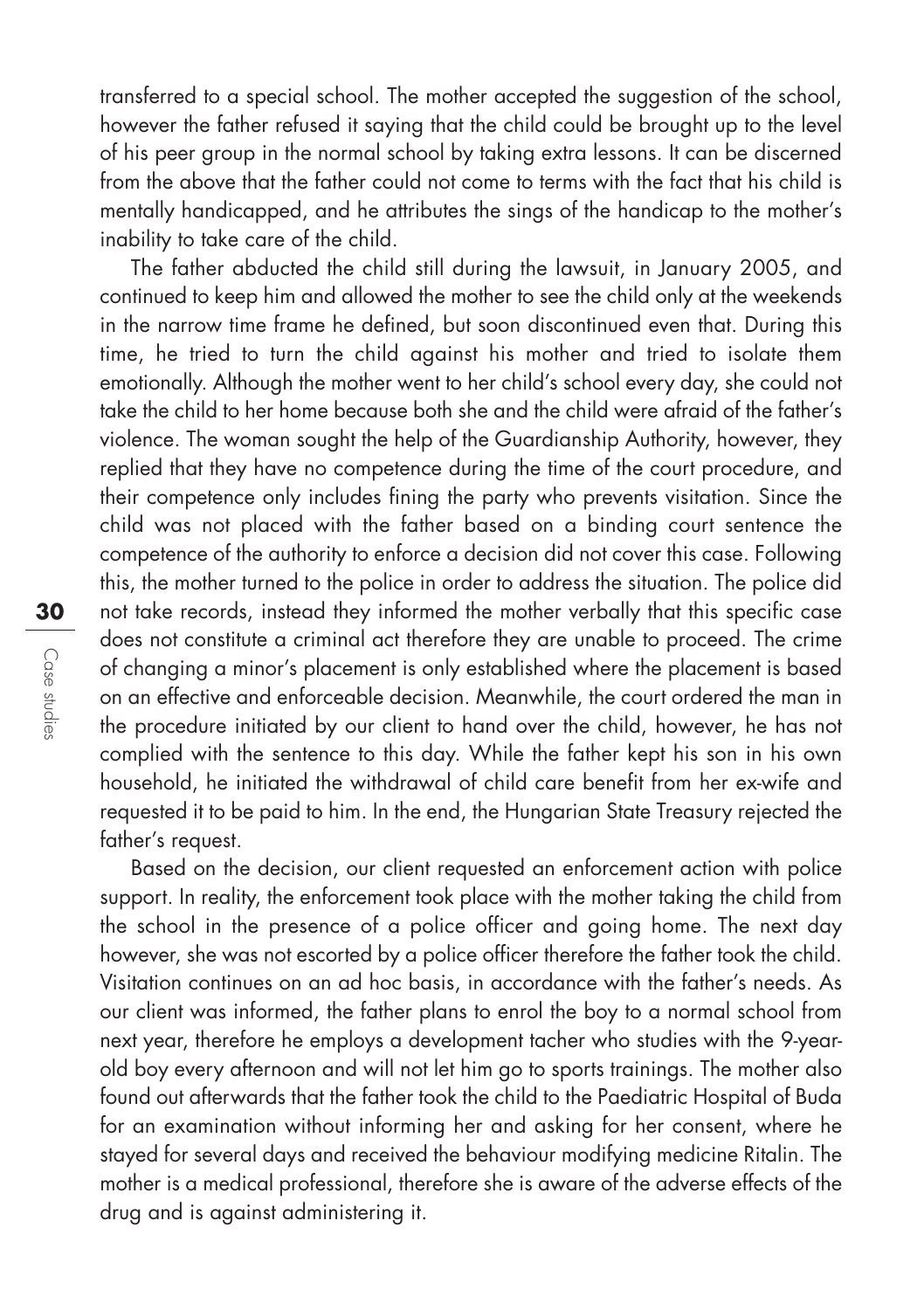In the lawsuit for the placement of the child which is in process, the father is delaying the decision. Either he requests a new expert by claiming that the psychologist expert is biased or he fails to appear with the child at the examination. The court has also established the fact that the father exhibits these behaviours to willingly delay the lawsuit, counting on entirely binding the child to himself in the meanwhile and so compromising the enforcement of any unfavourable decision. With respect to this, the court relied on an earlier expert opinion in taking the decision. The court referred to Supreme Court Directive 17 in its decision. Under that directive " [a] conclusion concerning parental inadequacy can be drawn from the fact if a parent wishes to alienate the child from the other parent and wants to prevent the child from being transferred to the person the child has been placed with on the pretext of the influenced child's emotions." The court did not consider the father's arbitrary actions as a positive change in the circumstances and therefore rejected the request for a change in the little boy's placement and for joint parental custody. However, the negative consequences of the father's behaviour were not documented, therefore the man suffered no negative legal consequences for taking the child out of his usual environment, for tearing him away from his mother and influencing him against her, for manipulating him emotionally, for not taking into account his son's special needs and therefore exposing him to repeated failure, and for making him take medication that is harmful to him.

Under section 92 of the Act on Family Law, where placement and visitation is based on a court decision (in this case, the divorce settlement in 2000), changes may be initiated in court within two years of its entry into force, and at the Guardianship Authority after that. Under that rule, the court referred to a lack competence on its part to decide over the change of visitation rights. It noted, though, that a restriction on visitation may mean a punishment for the child as the child is strongly attached to the father.

As long as no binding and enforceable decision exists in the question of the child's placement, the criminal act of changing the child's placement is not constituted. Thus there is an ex lex situation before the binding decision is taken, which is decided by a politics of power. With respect to the fact that in the majority of cases it is the father who keeps the mother and the other family members in fear, it is characteristic for him to abduct the child. The mother is helpless in that situation because every authority denies help referring to a lack of competence.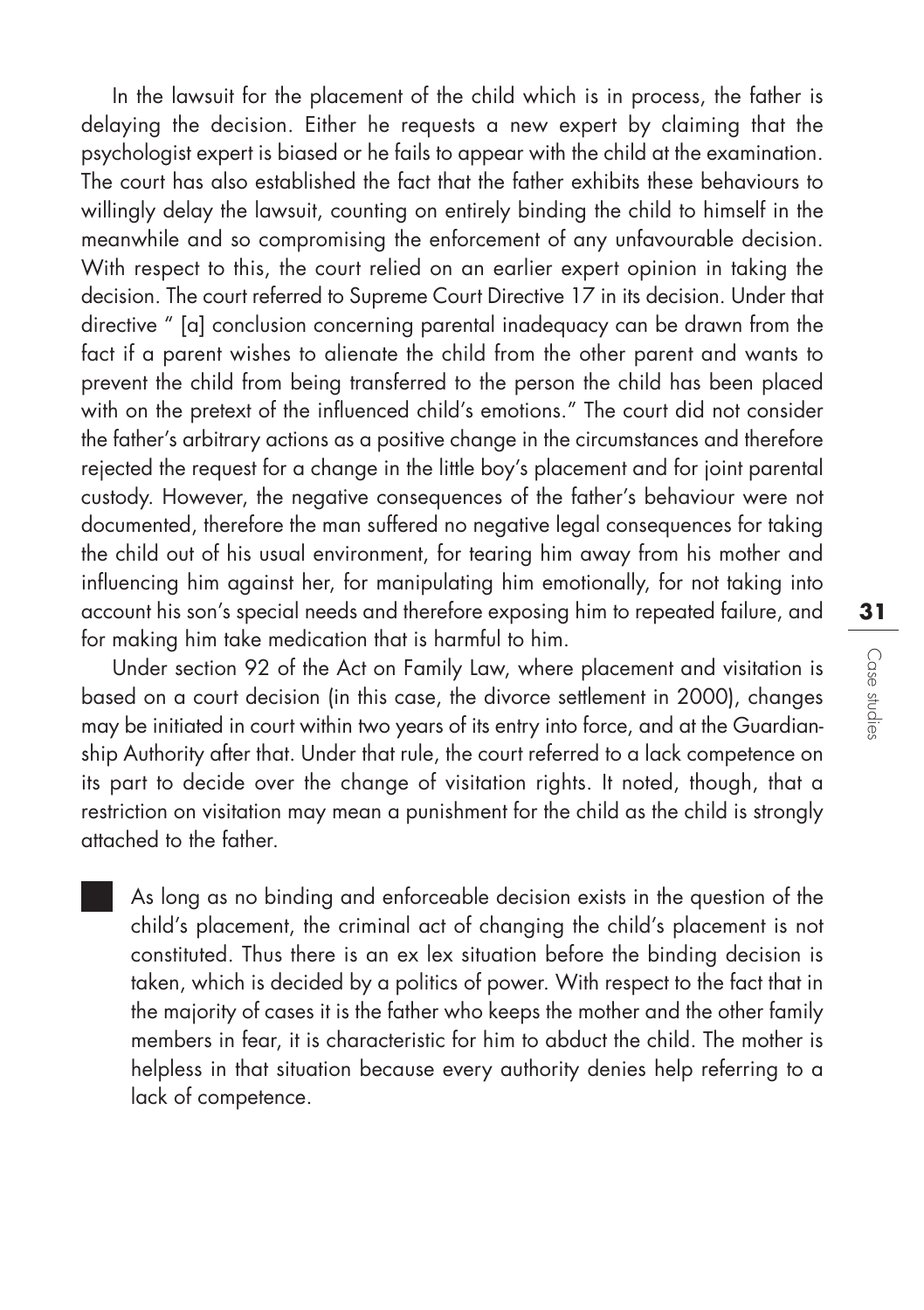### **The model of integrated client service**

The theory of the programme has been based on our own earlier field-work experiences and the results of international research in the field. All of the sources confirm that victims of domestic violence, because of the complexity of domestic violence and its multiple impacts on victims, need an equally complex treatment in order to be able to find their way out of violence. Violence between intimate partners has damaging physical, psychological, economic and medical consequences. According to survivor's accounts, psychological violence, which may often be a lot more unbearable than the physical one, is always present during the existence of the violent relationship. The goal of psychological violence is to systematically destroy the victim's self-esteem, self-confidence and faith in the possibility to find and get support. Depending on the duration of the abuse and some other factors, the perpetrator usually achieves this goal. Therefore, effective assistance seems to be impossible if only the client's practical needs, such as legal or economic needs, are attended without paying attention to help her regain self-confidence and a feeling of control over her life.

Another basic condition for an efficient client service is that practitioners be fully aware of the complexity of domestic violence. Under-qualified professionals will not safeguard the victims' interests, and may even cause futher harm. Besides not being in line with the ethical requirements of different professions and the spirit of law, it also contributes to the maintenance of violence by an apperent confirmation of abusive attitudes and behaviors. Due to their lack of skills and knowledge, underqualified professionals are more disposed to drop cases, and to terminate the working relationship with the client before the completion of the given case. This practice often leaves victims without legal, social and/or psychological assistance, sometimes more than once in the same case and may drive the case out of the view of the helping professions and authorities, to bounce back later in an escalated form.

This leads to a special form of victim blaming very characteristic to domestic violence cases, and putting an extra burden on victims. Instead of examining the real causes, which may well be the lack of skills and knowledge on the part of the professional, authorities consider the breaking of the relation between the professional and the victim an evidence of the bad-temperedness, or even unreliabilty of the client. This negative judgement, of course, is a further setback for survivors of domestic violence during the course of legal procedures.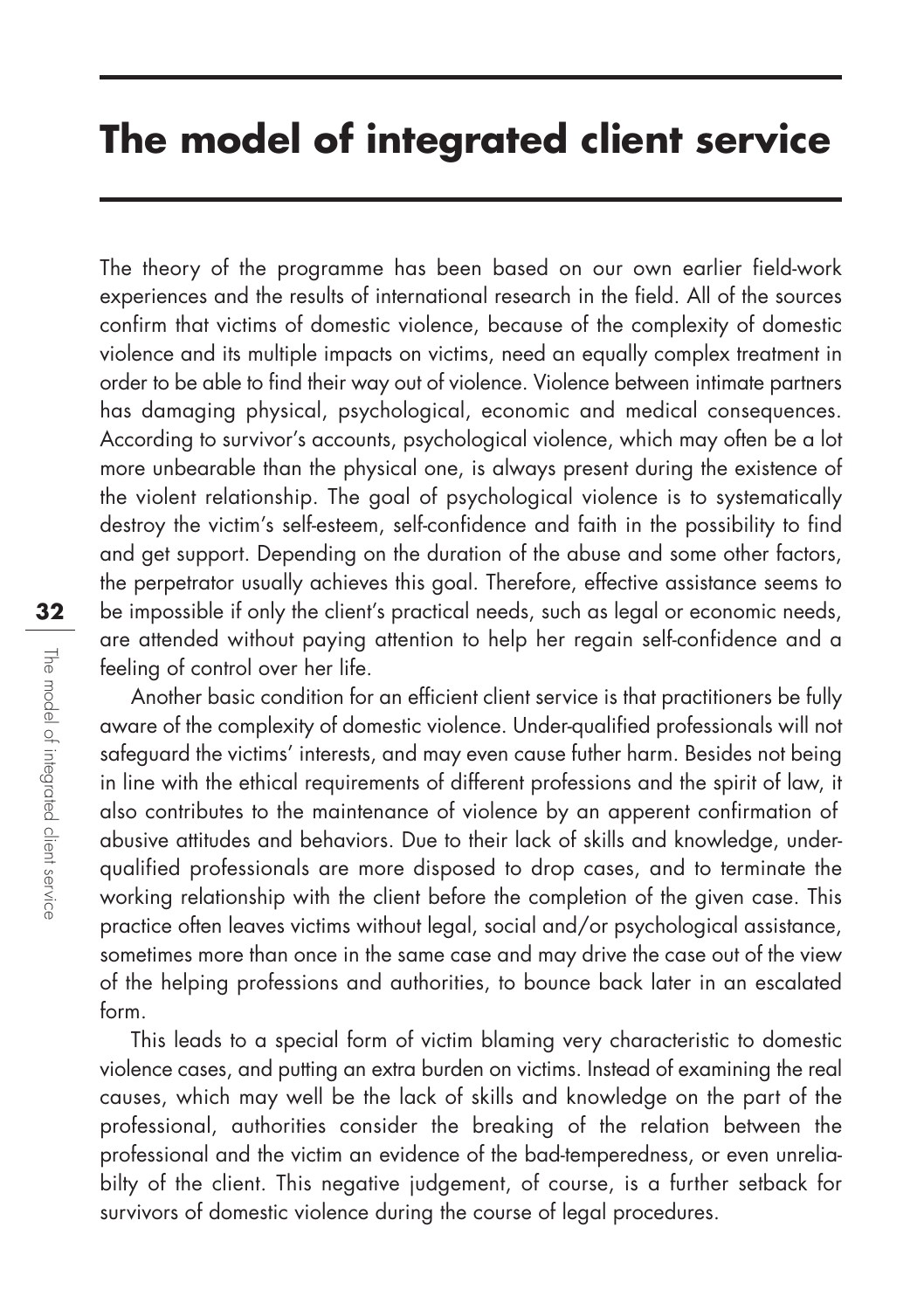The intagrated client service model attempts to resolve the above problems by securing a close cooperation amongst experts of different fields attending the case, promoting the support of both the client and the expert at the same time. Training on domestic violence is not an integral part of the curriculum used in the higher and professional education in Hungary, therefore only a few people have a special and sound education in this field. This model can be succesfull even if some of the experts do not possess a comprehensive knowledge on domestic violence as long as they respect each other's competences and are willing to make use of them during the entire course of supporting or representing the client.

Our project was run with the intensive and joint participation of a lawyer and a social worker. The concept of the integrated client care was that it should be based on the cooperation of three equal persons. In this model the role of the client is just as important as that of the professional. Victims having taken part in the project were more involved in the management of their own cases, became more confident to stand up to their ex-partners, and also to the secondary victimization often suffered at the hands of authorities. They felt they could influence the outcome of the procedures, and were an integral part of the fight for their rights, instead of going with the stream. Autonomous involvement also contributed to recover women's destroyed self-esteem, enabling them to believe in their abilities and skills. This method does not work with every survivor, of course. It always depends on several factors, as in which phase of recovery the victim is, the basic attitude of the client, for how long time the procedure has been going on, how disappointed she is in legal and other professionals.

There is no attrition rate available in connection with domestic violence related cases in Hungary at present<sup>2</sup>. According to international research, victims participating in integrated legal, social and/or psychological care are more likely to complete procedures<sup>3</sup>. In our opinion this fact also has to do with what the professionals who participate in the client's case experience in this model: they are also more likely to continue these cases instead of aiming at getting rid of them due to the mutual support they recieve from each other.

Unfortunately no research is available in Hungary examining the level of satisfaction of professionals in connection with their skills and possibilities in these types of cases. It is highly probable that integrated client care, together with

<sup>2</sup> According to a research surveying the population of North of England in 2003 34 out of 869 reported cases led to unfavorable sentence, out of which 4 perpetrators were sentenced to executory imprisonment. See: Coordination Action on Human Rights Violations (CAHRV) (2005): The justice system as an arena for the protection of human rights for women and children experiencing violence and abuse. European Commission 6th Framework Programme, sub-network 3, work-package 11. University of Warwick, UK. It would be crucial to have data on attrition rates in Hungary, as well.

<sup>3</sup> Ibid. Pp. 21-22.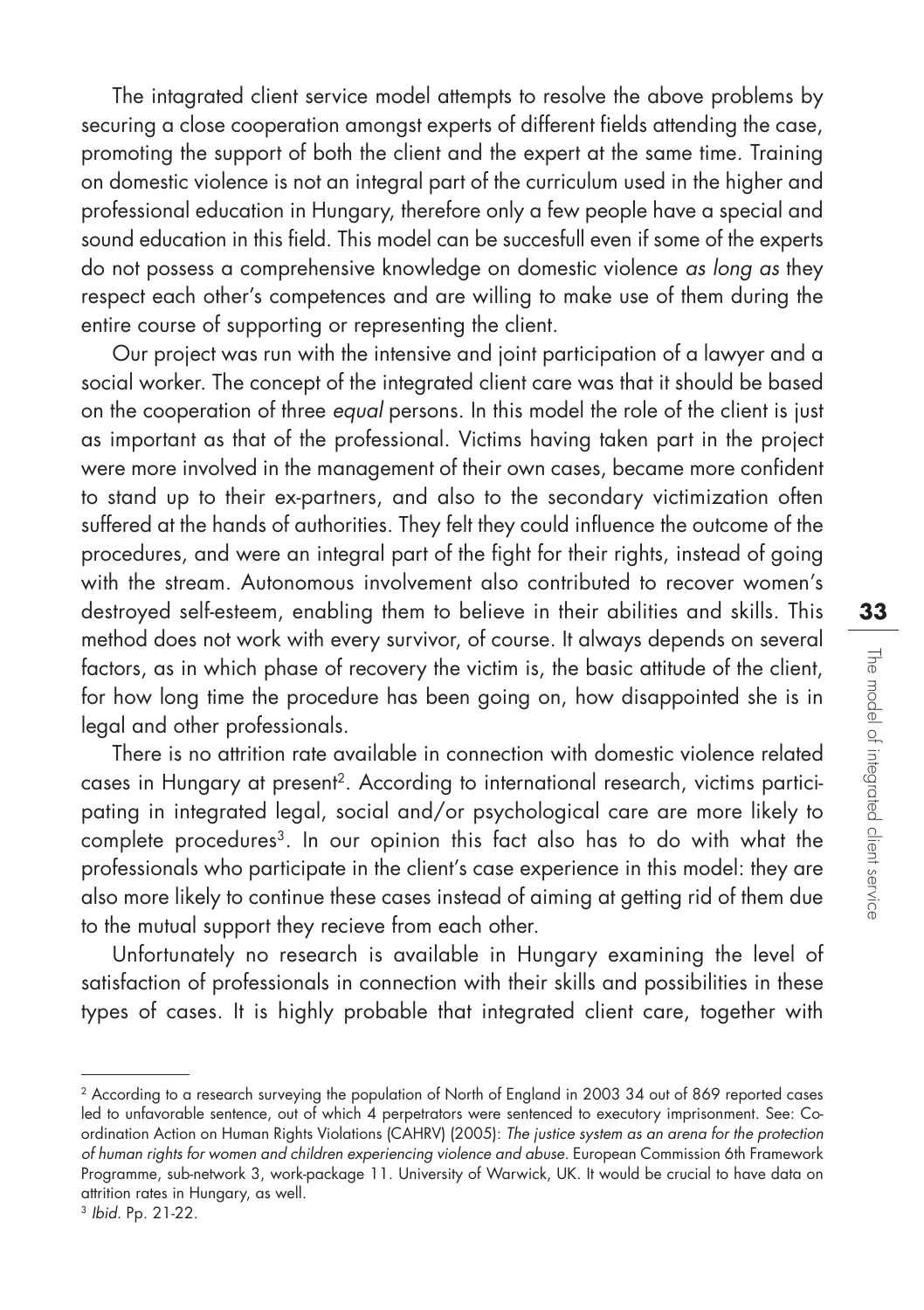sufficient qualification level, would be beneficial for the index of satisfaction of professionals. An expert considering him/herself more efficient and more competent could probably attend his/her duties better. This is of specially great importance in cases where, considering him/herself unsuccesful and helpless, the professional tends to reassure him/herself by blaming the client, thus "escaping" successfully from the responsibilty4. The cases in this report can easily confirm the existence of this phenomenon. In summary, while offering clients a complex service, receiveing mutual help and support from each other also, practitioners can better contribute to the effective handling of domestic violence cases where the focus is on the safeguarding of the human rights of the victims.

<sup>4</sup> Blaming the victim is often expressed in questions like "why didn't you get divorced/escape?", "why did you escape, leaving your apartment behind?", "why didn't you ask for help earlier?", "why did you marry him in the fist place?" etc. on the part of professionals directed to victims.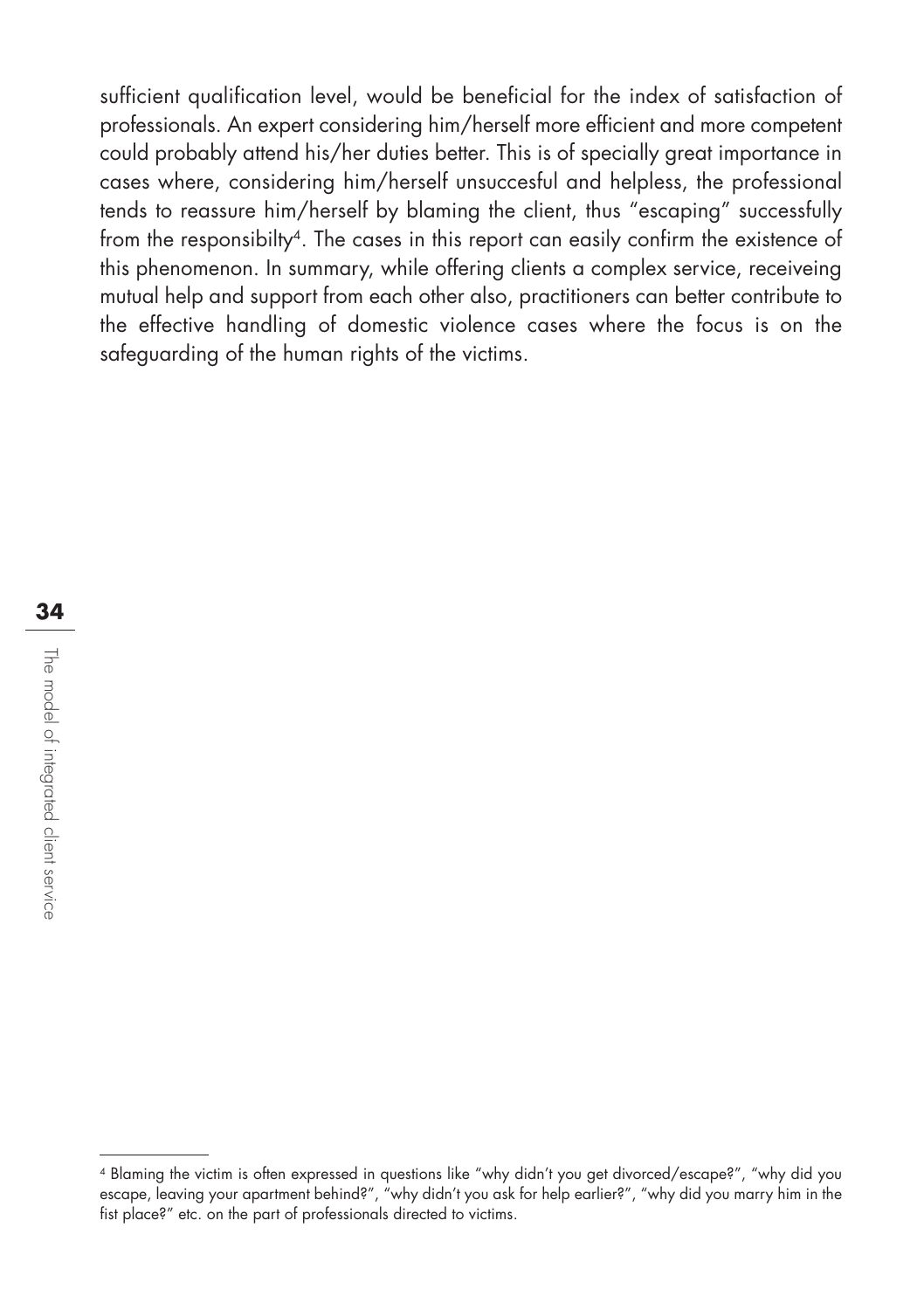## **The special rules of the integrated client service**

A considerable number of the victims of domestic violence suffer from post traumatic stress disorder (PTSD), whose symptoms often make cooperation with the client more difficult for under-qualified professionals<sup>5</sup>. However, there is another group of victims of domestic violence who show great determination and confidence, which sometimes is unacceptable for the professional and puts them equally off. Some professionals have a difficulty in believing victims who do not seem to show signs of PTSD and/or have a determined vision on what they want to do, or what kind of service they are willing to accept and what they refuse. In these cases professionals often question the reliability of the victim, are incredulous towards her reports of violent acts and disregard her experiences. Nevertheless, victims showing symptoms of PTSD may find themselves in the same situation. In their case it is usually their highly emotional state, or else, their apperent indifference, their unexpected mood changes, or the misreading of other typical signs of this condition which makes professionals question their credibility or even consider the client manipulative.

Manifestations of domestic violence often show a similarly confusing picture to the untrained professional. The most important element and re-emerging goal of such violence, irrespective of the level of its severity, is any kind of behaviour or conduct, that enables the abuser to generate, stregthen or maintain power over the victim(s). Correct analysis therefore never only examines separate acts of violence, rather, it assesses the behaviours and events according to the effects they have on the victims, and in the context of the "results" achieved by the pertpetrator<sup>6</sup>. Therefore any given behavior may constitute a unique manifestation of abuse, as long as it aims at, or results in, the systematic controll of the woman.

<sup>5</sup> About Post Traumatic Stress Disorder see Judith Herman: Trauma and Recovery: The Aftermath of Violence from Domestic Abuse to Political Terror. BasicBooks. 1992, 1997.

<sup>6</sup> About the nature of domestic violence and its influences on the victims see the handbook of the NANE Association: Miért marad? Feleség és gyermekbántalmazás a családban. [Why does she stay: wife and child abuse in the family.] Budapest: NANE Egyesület 1999, 2006. (http://www.nane.hu/kiadvanyok /kezikonyvek/miertmarad/miertmarad.pdf), and the handbook of the Habeas Corpus Munkacsoport: Péter Szil: Miért bántalmaz? Miért bántalmazhat? [Why does he batter? Why can he batter?] Budapest: Habeas Corpus Munkacsoport 2006. (http://www.stop-ferfieroszak.hu/files/miert.bantalmaz.pdf)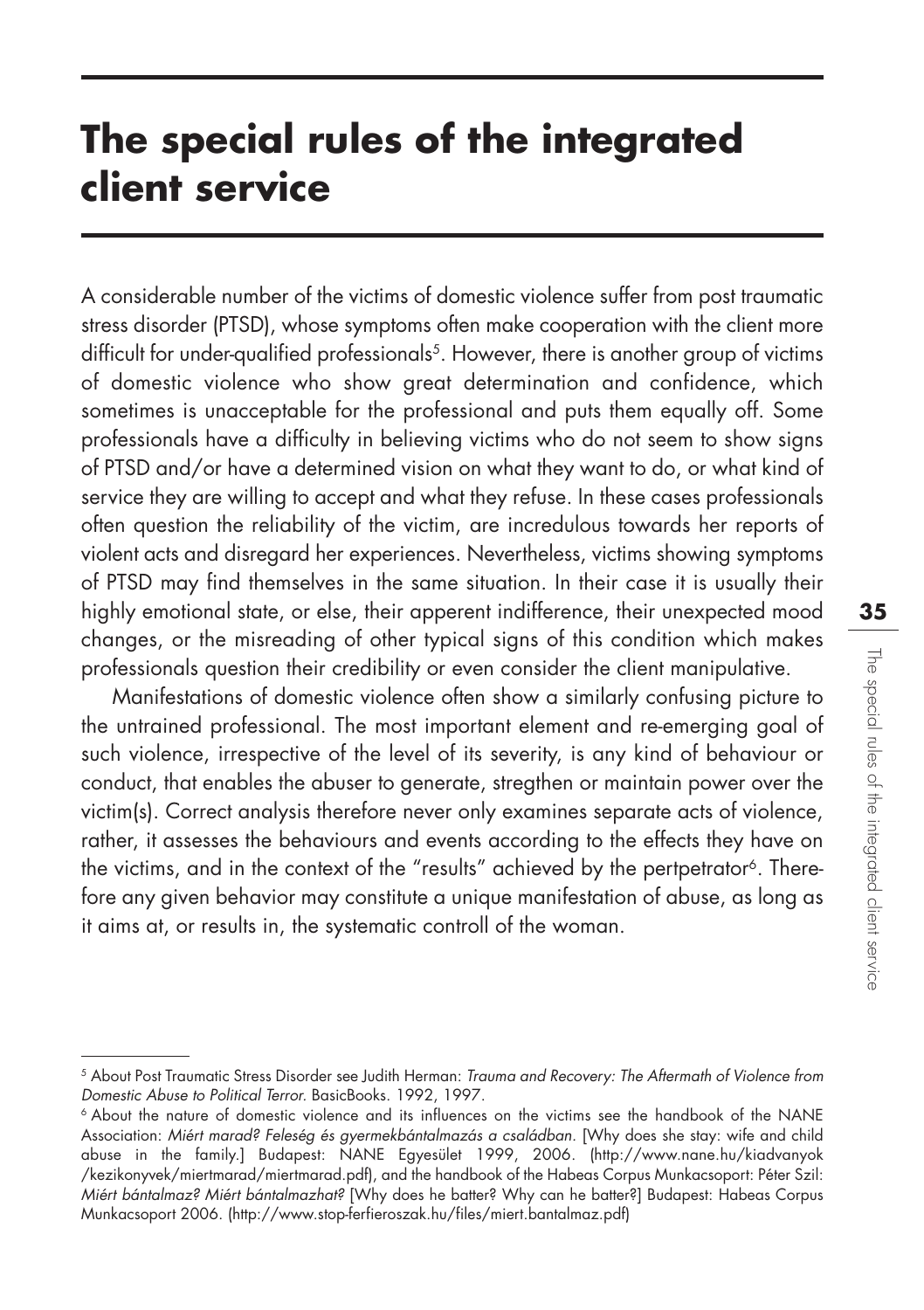According to the fundamental principles of attending of victims of domestic violence, whether they are adults or children, professionals have to:

- be aware of the nature of partner-abuse and the influences it has on the victims
- have a thourough knowledge of the relevant literature
- be able to identify the sians indicating abuse,
- be able to distinguish between perpetrator and victim.

Professionals who can not meet these requirements will not be able to attend either victims or perpetrators of domestic violence in a proper way, because they can not identify the victim's actual state and needs, and the abuser's attempts to avoid being held responsible, and manipulations or "tricks" to use the system as part of the abuse.

According to the estimations on latency of domestic violence<sup>7</sup> both in Hungary and in other countries, a great majority of these cases are not reported to authorities, or not as cases of domestic vilence. Victims of domestic violence usually refer to their mistrust in the institutions as the reason of why they do not turn to authorities<sup>8</sup>. No survey has been done on the question: how many domestic violence cases actually did reach professionals, but have been averted because the professional could not recognise the phenomenon, or, in lack of knowledge and skills, could not/did not want to deal with the case. There is reason to believe that the number of such cases is very high in Hungary. If a victim has such experience, she is likely to lose trust in the institutions, and may never try to report again. It is likely that the great majority of the victims in Hungary does not get adequate support, or due legal assistance which they are entitled to as citizens. Integrated or complex client service which is based on the cooperation of several professions has the potential to enhance the number of cases reaching authorities and/or not getting dropped by them.

 $7$  Conclusions on latency are usually drawn by comparing statistical data of reported crimes to the results of national prevelance surveys. According to these sources in the case of domestic violence latency is reported to be very high. These show that victims rarely turn to authorities. However, in Hungary, it is also realtivelly common that the victim does try to ask for support, but the authorities suggest her not to initiate official procedure, thus "artificially" keeping the case in latency. These cases, which are, in fact, revealed but "uninvestigated", are probably also counted as unrevealed. See more in: Tóth Olga: Erőszak a családban [Violence in the family] Bp. Tárki Társadalompolitikai tanulmányok. 1999. (http://www.tarki.hu/kiadvany-h/soco/soco12.html). The latency of rapes in Hungary is officially estimated at a 24 factors multiplyer (thus only one out of 24 victims reports rape). In: Irk Ferenc (szerk.) Áldozatok és vélemények. Bp.: OKRI. 2004. 75.p.

<sup>8</sup> See – indirectly – in the research of Tóth Olga, where 45% of the interviewed women answered "the police do nothing against violence". However, it is not clear enough how many women revealed their own experiences and how many gave the above answer reflecting "general beliefs".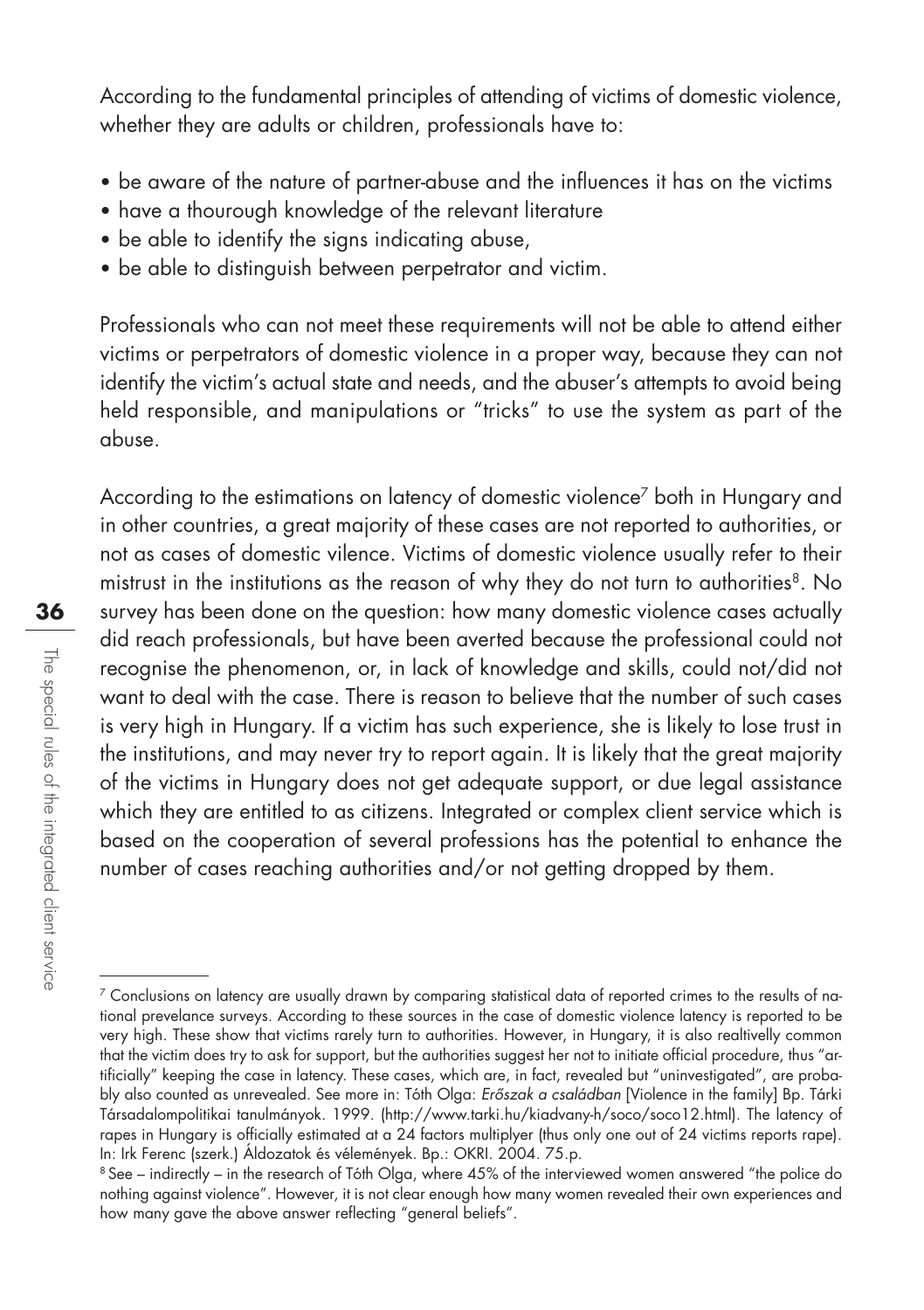Integrated client service has three main areas of attention where specific rules apply:

- a.) physical safety and integrity of the victim,
- b.) emotional safety of the victim,
- c.) physical and emotional security of the professionals partaking in the process.

All three areas are discussed in detail in an earlier handbook of NANE Women's Rights Association<sup>9</sup>, here we will only deal with issues which became apparent during the program that apply specifically in the Hungarian legal environment.

### A) Rules serving the physical safety and integrity of the victim

As long as legally possible and they need it, confidentiality has to be offered and maintained for survivors. This has to be applied to every aspect of the victim's attempts to become safe: the place, the time and the fact that the victim asked for help. In case of children having been taken with the mother escaping from the abuser, authorities often give out information on the temporary residence of the child by refering to the "interests and the right of the child to keep contact with the other parent". This practice formally (and rather sardonically) is based on the Child Protection Act. However, its real roots are more likely to be found in a legal and professional approach that does not recognize partner- and, even child abuse as a form of endangering a child. We can hardly find an up to date scientific work, research or survey that would confirm this approach. To the contrary: the physical and emotional development of the child is negatively affected when one of the parents abuses the other one<sup>10</sup>. It is quite unreasonable to suggest that giving over a child to an abusive parent whom the mother had to escape would be in harmony with the original intention of the Act on the Protection of Children. Whether direct or indirect victims, children always show discernible signs of domestic violence. Well qualified professionals should be able to recognize these signs and not be confused by discrepancies in the legal provisions not sensitive to domestic violence.

Any information shared by the victim should be handled confidentially for as long as possible, and can only be taken out of the presonal conversation with the explicit consent of the victim. According to victim's reports abusers often threaten to follow and find them wherever they should go. In a great number of cases abusers spare no efforts, money and time to fulfill these threats. Unfortunately, abusers with good connections at different authorities are not rare. Victims are usually aware if

<sup>9</sup> Miért Marad? 69-91. p.

<sup>&</sup>lt;sup>10</sup> This has been pointed out even by the Hungarian Supreme Court. See e.g. in: BH 2005.321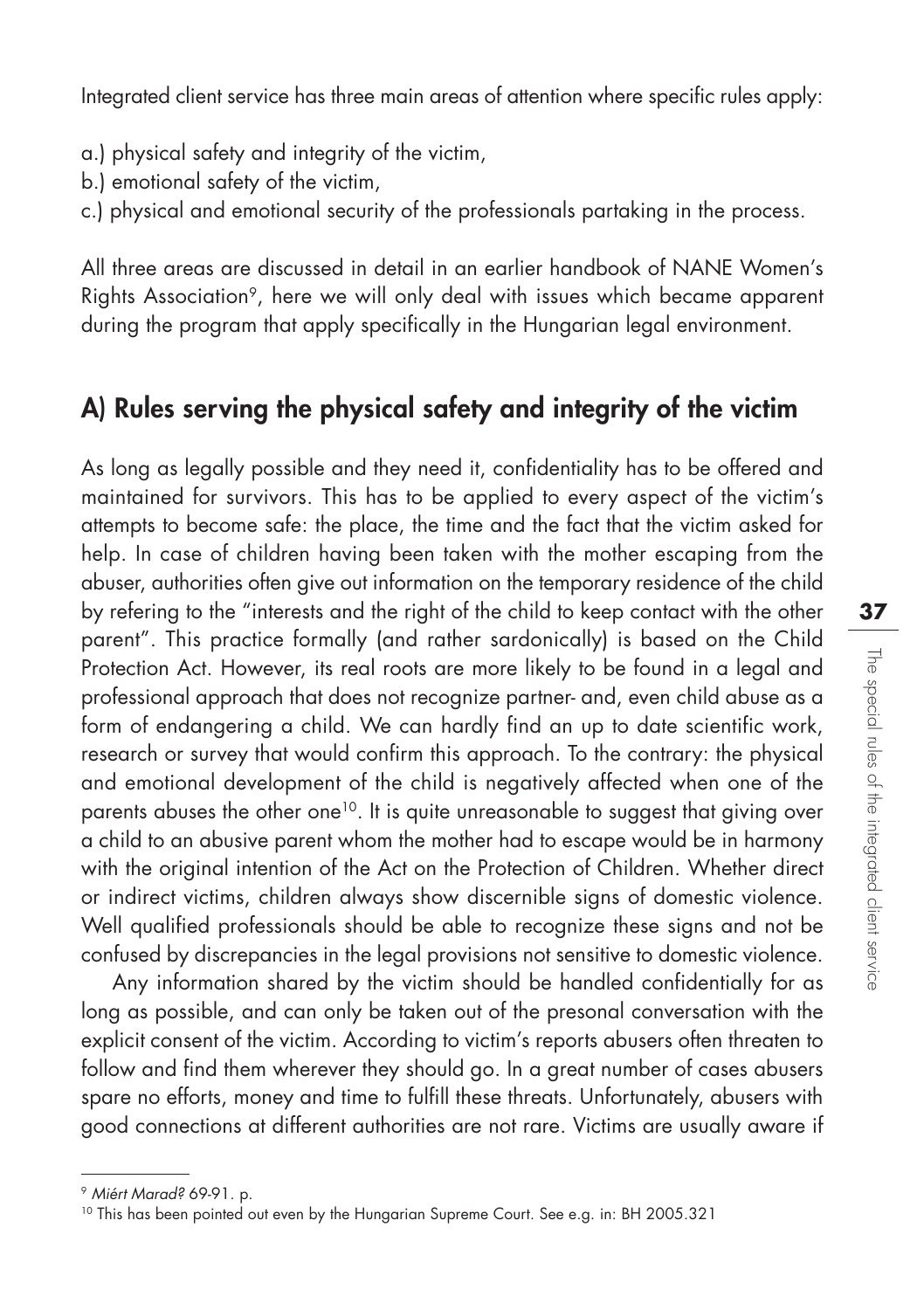the abuser has good or better than average possibilities, and give accounts of this fact. Underestimation or dismissal of these accounts is a mistake. Stalking, which is not a crime in Hungary, is a frequently used form of abuse, which occurs after divorce or separation in order to force an ex-partner back to the relationship. Abusers can resort to the most inventive methods to achieve this, and they are usually very persistent<sup>11</sup>. These acts often do not reach the level of a crime individually, but together they cause great harm<sup>12</sup>. The nature of stalking is very similar to that of domestic violence: it also consists of as series of consecutive, bigger or smaller violent and/or non-violent acts strengthening each other's impacts. As a result of stalking the victim usually suffers emotional and physical harm similar to that in domestic violence. Stalking frequently generates self-blaming, shame, fear, shock, loss of self esteem, depression, emotional incapacity, isolation, sleep disorder, nightmares, phobias, weight problems, chronic headache, PTSD, etc<sup>13</sup>. Stalking sometimes ends with the murder of the victim<sup>14</sup>. Thus, it should not be considered a less dangerous crime than intimate partner violence which occurs during the existence of the relationship. It is difficult to explain the resistance of the Hungarian legislation to regulate this crime. This lack of criminalization, however, means that there are no effective remedies for the protection of its victims and the prevention of stalking, while victims of domestic violence and professionals often have to face the phenomenon. It is a fact that real life situations rarely adapt to the deficiencies in legal regulations. On the contrary, the deficiencies regarding domestic violence and stalking regulations are often very "useful" tools for abusers, who successfully exploit these legal gaps.

After the breakup of the relationship children very often serve as instruments of stalking. In our experience, where the relationship was abusive, the abuser almost always uses the child in order to maintain control over his partner. In a relationship which was not abusive, parties can usually agree in the details of the placement of children, communication, visitation rights and in most cases in the amount of child support as well. These agreements are not always totally equitable, of course, but a charasteristic feature of separation from a non-abusive relationship is that the interests of the child are genuinely taken into consideration by both parties, and none of the parties find the agreement intolerable or unacceptably unfair. As

<sup>11</sup> A few years ago, for example, a desparate man actually wept in a TV-show while asking for help to find his wife, about whom he was much worried. In fact, the woman escaped from him a few days earlier because of brutal physical abuse and humiliation she suffered at his hands for years.

 $12$  Stalking is a series of attempts to establish or maintain an unwanted relationship, rendering the life of the victim very difficult or unbearable. It can manifest itself in violent acts, or acts that are not considered violent per se.<br><sup>13</sup> See its influences e.g. in: http://www.thecenter.ucla.edu/stalkmid.html

<sup>&</sup>lt;sup>14</sup> According to reports in the Hungarian press, between October 1, 2004 and September 30, 2005 the number of women victims of domestic violence was 33. 10 out of the 33 were killed by their intimate partners after a long period of stalking. (Press survey by NANE Association, 2005)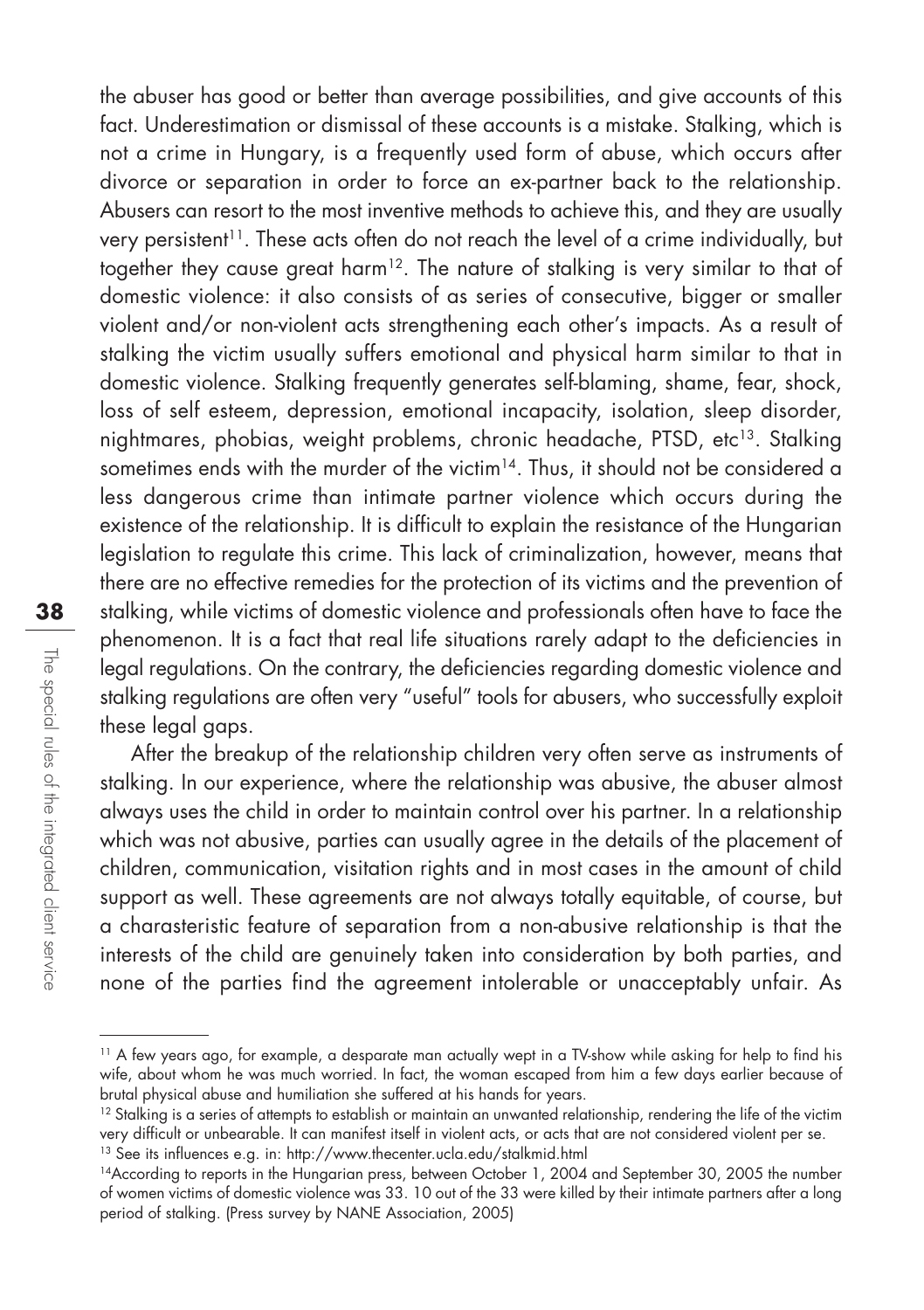opposed to this, a parent trying to escape from an abusive relationship often encounters a situation in which her abuser manages to maintain control over her through their child. These are the very cases in which thorough knowledge of domestic violence would be crucial on the part of the practitioners, and, as it became clear from the cases reviewed above, it is often lacking. Unprofessional attendance, which is unable to notice warning signs of abuse, combined with a legal environment in which legal provisions are indifferent to domestic violence, offer abusers a great possibility to carry on abusing their victims.

A thorough knowledge of available legal provisions and of recurring problems caused by the very legal provisions themselves in such imperfect legal climate is obviously crucial in order to establish and retain physical safety for victims.

Therefore it is most important for all working with the victims of domestic violence to approach the case in a proactive way and never to forget the victims' right to safety. To act accordingly might mean that it is necessary to stand against other experts. For instance, it might be necessary to attack a decision made by the police or the prosecution, to question the opinion of an expert, to urge the revision of the records of the trial, to question the professional methods of a lawyer, psychologist, and psychiatrist, or to encourage the employment of other experts.

It is only reasonable and just to disregard the victims' right to free self-determination (for example in the form of mandatory arrest policies, or restraining ex officio) if the institutional system for the victims' protection and support has been established.

### B) Rules to guarantee the emotional safety of the victims

We have discussed in details the rules aiming to provide emotional safety for the victims in our publication titled "Why Does She Stay?" However, the cases dealt with within the framework of the integrated client service and other similar cases reported in the helpline of NANE and told by the women of the Abused Women's Self-help Group, have brought a problem to light which was probably not paid enough attention to earlier. The emotional safety of the women victims of domestic violence is especially threatened if they have children. In this case, the experts often judge the women's responsibility as mothers, but show no consideration to the fact that they are abused. The perpetrators often question the parenting skills of the abused women who look after their children and practitioners and institutions often support them.

This approach ignores completely the reality of the abused mothers, the fact that the field of their activities is severely restricted and that they themselves are often unprotected and defenceless. It is the mother who is brought to account for the protection of the child from domestic violence even if they themselves suffer from the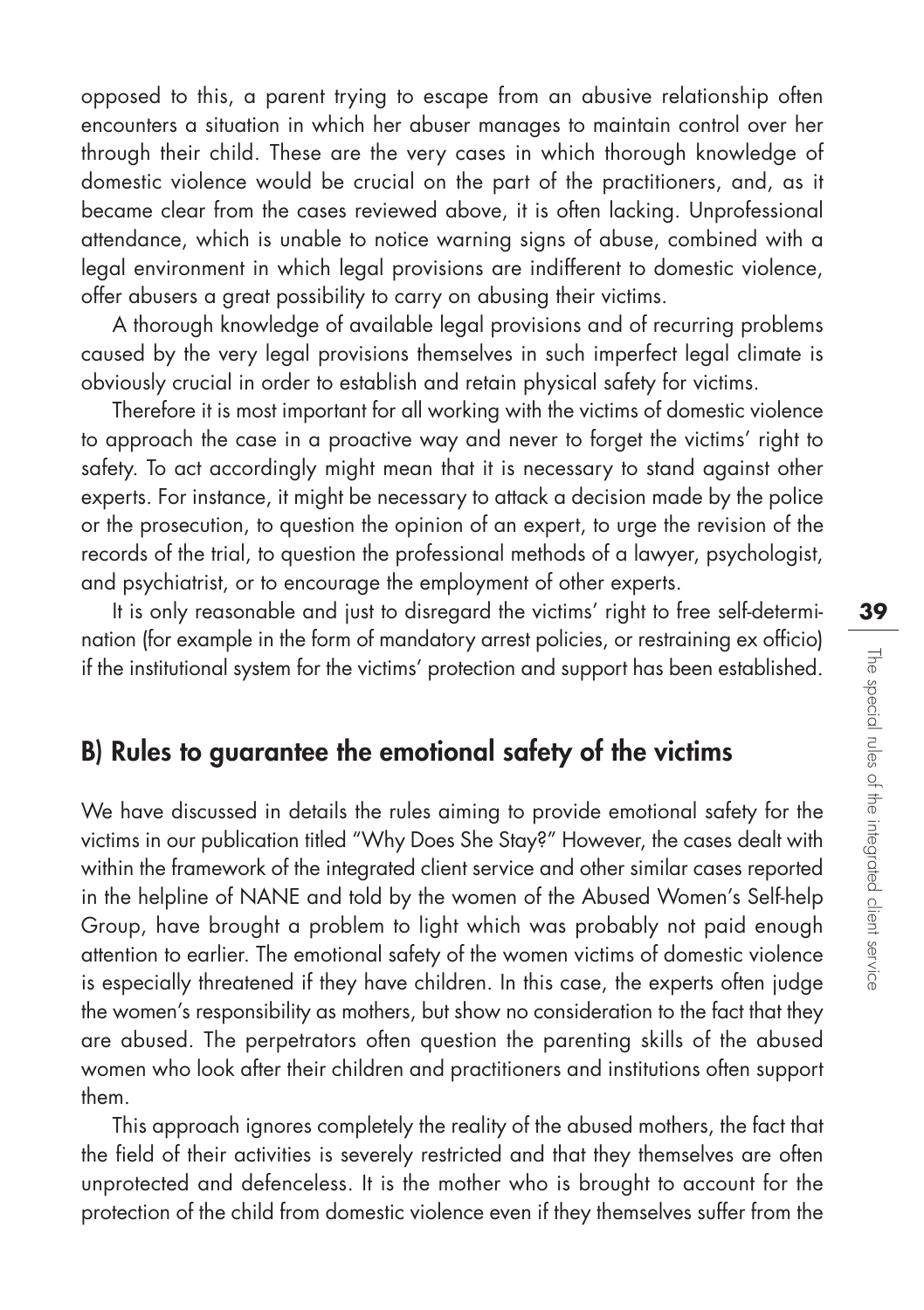brutality of the other parent. We know a case in which the mother was considered responsible for endangering a minor (a crime in Hungary) because the child suffered a minor injury while they were running away from the violent father. The cause of the escape – domestic violence – was not even examined by the authorities. At the same time we have heard cases on the helpline in which the mother did not run away from the brutality and was considered responsible for the same crime because she "did not protect her child" form the violence. Again, the reason why she was unable to escape (i.e. the violent behaviour of the other parent) was not given due consideration. We know of many cases in which after the woman and the child have moved away, the perpetrator snatches the child from the mother and the court approves his plea for temporary guardianship without the thorough examination of the evidence concerning domestic violence, justifying that it is not in the best interest of the child to change his/her environment frequently. These absurdities may only occur because the responsibility of the mother in protecting the child is considered disproportionately.

### C) Rules to guarantee the physical and emotional safety of staff members

We have been informed that in several cases the support person (who – due to the high proportion of women working in the social, civil, and legal professions – are women themselves) is also threatened by the perpetrator, or manipulated in other ways. In a recent case, a childcare worker was threatened so successfully that she gave evidence against the mother in court, and only in a later phase of the trial did she dare to divulge the truth explaining that during the time of her first statement she was scared of the abusive father who was her client as well. Some practioners, like judges, or other authorities, are usually in a more powerful position so they are not threatened so frequently. However, it is their responsibility to recognise the threats and manipulations and they should always be aware that if they do not recognize them or make decisions influenced by them, they expose their clients who are even more vulnerable to the perpetrators.

In some counrties, practitioners working with domestic violence cases are provided increased legal protection. Cooperation – both within their own institution and with other institutions – is also an effective way of preventing such misconducts.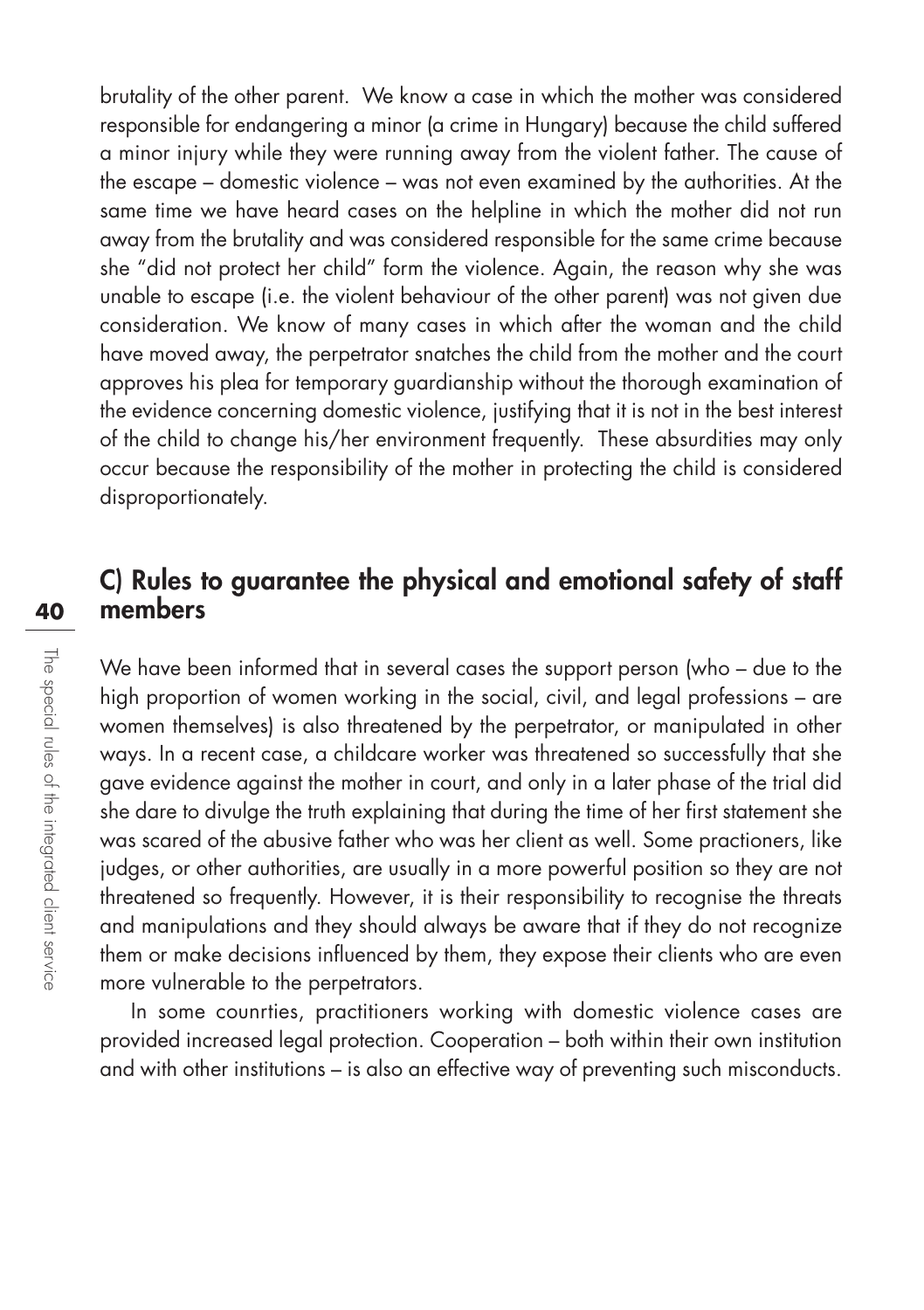### **International good practice**

Practical experience in the international arena leads us to conclude that there are a number of theoretical and paractical requirements without which it is impossible to effectively combat domestic violence and measure success in this field.

### **The principle of zero tolerance and the obligation of the state for immediate and unconditional intervention to protect victims**

The principle of zero tolerance means that violence is unacceptable under all circumstances. This approach considers domestic violence as a social issue and that of public safety. One of its most important results is that it decreases the prevalance of the victim-blaming legal practice by putting the responsibility for the violence on the perpetrator instead of on the victim. By taking a moral stand against violence, it focuses on the human rights of the survivor and leaves little room for the excuses of the perpetrator.

The principle of state protection of victims recognizes the state's responsibility in the protection against violence. (See in more detail in the section on NGOs.) A result of this principle has been the accountable obligation of law enforcement to take domestic violence cases most seriously, to act immediately and, in some countries, also led to mandatory arrest policies. In other countries, even if arrest is not mandatory, the requirement for a "private motion" on the part of the victim was lifted (i.e. the victim's will is not needed for starting criminal procedure.) Of course, it led to the recognition that it is not the victim who should be expected to flee violence, rather, the perpetrator should be immediately removed from the surroundings of the victim(s) by excluding the perpetrator (restraining, protection, or barring orders).

#### **The principle of gradation and a holistic legal approach**

Gradation recognizes the need to offer perpetrators the chance to change their violent behaviour the first time they commit domestic violence by providing the choice of participation in perpetrator programs (while also being restrained). This approach takes into account the social need for correction other that incarceration, but also recognizes that such a method can only be effective if perpatrators are closely surveilled and if, at the same time, victims also receive the necessary legal, psychological and social support. (See below under complex support services.) The typical outcome of this approach may not be that the given relationship becomes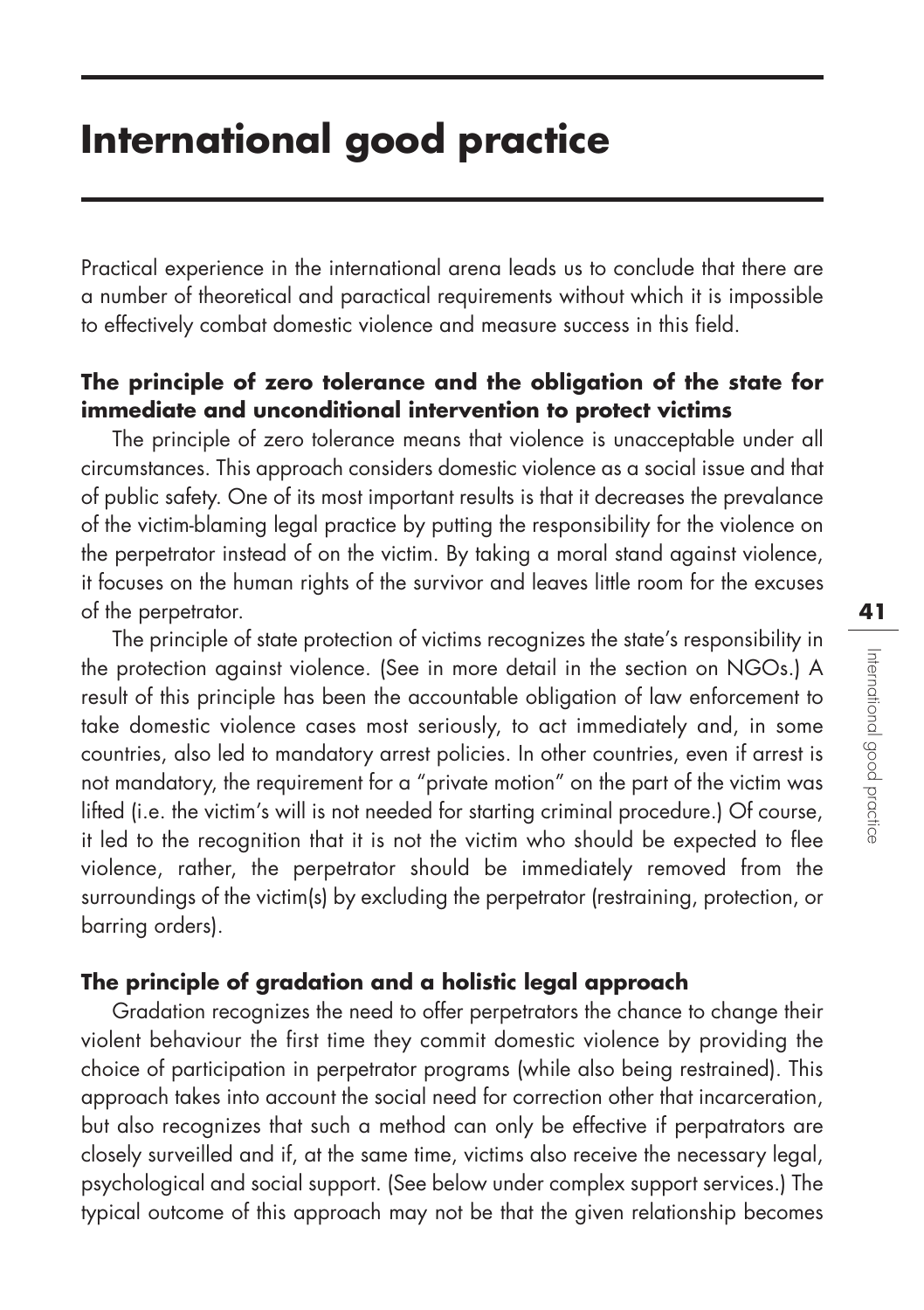one in which the victim can and wants to continue to live with the perpetrator, but it may enable her to leave the perpetrator safely, which is often life-saving. For the effectivity of this approach the perpetrator violating a restraining order, or any other victim-protection measure has to face grave legal consequences which are consistently enforced. Otherwise perpetrators tend to use perpetrator programs as part of their pattern of battering. The principle of gradation also presupposes good communication between different legal fields, since the parties are often involved in several different legal procedures (criminal, child custody, property disputes, etc.) and the perpetrator may use any, or all of these for further harassment of the victim. Thus, the holistic approach here means a focus on the case as a whole, rather than as involving specific and separated legal fields.

#### **Specialized units in law enforcement, courts and other institutions**

This principle recognizes that domestic violence is a phenomenon which needs not only special attention, but also specialized knowledge and skills, without which the above principles cannot be realized. Specialized units at the different public bodies ensure that victims are treated by practitioners who have recieved special training on domestic violence and on available services (including all legal remedies). Training of these units is continuous and based on unified protocols, which, in turn, are based on the principle of the protection of the victim and on zero tolerance, applicable in the given state.

### **Harmonization of laws to provide widerange protection against domestic violence**

According to this principle, every legal provision which may have a bearing on situations involving domestic violence is reviewed, and harmonized to provide a "net" whereby the perpetrator cannot avoid being held responsible and the victim(s) receive full protection. This may mean the modification of criminal, private, family, child protection and procedural laws, paying special attention to situations where a decision in one legal field should have consequences in another one. For instance, the completion of criminal proceedings against a perpatrator should automatically have consequences in child custody or visitation rights.

### **Complex service provision to survivors, supporting NGOs providing services**

Recognizing the complexity of domestic violence and the complex support needed by survivors, led to the recognition that certain tasks can be carried out more effectively by NGOs than by state authorities. This means partly that NGOs are more cost-effective because of a lower level of bureaucracy and institutionalization. But it also reflects the recognition that a higher effectivity in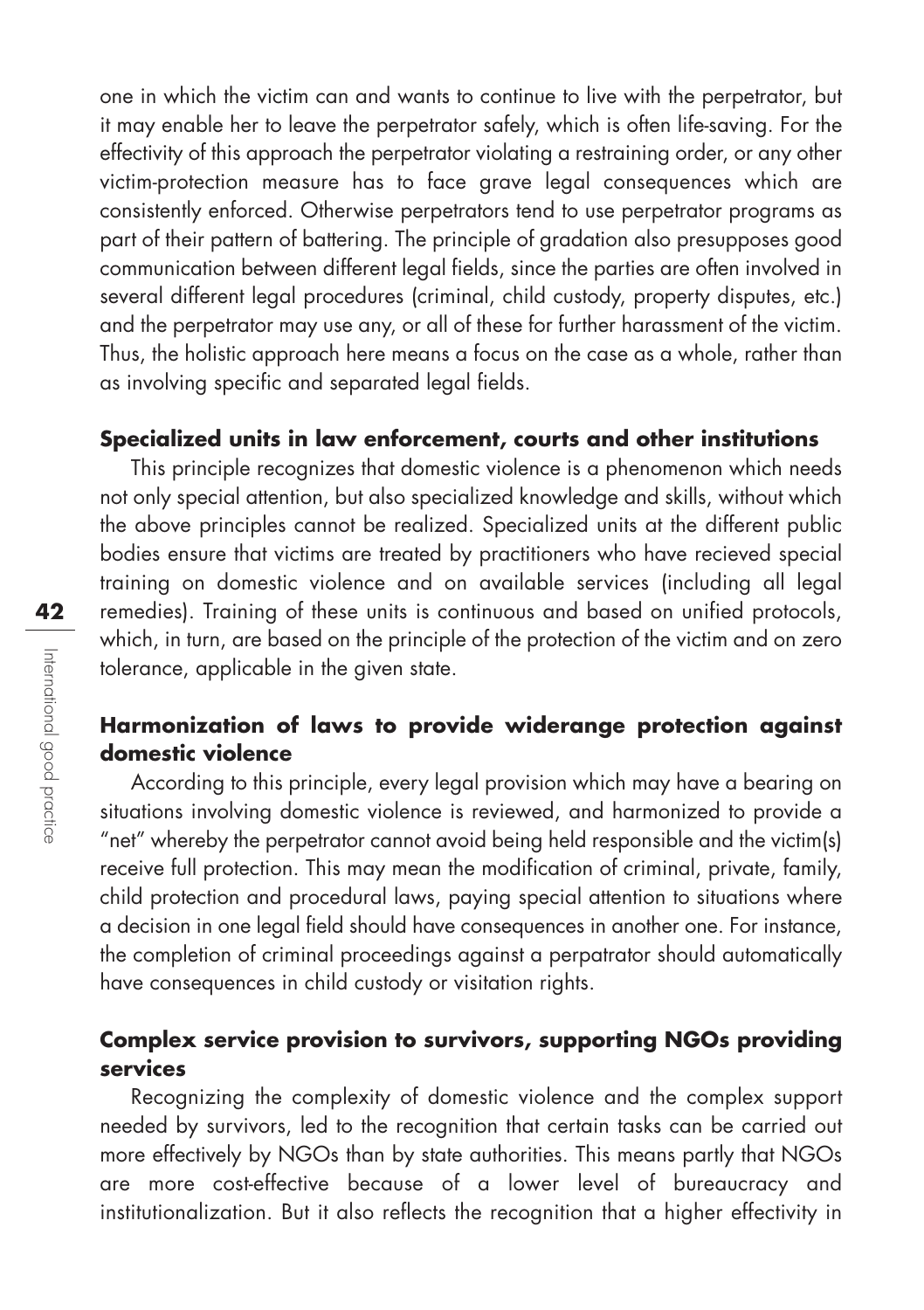advocacy often requires the independent criticism and monitoring of state institutions, sometimes even taking legal actions against authorities, lobbying, and similar activities that state institutions themselves can hardly be expected of carrying out towards other state institutions. The need for higher effectivity in the protection of victims thus seems to be in contradiction with the acceptance of the principle of state responsibility for the providing this protection. The apperent contradiction is solved by state support for NGOs providing services for the survivors of domestic violence, with keeping the independence and a requirement of accountability on the part of NGOs. Needless to state, this model can only work in countries where NGOs are not considered a "threat" for the state.

### **Immediate intervention based on a coordinated cooperation among all actors**

The above priciples can only be materialized if intervention in cases of domestic violence is immediate, and carried out in cooperation of all actors, thus creating a "net of services and surveillance" both around the perpetrator and the victim. Thus, in the pro-active, coordinated action model, the communication among all actors, such as law enforcement, judges, prosecutors, social workers, probation officers, batterer's program-coordinators, victim support NGOs, child protection services or authorities and lawyers coming into contact with the case is continuous. Otherwise battering continues unnoticed by everyone else but the victim(s).

### **Measuring results according to unified indicators**

Indicators here mean unified and standardized criteria used to accurately measure the implementation and effectivity of actions taken against domestic violence. Indicators cover all relevant fields, such as, for example, legislation, lawenforcement, institutional and program budgets, training and services. Without the use of indicators, implementation of good practice and improvement of insufficient measures are usually unnecessarily delayed<sup>15</sup>.

#### **Budget**

It is recognized that effective protection against domestic violence is dependent on adequate state financial support for both state and civil organizations. This is based both on the principle of state responsibility and on the recognition that domestic violence itself has a much higher cost for states. Thus, national budgets in countries with good practice allocate both for early intervention and for prevention of domestic violence.

<sup>15</sup> See e.g. The European Women's Lobby (EWL) – Observatory of the European Policy Action Centre on Violence Against Women (2001) Towards a Common European Framework to Monitor Progress in Combating Violence against Women. Pp. A-D.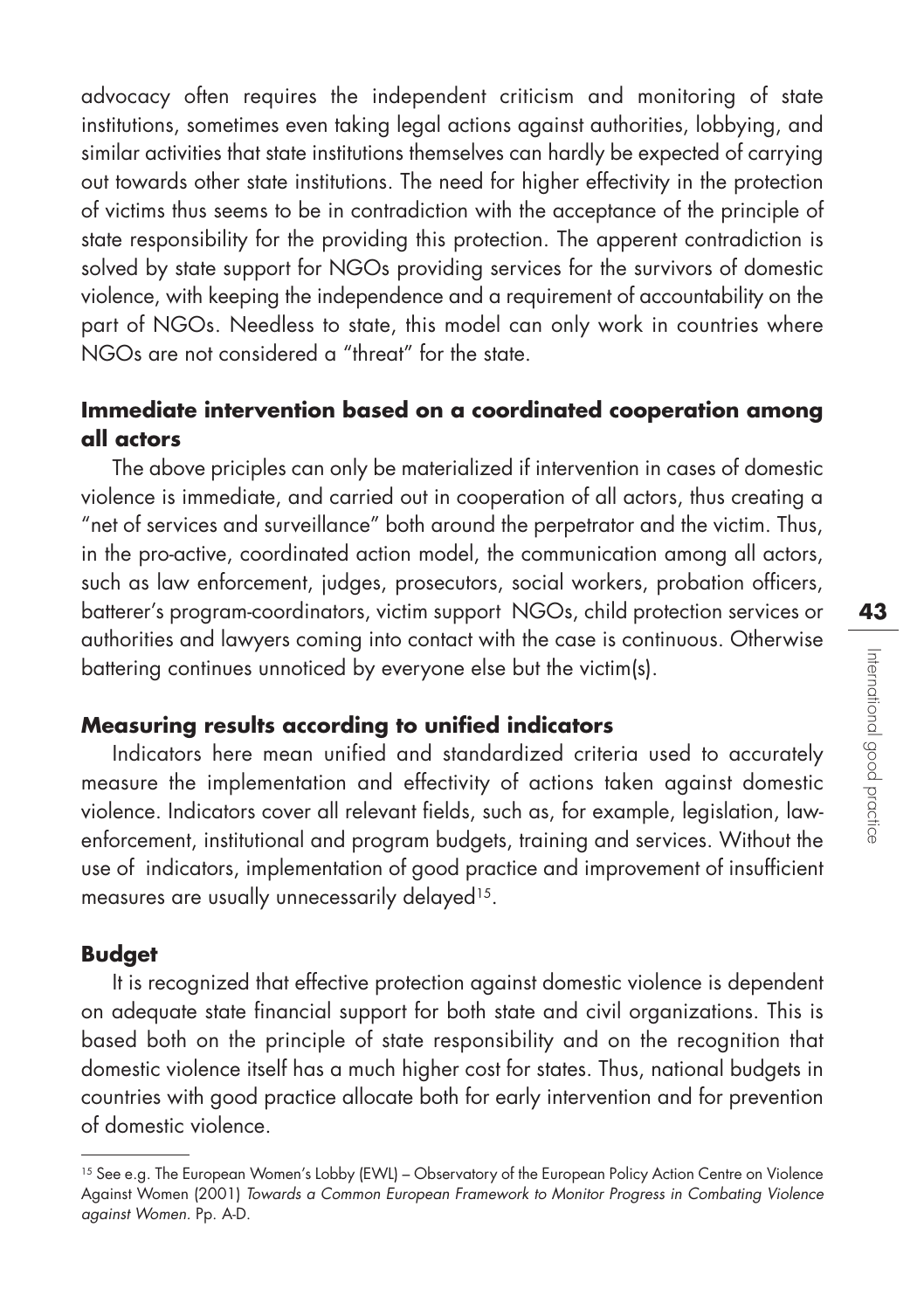In no country have the above principles become everyday practice yet. But in every country where progress is made it leads towards the gradual recognition of these principles and their interrelatedness. It is surprising that in most counrties even parts of the model are introduced in a deficient way, such as the restraining order in Hungary in 2005, even though it is clear that the elements build on each other and can only function together. At best, such practice can be explained by the different legal systems and legal traditions of the different countries. At worst, it means the lack of political and state will, and a lack of commitment to the protection of women's human rights. In any case, the missing elements of the "net", which, in Hungary means virtually all of the elements, result in leaving thousands of women and children unprotected from abuse and battering, and, according to estimates in Hungary, leads to the killing of about fifty to hundred women and children, and the killing of about ten to twenty batterers a year, while all these killings could be prevented.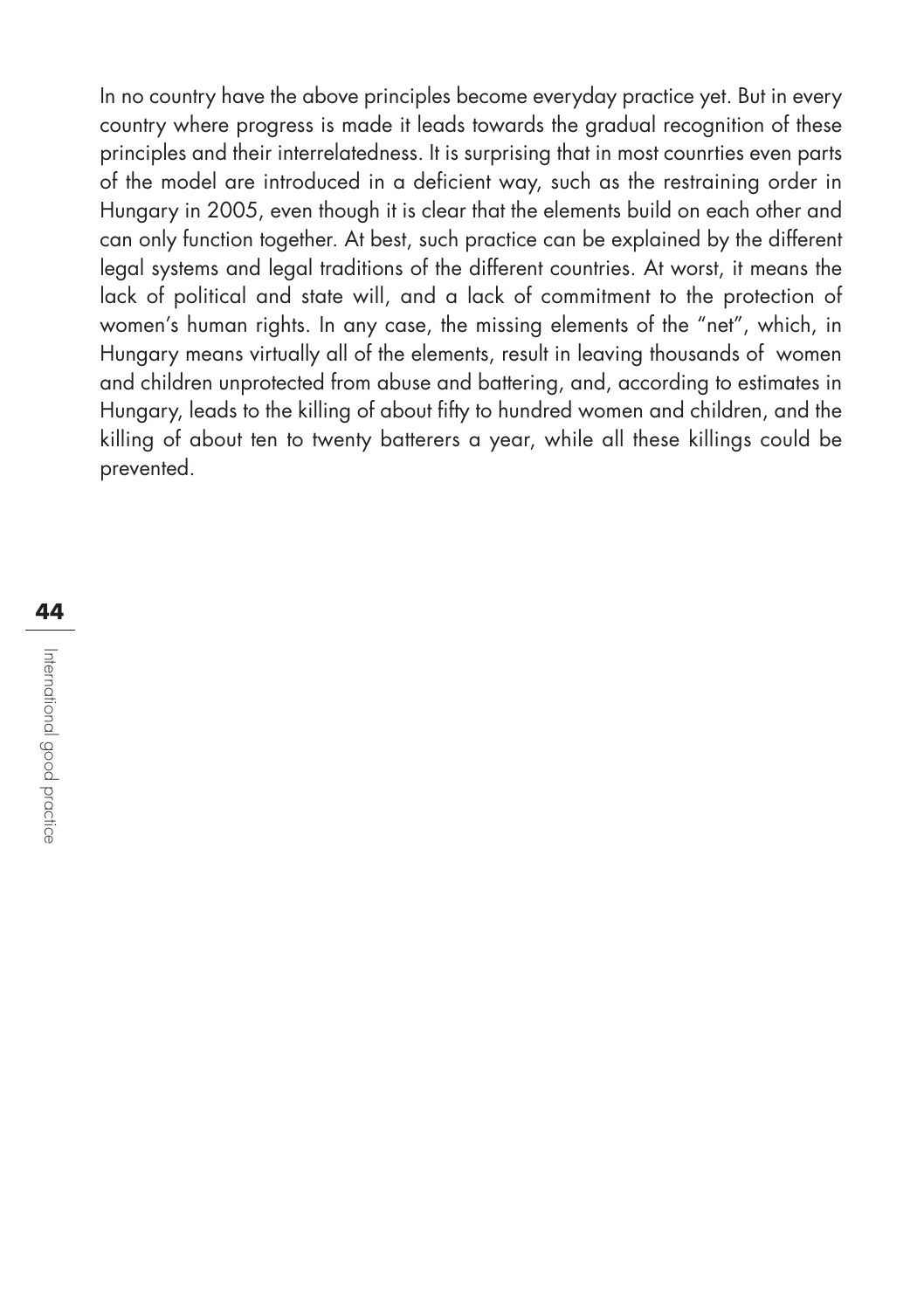# **Policy recommendations for combating and preventing domestic violence and other forms of gender based violence**

Legislation: criminalizing domestic violence as a sui generis crime, or making it an aggrevating factor, criminalizing stalking, legal recognition of domestic violence as child abuse.

Law improvement: modifying the law on the restraining order (effective as of 1st July 2006), improving victim protection laws and procedures, recognizing lawful self-defence in cases of domestic violence, modifying the criminal code on sexual crimes, especially with regard to making consent, not force or threat the basis of judging rape. The CEDAW Committee called on Hungary to do this already in 2002.

Law harmonization: scrutinizing every legal regulation which may have a bearing on domestic violence situations in order to examine whether they provide adequate protection to victims in case of domestic violence.

Systematic and countinuous training on domestic violence in the curriculum, and in further courses involving NGO trainers for legal practitioners, police, social workers, victim-support services, psychologists, teachers, judges, etc, utilizing the training of trainer courses developed by WAVE (Women against Violence, Europe).

Full implementation of Parliament Order 45/2003 on the creation of a national strategy to effectively combat and prevent domestic violence, especially its provisions on urgent intervention and accountable professional protocols.

Full implementation of the Law on the Protection of Victims with regard to victims of domestic violence<sup>16</sup>

<sup>16</sup> Act CXXXV of 2005 on the protection of the victims of crime and state alleviation of damages. In Hungarian, see: http://www.im.hu/download/koncepcio.pdf/koncepcio.pdf .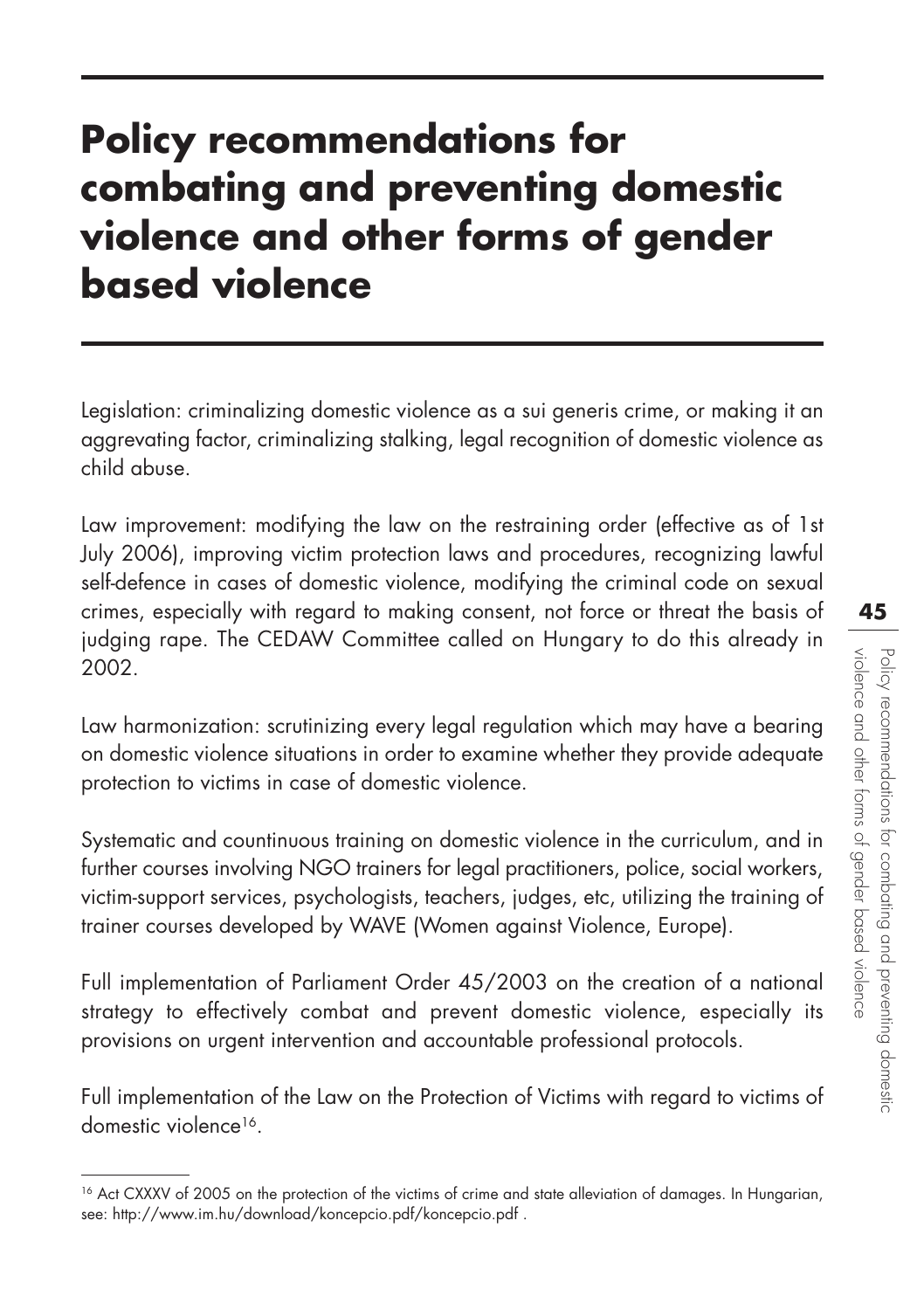Introduction of an electronic registration method of cases at courts and other authorities which is accessible and researchable, making research possible according to unified rules in all intistitutions, and communication between authorities about cases.

Developing trained and specialized units at law enforcement, courts and other aurthorities to handle domestic violence cases.

Drawing on the experiences and results of NGOs specializing in domestic violence and other forms of gender based violence, involving them in further tasks and supporting NGOs' victim advocacy and service providing work.

Pro-active intervention and coordinated victim-services: notifying given NGOs on intervention by authorities in a domestic violence situation (based on the Austrian model) and introducing the integrated (coordinated) client-support model.

Starting training, educational and awareness-raising programs in a wide range of institution, inlcluding government institutions on gender-stereotypes.

Creating a high level decision-making body for the coordination and monitoring of realization of tasks based on the above policy areas, with authority to hold the relevant institutions accountable.

Allocation of the necessary budget for carrying out these tasks.